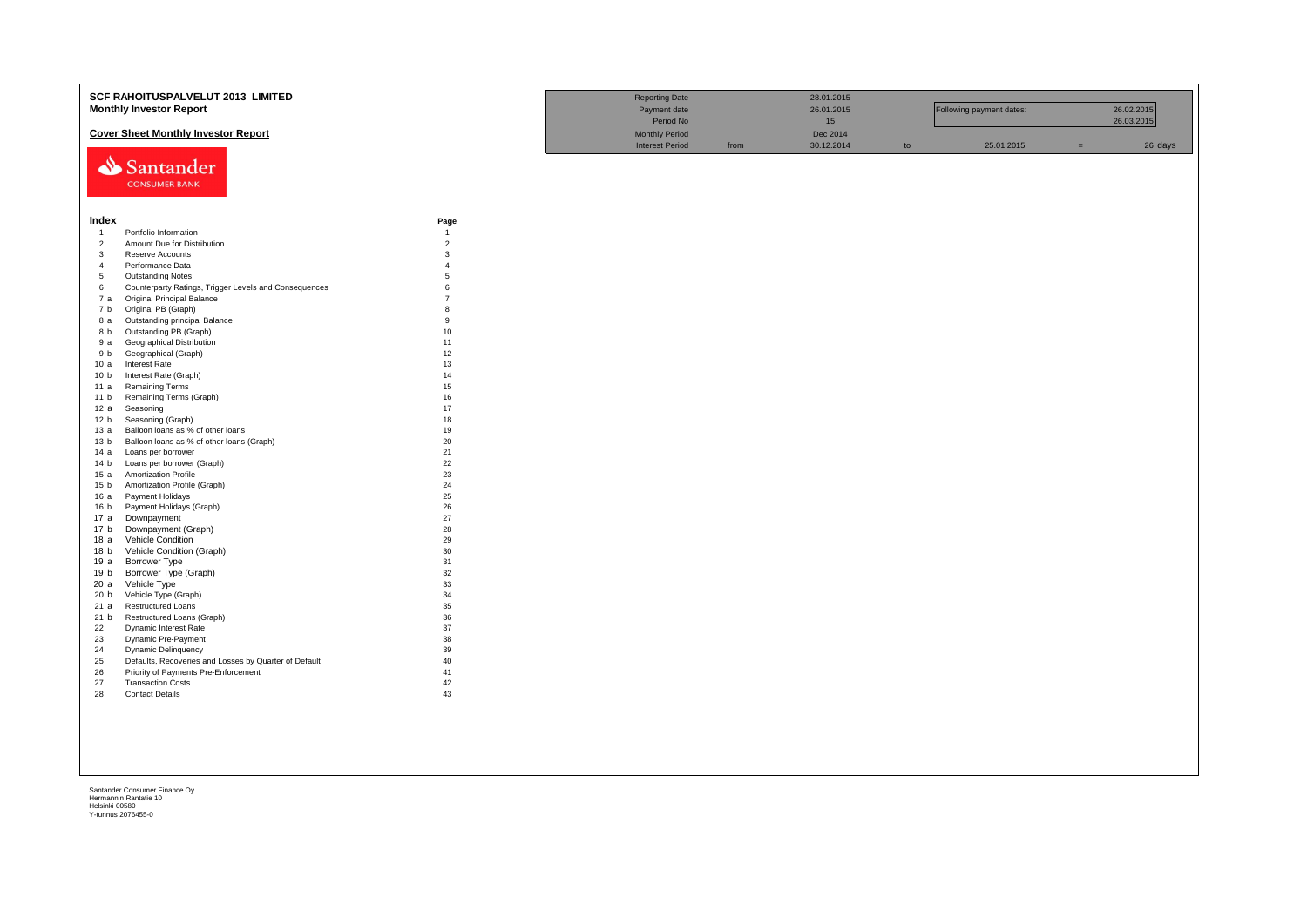| <b>SCF RAHOITUSPALVELUT 2013 LIMITED</b><br><b>Monthly Investor Report</b><br>1. Portfolio Information<br>Santander                                    |                                                                                          | <b>Reporting Date</b><br>Payment date<br>Period No<br><b>Monthly Period</b><br><b>Interest Period</b> | 28.01.2015<br>26.01.2015<br>15<br>Dec 2014<br>from<br>30.12.2014 | to $25.01.2015 =$ | 26 days |
|--------------------------------------------------------------------------------------------------------------------------------------------------------|------------------------------------------------------------------------------------------|-------------------------------------------------------------------------------------------------------|------------------------------------------------------------------|-------------------|---------|
| <b>CONSUMER BANK</b><br><b>Outstanding receivables</b>                                                                                                 | <b>Current Period</b><br><b>Aggregated Outstanding</b>                                   | <b>Previous Period</b><br><b>Aggregated Outstanding</b>                                               |                                                                  |                   |         |
|                                                                                                                                                        | <b>Principal Amount</b>                                                                  | <b>Principal Amount</b>                                                                               |                                                                  |                   |         |
| <b>Opening balance</b><br>Scheduled Loan Principal Repayments<br>Prepayments<br>Deemed Collections - Other<br><b>Total Principal Payments Received</b> | 241 138 440,60 EUR<br>7 310 413,44 EUR<br>5 985 402,58 EUR<br>- EUR<br>13 295 816,02 EUR | 254 787 621,36 EUR<br>6753 891,72 EUR<br>6704 814,99 EUR<br>- EUR<br>13 458 706,71 EUR                |                                                                  |                   |         |
| New Defaulted Auto Loans in Period<br><b>Closing Balance</b>                                                                                           | 213 748,58 EUR<br>227 628 876,00 EUR                                                     | 190 474,05 EUR<br>241 138 440,60 EUR                                                                  |                                                                  |                   |         |
| <b>Total revenue collections</b>                                                                                                                       |                                                                                          |                                                                                                       |                                                                  |                   |         |
| Revenue and fees received on loan balances<br>Recoveries on loans in default<br>Total Revenue Received in Period                                       | 1 270 402.47 EUR<br>411 851,20 EUR<br>1682 253,67 EUR                                    | 1 215 049,47 EUR<br>143 253,26 EUR<br>1358 302,73 EUR                                                 |                                                                  |                   |         |
| # Loans<br>At beginning of period                                                                                                                      | 25 002 Loans                                                                             | 25 887 Loans                                                                                          |                                                                  |                   |         |
| Paid in Full<br>Repurchased (Deemed Collections)                                                                                                       | 840 Loans<br>Loans<br>$\sim$                                                             | 863 Loans<br>- Loans                                                                                  |                                                                  |                   |         |
| New loans into default<br>At end of period                                                                                                             | 21 Loans<br>24 141 Loans                                                                 | 22 Loans<br>25 002 Loans                                                                              |                                                                  |                   |         |
|                                                                                                                                                        |                                                                                          |                                                                                                       |                                                                  |                   |         |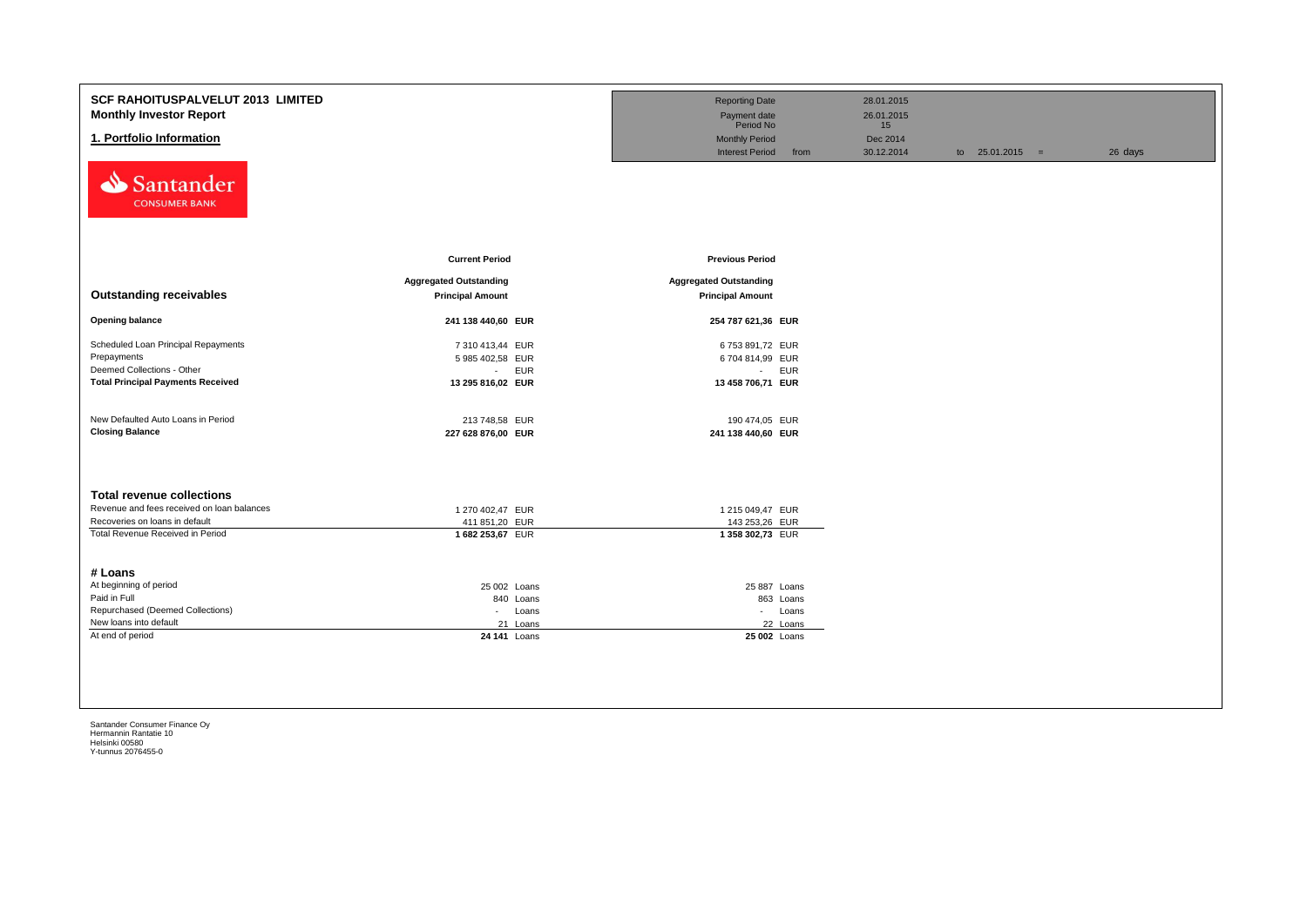| <b>SCF RAHOITUSPALVELUT 2013 LIMITED</b><br><b>Monthly Investor Report</b><br>2. Amount Due for Distribution<br>Santander<br><b>CONSUMER BANK</b>                                                                                                                                                                                                                                                                            |                                                                               | <b>Reporting Date</b><br>Payment date<br>Period No<br><b>Monthly Period</b><br>Interest Period from 30.12.2014 | 28.01.2015<br>26.01.2015<br>15<br>Dec 2014 | to                                                 | 25.01.2015                                | $=$ | 26 days |
|------------------------------------------------------------------------------------------------------------------------------------------------------------------------------------------------------------------------------------------------------------------------------------------------------------------------------------------------------------------------------------------------------------------------------|-------------------------------------------------------------------------------|----------------------------------------------------------------------------------------------------------------|--------------------------------------------|----------------------------------------------------|-------------------------------------------|-----|---------|
| <b>Purchaser Available Distribution Amount</b>                                                                                                                                                                                                                                                                                                                                                                               | <b>Current Period</b>                                                         |                                                                                                                |                                            |                                                    | <b>Previous Period</b>                    |     |         |
| a. Collections (Principal, interest, and fee etc)<br>b. Stamp Duty, Taxes, Liabilities etc. Paid by the Seller to the Purchaser<br>c. Default, Interest, Indemnities etc Paid by the Seller to the Purchaser<br>d. Other amounts Paid by the Seller to the Purchaser<br>e. Interest Earned by the Purchaser<br>f. Other amounts received by the purchaser<br><b>Total Amount for Purchaser Available Distribution Amount</b> | 14 978 070 EUR<br>0 EUR<br>0 EUR<br>0 EUR<br>0 EUR<br>0 EUR<br>14 978 070 EUR |                                                                                                                |                                            | 14 817 009 EUR<br>14 817 009 EUR                   | 0 EUR<br>0 EUR<br>0 EUR<br>0 EUR<br>0 EUR |     |         |
| <b>Issuer Available Distribution Amount</b>                                                                                                                                                                                                                                                                                                                                                                                  |                                                                               |                                                                                                                |                                            |                                                    |                                           |     |         |
| a. Amounts due to Issuer from Purchaser under the Loan Agreement<br>b. Reserve Fund<br>c. Interest Earned by the Issuer<br>d. Other amounts received by the issuer<br><b>Total Amount for Issuer Available Distribution Amount</b>                                                                                                                                                                                           | 14 850 262 EUR<br>12 056 922 EUR<br>-65 EUR<br>0 EUR<br>26 907 119 EUR        |                                                                                                                |                                            | 14 662 971 EUR<br>12 833 875 EUR<br>27 496 781 EUR | -65 EUR<br>0 EUR                          |     |         |
|                                                                                                                                                                                                                                                                                                                                                                                                                              |                                                                               |                                                                                                                |                                            |                                                    |                                           |     |         |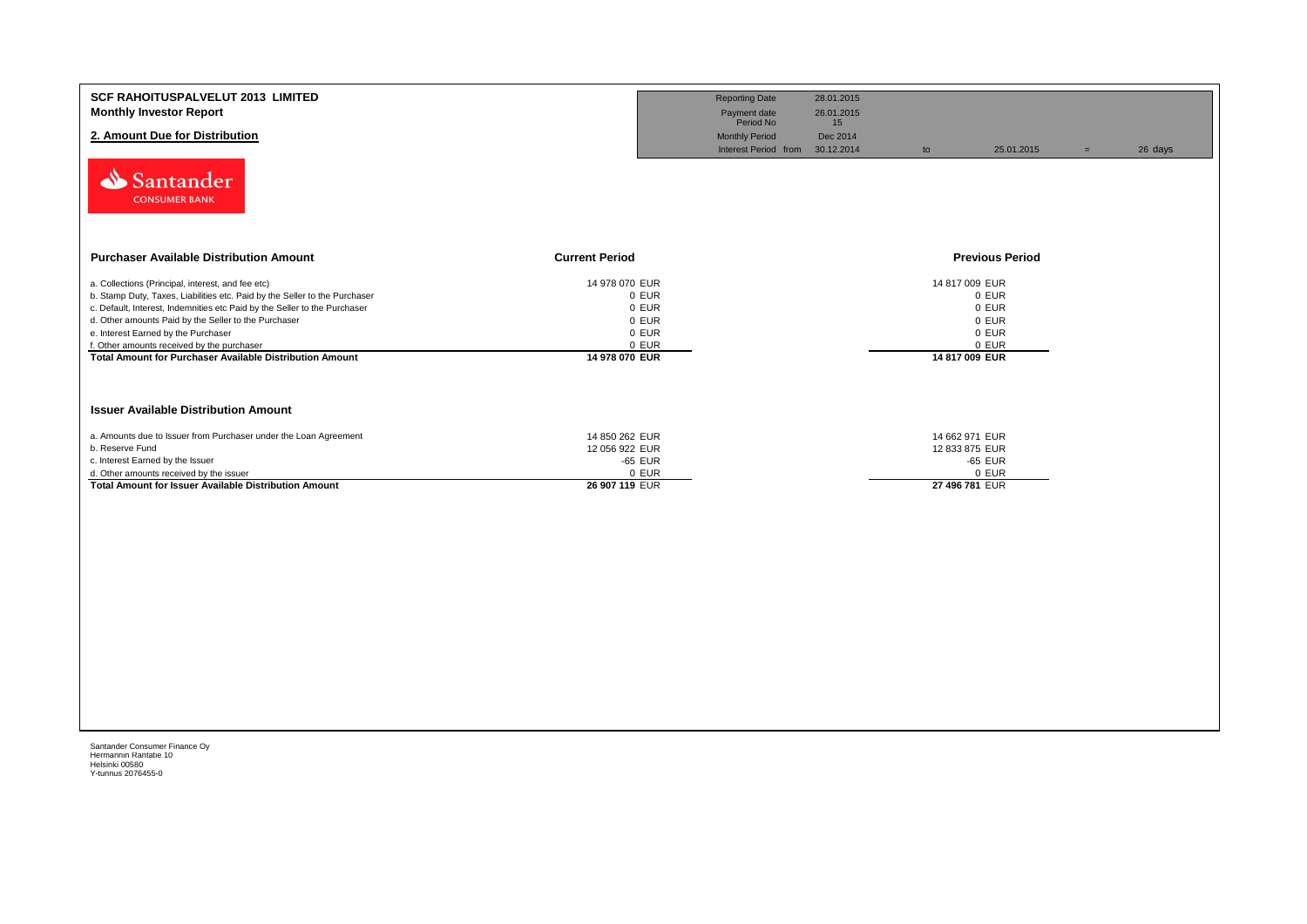| <b>SCF RAHOITUSPALVELUT 2013 LIMITED</b><br><b>Monthly Investor Report</b> |      | <b>Reporting Date</b><br>Payment date<br>Period No |      | 28.01.2015<br>26.01.2015 |    |            |     |         |
|----------------------------------------------------------------------------|------|----------------------------------------------------|------|--------------------------|----|------------|-----|---------|
| 3. Reserve Accounts                                                        |      | <b>Monthly Period</b>                              |      | 15<br>Dec 2014           |    |            |     |         |
|                                                                            |      | <b>Interest Period</b>                             | from | 30.12.2014               | to | 25.01.2015 | $=$ | 26 days |
| N<br>Santander<br><b>CONSUMER BANK</b>                                     |      |                                                    |      |                          |    |            |     |         |
| <b>Note Balance</b>                                                        |      |                                                    |      |                          |    |            |     |         |
| Beginning of Period                                                        |      | 241 138 440,60 EUR                                 |      |                          |    |            |     |         |
| End of Period                                                              |      | 227 628 876,00 EUR                                 |      |                          |    |            |     |         |
|                                                                            |      |                                                    |      |                          |    |            |     |         |
| <b>Reserve Fund</b>                                                        | in % |                                                    |      |                          |    |            |     |         |
| 2,9%<br><b>Beginning of Period</b>                                         |      | 6 961 169,60 EUR                                   |      |                          |    |            |     |         |
| Cash Outflow                                                               |      | 6 961 169,60 EUR                                   |      |                          |    |            |     |         |
| Cash Inflow                                                                |      | 6 558 674,99 EUR                                   |      |                          |    |            |     |         |
| End of Period<br>2,7%                                                      |      | 6 558 674,99 EUR                                   |      |                          |    |            |     |         |
| <b>Required Reserve Amount</b><br>2,7%                                     |      | 6 558 674,99 EUR                                   |      |                          |    |            |     |         |
| <b>Liquidity Balance</b>                                                   |      |                                                    |      |                          |    |            |     |         |
| <b>Beginning of Period</b><br>2,1%                                         |      | 5 095 752,43 EUR                                   |      |                          |    |            |     |         |
| <b>Cash Outflow</b>                                                        |      | 5 095 752,43 EUR                                   |      |                          |    |            |     |         |
| Cash Inflow                                                                |      | 4 822 768,81 EUR                                   |      |                          |    |            |     |         |
| End of Period<br>2,0%                                                      |      | 4 822 768,81 EUR                                   |      |                          |    |            |     |         |
| 2,0%<br>Required Reserve Amount                                            |      | 4 822 768,81 EUR                                   |      |                          |    |            |     |         |
| <b>Servicer Advance Reserve Fund</b>                                       |      |                                                    |      |                          |    |            |     |         |
|                                                                            |      |                                                    |      |                          |    |            |     |         |
| <b>Beginning of Period</b><br>Cash Outflow                                 |      | 100 000,00 EUR<br><b>EUR</b><br>$\sim$             |      |                          |    |            |     |         |
| Cash Inflow                                                                |      | <b>EUR</b><br>÷.                                   |      |                          |    |            |     |         |
| End of Period                                                              |      | 100 000,00 EUR                                     |      |                          |    |            |     |         |
| Required Reserve Amount                                                    |      | 100 000,00 EUR                                     |      |                          |    |            |     |         |
|                                                                            |      |                                                    |      |                          |    |            |     |         |
| <b>Set-off from Deposits</b><br>.                                          |      |                                                    |      |                          |    |            |     |         |

No borrowers whose loans were sold to SCF Rahoituspalvelut 2013 held deposits with Santander Consumer Finance OY. The risk of set-off from deposits is therefore zero.

*We hereby confirm that the Seller confirms its ongoing retention of a net economic interest of at least 5% in accordance with Article 405 of the CRR and Article 51 of the AIFMR*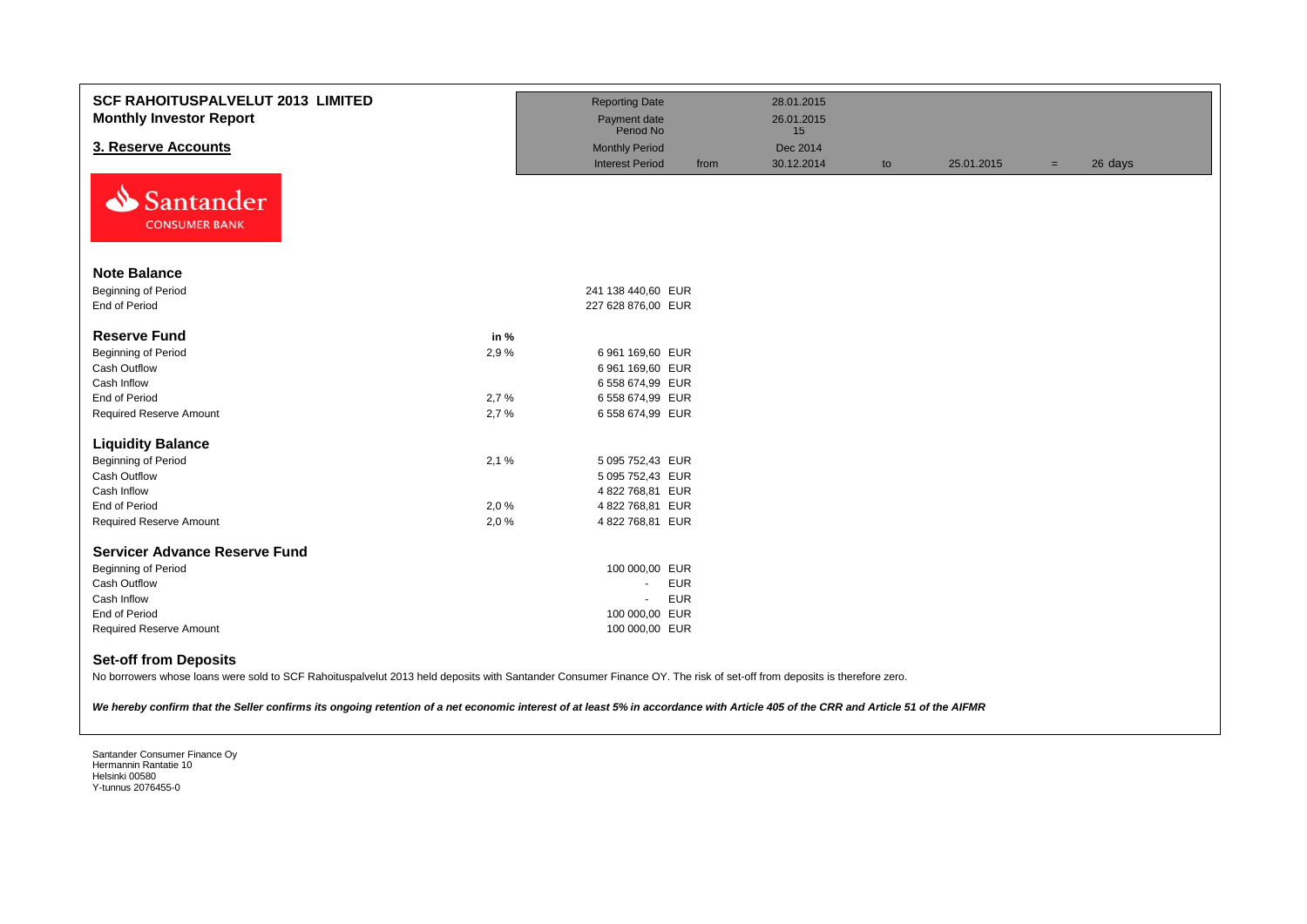| <b>SCF RAHOITUSPALVELUT 2013 LIMITED</b><br><b>Monthly Investor Report</b><br>4. Performance Data<br>N<br>Santander<br><b>CONSUMER BANK</b> |                                                         |                                          |           | <b>Reporting Date</b><br>Payment date<br>Period No<br><b>Monthly Period</b><br><b>Interest Period</b> | from | 28.01.2015<br>26.01.2015<br>15<br>Dec 2014<br>30.12.2014 | to | 25.01.2015 | $=$ | 26 days |
|---------------------------------------------------------------------------------------------------------------------------------------------|---------------------------------------------------------|------------------------------------------|-----------|-------------------------------------------------------------------------------------------------------|------|----------------------------------------------------------|----|------------|-----|---------|
| <b>Asset Balance</b><br><b>Beginning of Period</b><br>End of Period                                                                         |                                                         | 241 138 440,60 EUR<br>227 628 876,00 EUR |           |                                                                                                       |      |                                                          |    |            |     |         |
| <b>Portfolio Performance:</b>                                                                                                               | <b>EUR</b>                                              | $\%$                                     | # Ioans   |                                                                                                       |      |                                                          |    |            |     |         |
| <b>Performing Receivables:</b>                                                                                                              |                                                         |                                          |           |                                                                                                       |      |                                                          |    |            |     |         |
| Current                                                                                                                                     | 206 601 307,79                                          | 90,76 %                                  | 22 153    |                                                                                                       |      |                                                          |    |            |     |         |
| 1-29 days past due                                                                                                                          | 17 058 321,05                                           | 7,49 %<br>0,00%                          | 1 627     |                                                                                                       |      |                                                          |    |            |     |         |
| <b>Delinquent Receivables:</b>                                                                                                              |                                                         |                                          |           |                                                                                                       |      |                                                          |    |            |     |         |
| 30-59 days past due                                                                                                                         | 2 649 284,18                                            | 1,16 %                                   | 235       |                                                                                                       |      |                                                          |    |            |     |         |
| 60-89 days past due                                                                                                                         | 708 417,29                                              | 0,31 %                                   | 68        |                                                                                                       |      |                                                          |    |            |     |         |
| 90-119 days past due                                                                                                                        | 382 127,94                                              | 0,17%                                    | 35        |                                                                                                       |      |                                                          |    |            |     |         |
| 120-149 days past due                                                                                                                       | 154 103,73                                              | 0,07%                                    | 14        |                                                                                                       |      |                                                          |    |            |     |         |
| 150-179 days past due                                                                                                                       | 75 314,02                                               | 0,03%                                    | 9         |                                                                                                       |      |                                                          |    |            |     |         |
| <b>Total Performing and Delinquent</b>                                                                                                      | 227 628 876                                             | 100,00%                                  | 24 14 1   |                                                                                                       |      |                                                          |    |            |     |         |
| <b>Current Period Defaults</b><br><b>Cumulative Defaults</b><br><b>Current Period Recoveries</b><br><b>Cumulative Recoveries</b>            | 213 748,58<br>2 607 953,17<br>411 851,20<br>1785 102,81 |                                          | 21<br>253 |                                                                                                       |      |                                                          |    |            |     |         |
|                                                                                                                                             |                                                         |                                          |           |                                                                                                       |      |                                                          |    |            |     |         |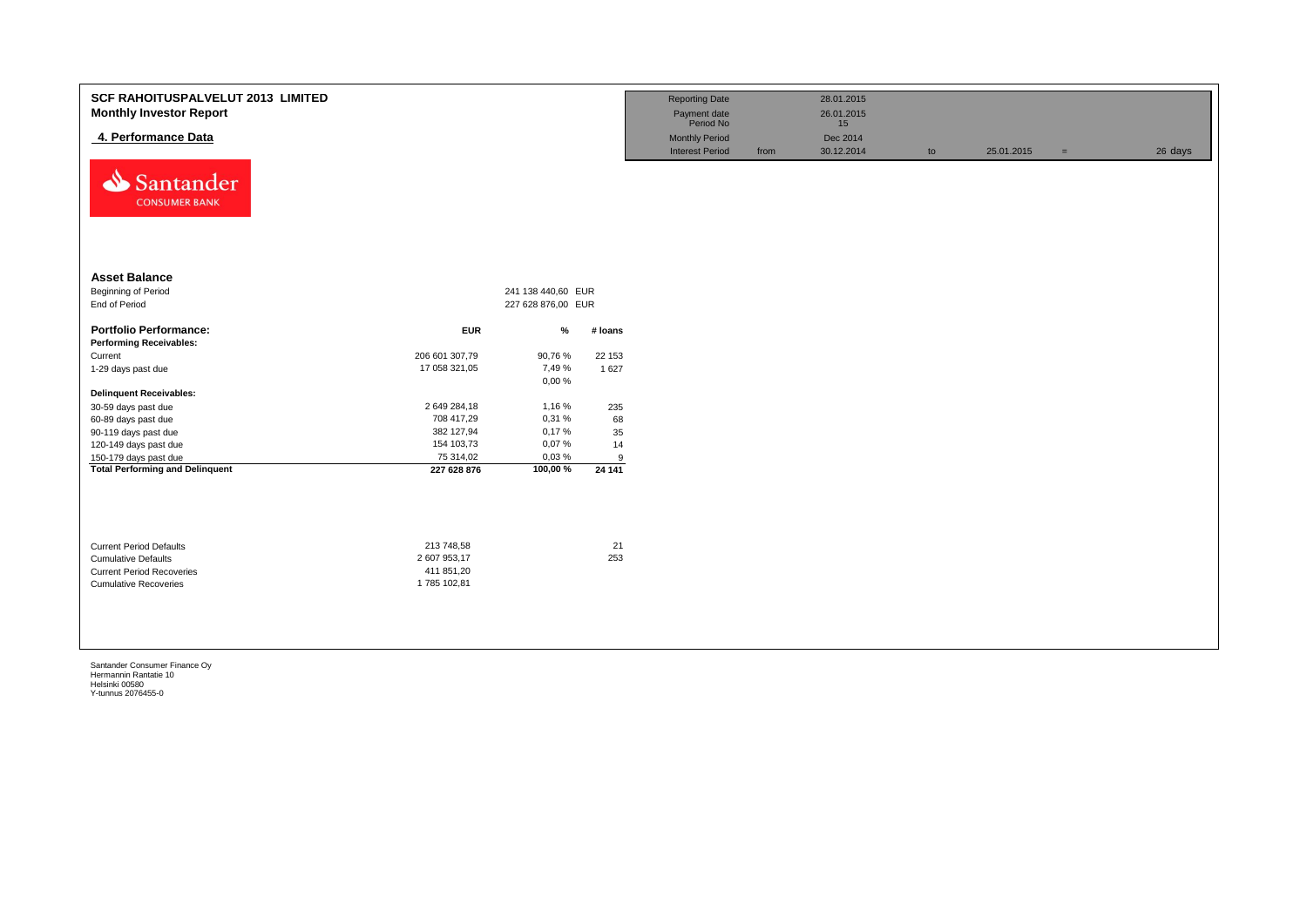## **SCF RAHOITUSPALVELUT 2013 LIMITED Reporting Date** 28.01.2015 **Monthly Investor Report** 2001, 2015<br>**Monthly Investor Report** 2001, 2015<br>Period No

**5. Outstanding Notes** Dec 2014<br> **5. Outstanding Notes** Dec 2014<br>
Interest Period from 30.12.2014



| 1. Note Balance                                       | <b>All Notes</b>   | Class A                  | <b>Class B</b>    | Class C                  | Class C                      |
|-------------------------------------------------------|--------------------|--------------------------|-------------------|--------------------------|------------------------------|
| <b>General Note Information</b>                       |                    |                          |                   |                          |                              |
| <b>ISIN Code</b>                                      |                    | XS0973934192             | XS0973934358      | N/A                      | N/A                          |
| Currency                                              |                    | <b>EUR</b>               | <b>EUR</b>        | <b>EUR</b>               | <b>EUR</b>                   |
| <b>Initial Tranching</b>                              | 100 %              | 85.5%                    | 9.5%              | 5.0%                     | 0.0%                         |
| <b>Legal Final Maturity Date</b>                      |                    | 31.08.2018               | 31.08.2018        | 31.08.2018               | 31.08.2018                   |
| Rating (Fitch/Moody's)                                |                    | AAA / AAA                | $A+/A2$           | Not rated                | Not rated                    |
| Initial Notes Aggregate Principal Outstanding Balance | 513 300 000.00 EUR | 439 000 000.00 EUR       | 48 800 000.00 EUR | 25 500 000.00 EUR        | 55 000.00 EUR                |
| Initial Nominal per Note                              |                    | <b>EUR</b><br>100 000.00 | 100 000,00<br>EUR | <b>EUR</b><br>100 000,00 | <b>EUR</b><br>1 000,00       |
| Initial Number of Notes per Class                     | 5133               | 4390                     | 488               | 255                      | 55                           |
| <b>Current Note Information</b>                       |                    |                          |                   |                          |                              |
| Class Principal Outstanding Opening Balance           | 241 083 440.60 EUR | 166 783 440.60 EUR       | 48 800 000,00 EUR | 25 500 000.00 EUR        | 55 000.00                    |
| Available Distribution Amount                         | 26 907 119.29 EUR  |                          |                   |                          |                              |
| Amortisation                                          | 13 509 564,60 EUR  |                          |                   |                          |                              |
| <b>Redemption per Class</b>                           | 13 509 564,60 EUR  | 13 509 564,60 EUR        | <b>EUR</b>        | <b>EUR</b>               | <b>EUR</b>                   |
| Redemption per Note                                   |                    | 3 077,35 EUR             | <b>EUR</b>        | <b>EUR</b>               | <b>EUR</b>                   |
| Class Principal Outstanding Closing Balance           | 227 573 876.00 EUR | 153 273 876.00 EUR       | 48 800 000.00 EUR | 25 500 000,00 EUR        | 55 000,00                    |
| <b>Current Tranching</b>                              |                    | 67.35%                   | 21.44 %           | 11,21 %                  | 0.02%                        |
| Current Pool Factor                                   |                    | 0.35                     | 1.00              | 1.00                     | 1.00                         |
| 2. Payments to Investors per Note                     | <b>All Notes</b>   | <b>Class A</b>           | <b>Class B</b>    | Class C                  | <b>Class C</b>               |
| Interest rate Basis: 1-M EURIBOR / Spread             |                    |                          |                   |                          |                              |
| Day Count Convention                                  |                    | (30/360)                 | (30/360)          | (30/360)                 | (30/360)                     |
| <b>Interest Days</b>                                  | 26                 |                          |                   |                          |                              |
| Principal Outstanding per Note Beginning of Period    |                    | 37 991.67 EUR            | 100 000,00 EUR    | 100 000,00 EUR           | 1 000.00 EUR                 |
| >Principal Repayment per note                         |                    | 3 077.35 EUR             | <b>EUR</b>        | <b>EUR</b>               | <b>EUR</b><br>$\overline{a}$ |
| Principal Outstanding per Note End of Period          |                    | 34 914,32 EUR            | 100 000,00 EUR    | 100 000,00 EUR           | 1 000.00 EUR                 |
| >Interest accrued for the period                      |                    | 25,39 EUR                | 75,17 EUR         | 83.50 EUR                | 0.835 EUR                    |
| <b>Interest Payment</b>                               | 169 440.77         | 111 466.93 EUR           | 36 681,33 EUR     | 21 292.50 EUR            | 45,93 EUR                    |
| Interest Payment per Note                             |                    | 25,39 EUR                | 75,17 EUR         | 83,50 EUR                | 0,84 EUR                     |
|                                                       |                    |                          |                   |                          |                              |
| 3. Credit Enhancements                                |                    |                          |                   |                          |                              |
| Initial total CE (Subordination, Reserve)             |                    | 16.98%                   | 7,48%             | 2.50 %                   |                              |
| Current CE (incl. Excess Spread)                      |                    | 43,30 %                  | 21,88%            | 10,65%                   |                              |
| Current CE (excl. Excess Spread)                      |                    | 37.65 %                  | 16,23 %           | 5.00%                    |                              |

Payment date<br>Period No

Interest Period from 30.12.2014 to 25.01.2015 = 26 days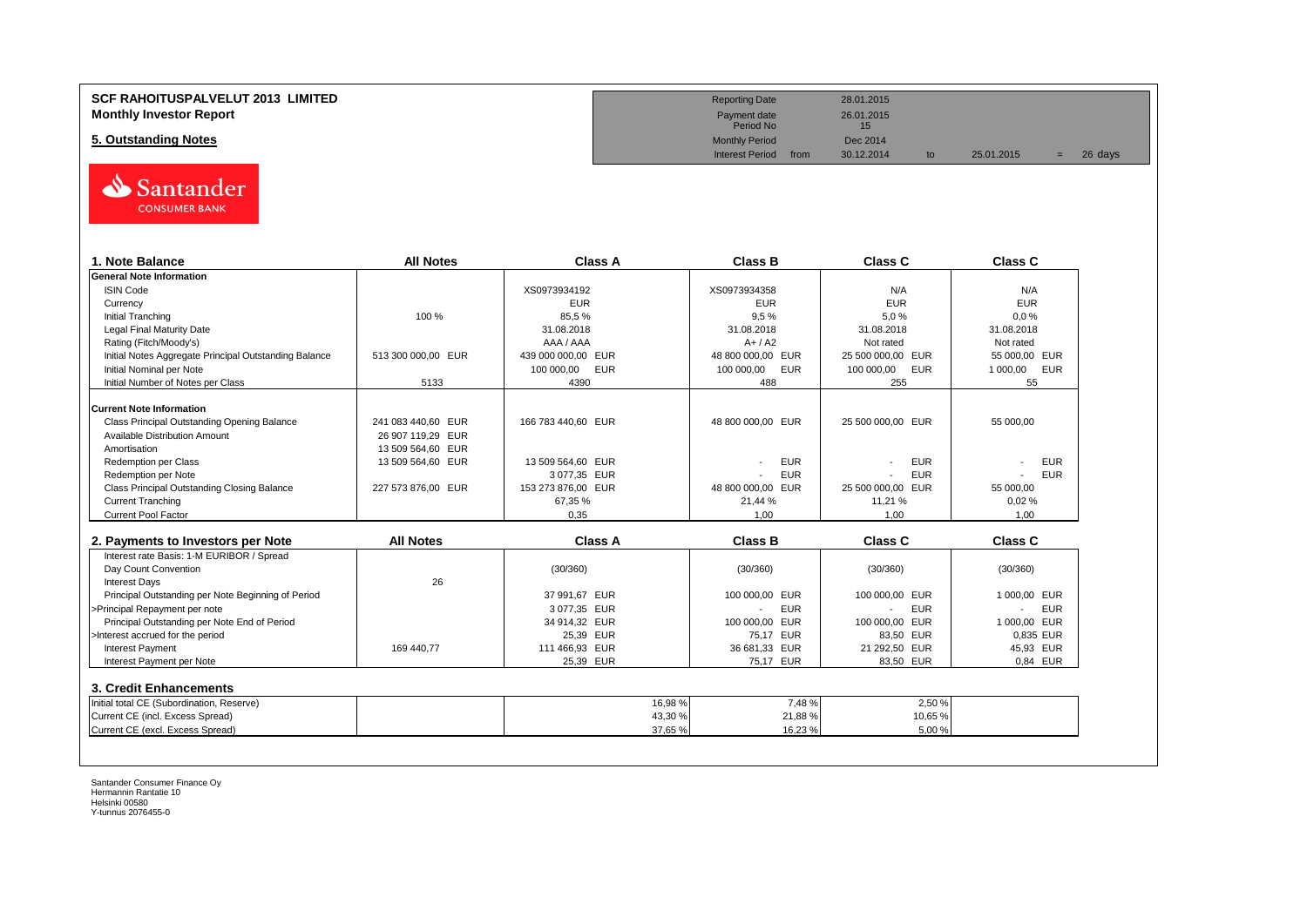### **SCF RAHOITUSPALVELUT 2013 LIMITED**<br>**Monthly Investor Report** Payment date 26.01.2015

**6. Counterparty Ratings, Trigger Levels and Consequences** 

Reporting Date 28.01.2015<br>Payment date 26.01.2015<br>Period No 15<br>Monthly Period Dec 2014

Interest Period:  $30.12.2014$  to  $25.01.2015$  = 26 days

Santander CONSUMER BANK

|                                   |                                           | <b>Rating Triggers</b> |                |                   |           |                |                      |           |           |                   |                                                                                                                                                                                                                                                                                                                                                                                                                                                                                                                                                                                                        |
|-----------------------------------|-------------------------------------------|------------------------|----------------|-------------------|-----------|----------------|----------------------|-----------|-----------|-------------------|--------------------------------------------------------------------------------------------------------------------------------------------------------------------------------------------------------------------------------------------------------------------------------------------------------------------------------------------------------------------------------------------------------------------------------------------------------------------------------------------------------------------------------------------------------------------------------------------------------|
|                                   |                                           |                        |                | <b>Short Term</b> |           |                |                      | Long Term |           |                   |                                                                                                                                                                                                                                                                                                                                                                                                                                                                                                                                                                                                        |
|                                   |                                           |                        | Fitch          |                   | Moody's   |                | Fitch                |           | Moody's   |                   |                                                                                                                                                                                                                                                                                                                                                                                                                                                                                                                                                                                                        |
| <b>Transaction Role</b>           | Counterparty                              | Criteria               | Current        | Criteria          | Current   | Criteria       | Current              | Criteria  | Current   | Trigger breached? | Summary of Contractual Requirements if Rating Trigger Breach                                                                                                                                                                                                                                                                                                                                                                                                                                                                                                                                           |
| Issuer                            | Rahoituspalvelut 2013 Limited             |                        | No rating      |                   | No rating |                | No rating            |           | No rating | N/A               |                                                                                                                                                                                                                                                                                                                                                                                                                                                                                                                                                                                                        |
| Seller                            | Santander Consumer Finance Oy             |                        | No rating      |                   | No rating |                | No rating            |           | No rating | N/A               |                                                                                                                                                                                                                                                                                                                                                                                                                                                                                                                                                                                                        |
| Servicer                          | Santander Consumer Finance Ov             |                        | No rating      |                   | No rating |                | No rating            |           | No rating | N/A               |                                                                                                                                                                                                                                                                                                                                                                                                                                                                                                                                                                                                        |
| Servicer's Owner                  | Santander Consumer Finance                | N/A                    | F <sub>2</sub> | N/A               | $P-2$     | BBB-           | Д.<br>Outlook stable | Baa3      | Baa1      | No                | Banco Santander S.A. undertakes in the Servicing Agreement to act as Back-Up Servicer Facilitator,<br>which will require it to (i) select a bank or financial institution having the requirements set out in the<br>Servicing Agreement and willing to assume the duties of a successor servicer in the event that a<br>Servicer Termination Notice is delivered, (ii) review the information provided to it by the Servicer<br>under the Servicing Agreement, (iii) enter into appropriate data confidentiality provisions and (iv)<br>notify the Servicer if it requires further assistance.         |
| <b>Transaction Account Bank</b>   | Deutsche Bank AG                          | F1                     | $F1+$          | $P-1$             | $P-2$     | $\overline{A}$ | $A+$                 | A2        | A3        | Yes               | The Issuer and the Purchaser shall (with the prior written consent of the Note Trustee) arrange for<br>the transfer (within 30 calendar days) of:<br>(i) in relation to the Issuer, the Issuer Secured Accounts and the Expenses Loan Payment Account and<br>all of the funds standing to the credit of the Issuer Secured Accounts and the Expenses Loan Payment<br>Account; and<br>(ii) in relation to the Purchaser, the Purchaser Transaction Account and all funds standing to the<br>credit of the Purchaser Transaction Account,<br>to another bank that meets the applicable Required Ratings. |
| Paying Agent and related roles    | Deutsche Bank AG                          |                        | $F1+$          |                   | $P-2$     |                | $A+$                 |           | A3        |                   |                                                                                                                                                                                                                                                                                                                                                                                                                                                                                                                                                                                                        |
| Corporate Service Provider        | Deutsche International Corporate Services |                        | $F1+$          |                   | $P-2$     |                | $A+$                 |           | A3        |                   |                                                                                                                                                                                                                                                                                                                                                                                                                                                                                                                                                                                                        |
| Note Trustee and Security Trustee | Deutsche Trustee Company Limited          |                        | $F1+$          |                   | $P-2$     |                | $A+$                 |           | A3        |                   |                                                                                                                                                                                                                                                                                                                                                                                                                                                                                                                                                                                                        |
| <b>Collections Account Bank</b>   | Skandinaviska Enskilda Banken             | F1                     | F1             | $P-1$             | $P-1$     | $\overline{A}$ | $A+$                 | A2        | A1        | No                | The Servicer shall (with the prior written consent of the Note Trustee) use reasonable endeavours to<br>arrange for the transfer (within 30 calendar days) of the Issuer Collections Account and all of the<br>funds standing to the credit of the Issuer Collections Account to another bank which meets the<br><b>Required Ratings.</b>                                                                                                                                                                                                                                                              |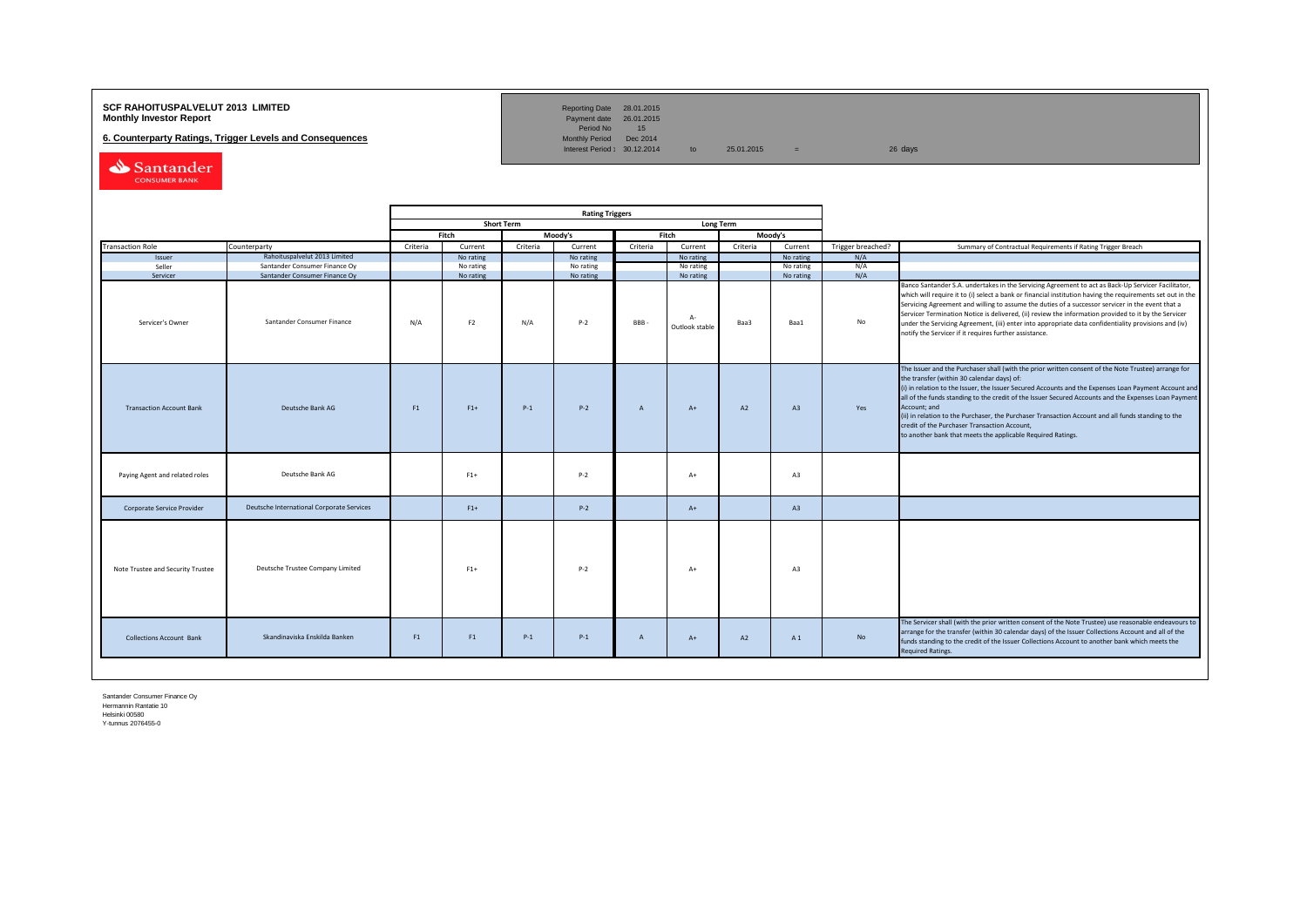# **SCF RAHOITUSPALVELUT 2013 LIMITED** Reporting Date 28.01.2015 **Monthly Investor Report Payment date** Payment date 26.01.2015

| <b>7.a Original Portfolio Principal Balance</b> | <b>Monthly Period</b> |      | Dec 2014   |
|-------------------------------------------------|-----------------------|------|------------|
|                                                 | Interest Period       | from | 30.12.2014 |



| - all:<br>amount י<br>werage | 666<br>-- |
|------------------------------|-----------|

Period No

Interest Period from 30.12.2014 to 25.01.2015 = 26 days

|                  |               |               |           |                         | <b>TOTAL</b> |                               |                     |
|------------------|---------------|---------------|-----------|-------------------------|--------------|-------------------------------|---------------------|
|                  | <b>Min</b>    | <b>Max</b>    | <b>No</b> | <b>Original balance</b> | %            | <b>WA mounths to maturity</b> | <b>WA seasoning</b> |
|                  |               | 0 5 0 0 0     | 7722      | 25 239 514              | 4,9%         | 19,0                          | 13,7                |
|                  |               | 5 000 10 000  | 12 105    | 90 402 977              | 17,6%        | 33,1                          | 12,1                |
|                  | 10 000 15 000 |               | 8965      | 110 601 458             | 21,5%        | 40,4                          | 10,9                |
|                  | 15 000 20 000 |               | 5 1 8 0   | 89 340 707              | 17,4%        | 43,5                          | 10,1                |
|                  | 20 000 25 000 |               | 2882      | 64 224 790              | 12,5%        | 44,9                          | 9,8                 |
| Original balance |               | 25 000 30 000 | 1476      | 40 132 379              | 7,8%         | 45,1                          | 9,3                 |
|                  | 30 000 35 000 |               | 797       | 25 750 357              | 5,0%         | 44,8                          | 9,8                 |
|                  | 35 000 40 000 |               | 473       | 17 609 997              | 3,4%         | 44,3                          | 9,9                 |
|                  | 40 000 45 000 |               | 294       | 12 468 941              | 2,4 %        | 44,6                          | 9,7                 |
|                  | 45 000 50 000 |               | 238       | 11 245 953              | 2,2%         | 45,3                          | 10,0                |
|                  | 50 000 55 000 |               | 119       | 6 227 331               | 1,2%         | 46,6                          | 9,0                 |
|                  | 55 000 60 000 |               | 78        | 4 470 912               | 0,9%         | 47,1                          | 8,8                 |
|                  | $60000 +$     |               | 201       | 15 640 043              | 3,0%         | 44,3                          | 8,3                 |
|                  |               |               |           |                         |              |                               |                     |
|                  | Total         |               | 40 530    | 513 355 357             | 100%         |                               |                     |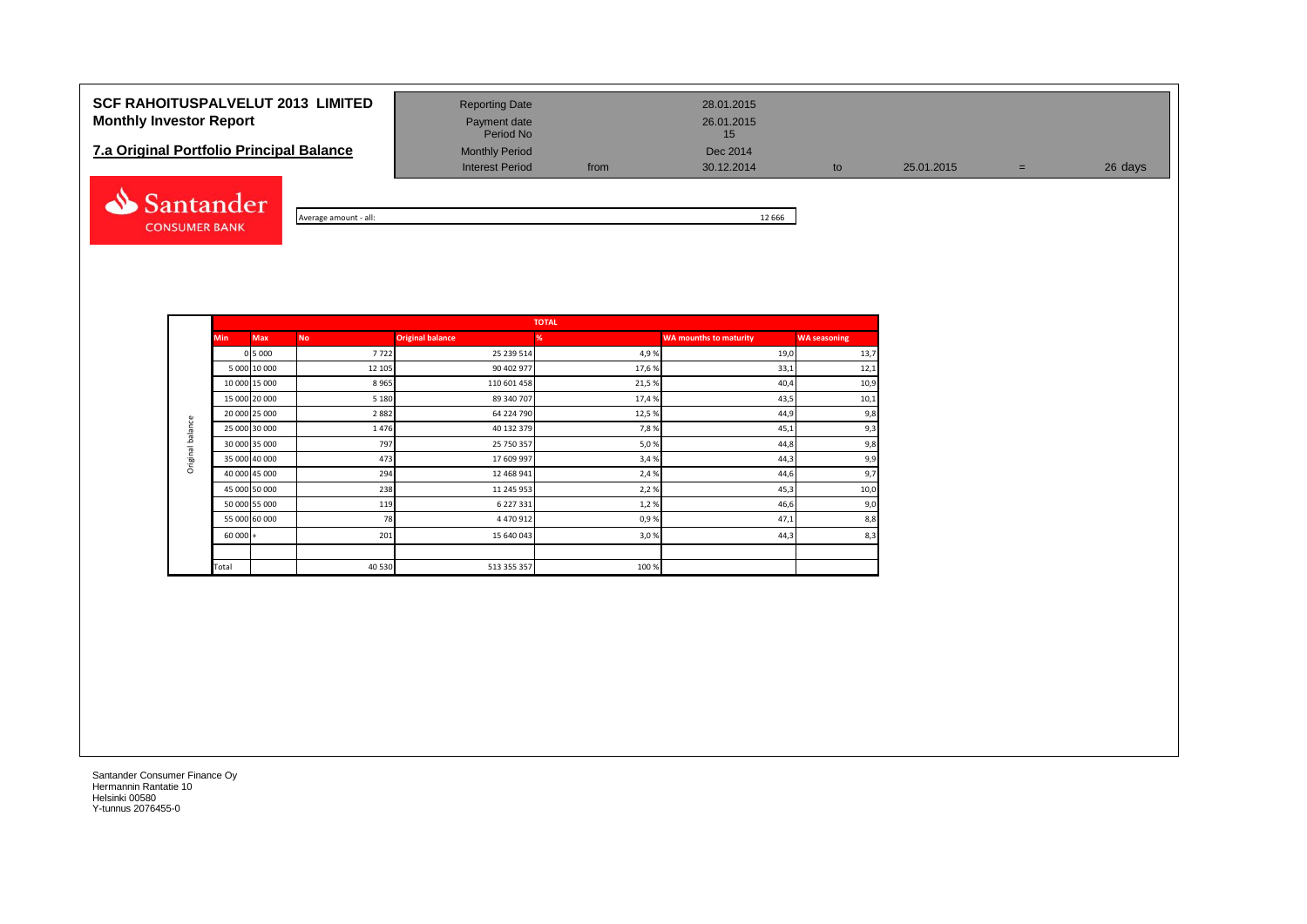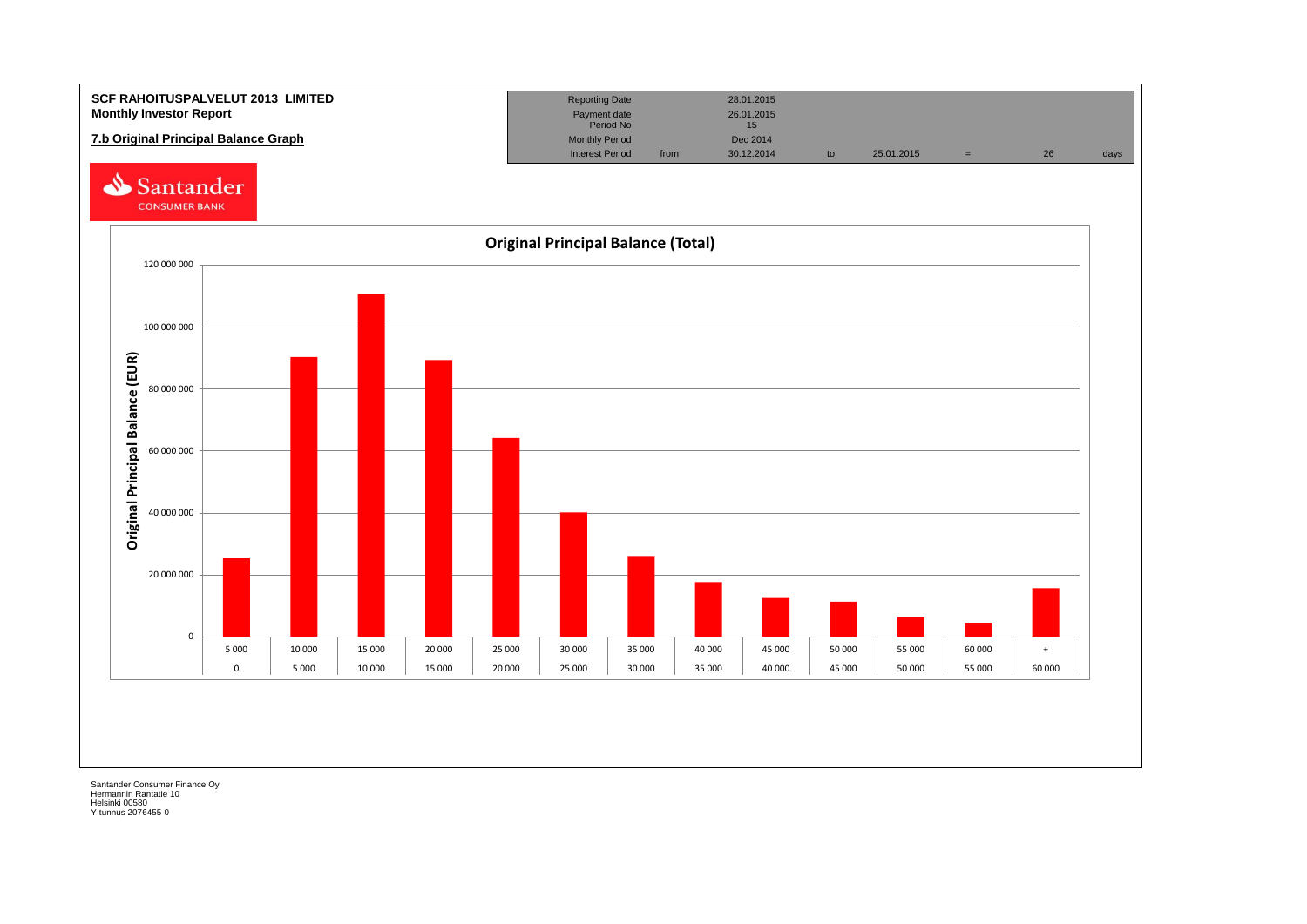| <b>SCF RAHOITUSPALVELUT 2013 LIMITED</b><br><b>Monthly Investor Report</b><br>8.a Outstanding Principal Balance | <b>Reporting Date</b><br>Payment date<br>Period No<br><b>Monthly Period</b><br><b>Interest Period</b> | 28.01.2015<br>26.01.2015<br>15<br>Dec 2014<br>30.12.2014<br>from | to | 25.01.2015 | $=$ | 26 days |
|-----------------------------------------------------------------------------------------------------------------|-------------------------------------------------------------------------------------------------------|------------------------------------------------------------------|----|------------|-----|---------|
| Santander                                                                                                       |                                                                                                       | 0.122                                                            |    |            |     |         |



|                     |            |               |           | <b>TOTAL</b>               |         |                              |                     |
|---------------------|------------|---------------|-----------|----------------------------|---------|------------------------------|---------------------|
|                     | <b>Min</b> | <b>Max</b>    | <b>No</b> | <b>Outstanding balance</b> | %       | <b>WA months to maturity</b> | <b>WA seasoning</b> |
|                     |            | 0 5 0 0 0     | 7880      | 21 475 178                 | 9,43%   | 18,2                         | 27,1                |
|                     |            | 5 000 10 000  | 7847      | 57 682 037                 | 25,34%  | 29,9                         | 25,1                |
|                     |            | 10 000 15 000 | 4 2 9 6   | 52 300 687                 | 22,98%  | 34,4                         | 23,7                |
|                     |            | 15 000 20 000 | 2058      | 35 396 633                 | 15,55 % | 35,3                         | 23,3                |
| Outstanding balance |            | 20 000 25 000 | 962       | 21 320 609                 | 9,37%   | 36,2                         | 22,5                |
|                     |            | 25 000 30 000 | 431       | 11 746 284                 | 5,16%   | 35,4                         | 23,2                |
|                     |            | 30 000 35 000 | 237       | 7656097                    | 3,36%   | 35,7                         | 23,2                |
|                     |            | 35 000 40 000 | 178       | 6 657 199                  | 2,92%   | 35,8                         | 23,4                |
|                     |            | 40 000 45 000 | 95        | 4 0 2 5 0 1 8              | 1,77%   | 35,8                         | 23,5                |
|                     |            | 45 000 50 000 | 46        | 2 200 661                  | 0,97%   | 34,5                         | 24,1                |
|                     |            | 50 000 55 000 | 38        | 1988 116                   | 0,87%   | 38,1                         | 21,9                |
|                     |            | 55 000 60 000 | 21        | 1 198 124                  | 0,53%   | 34,1                         | 24,0                |
|                     | $60000 +$  |               | 52        | 3 982 233                  | 1,75%   | 35,0                         | 22,8                |
|                     |            |               |           |                            |         |                              |                     |
|                     | Total      |               | 24 14 1   | 227 628 876                | 100,0%  |                              |                     |

**CONSUMER BANK**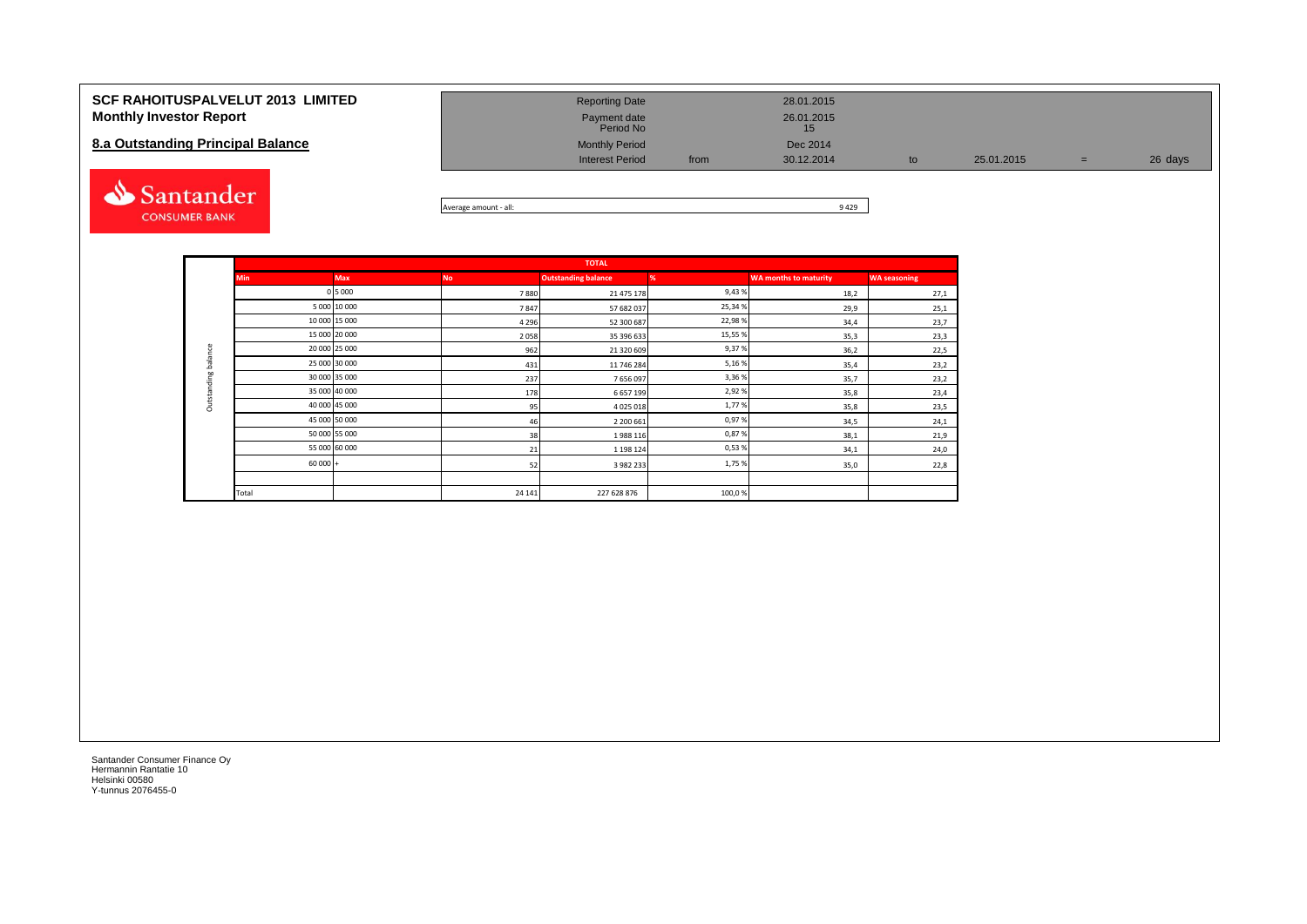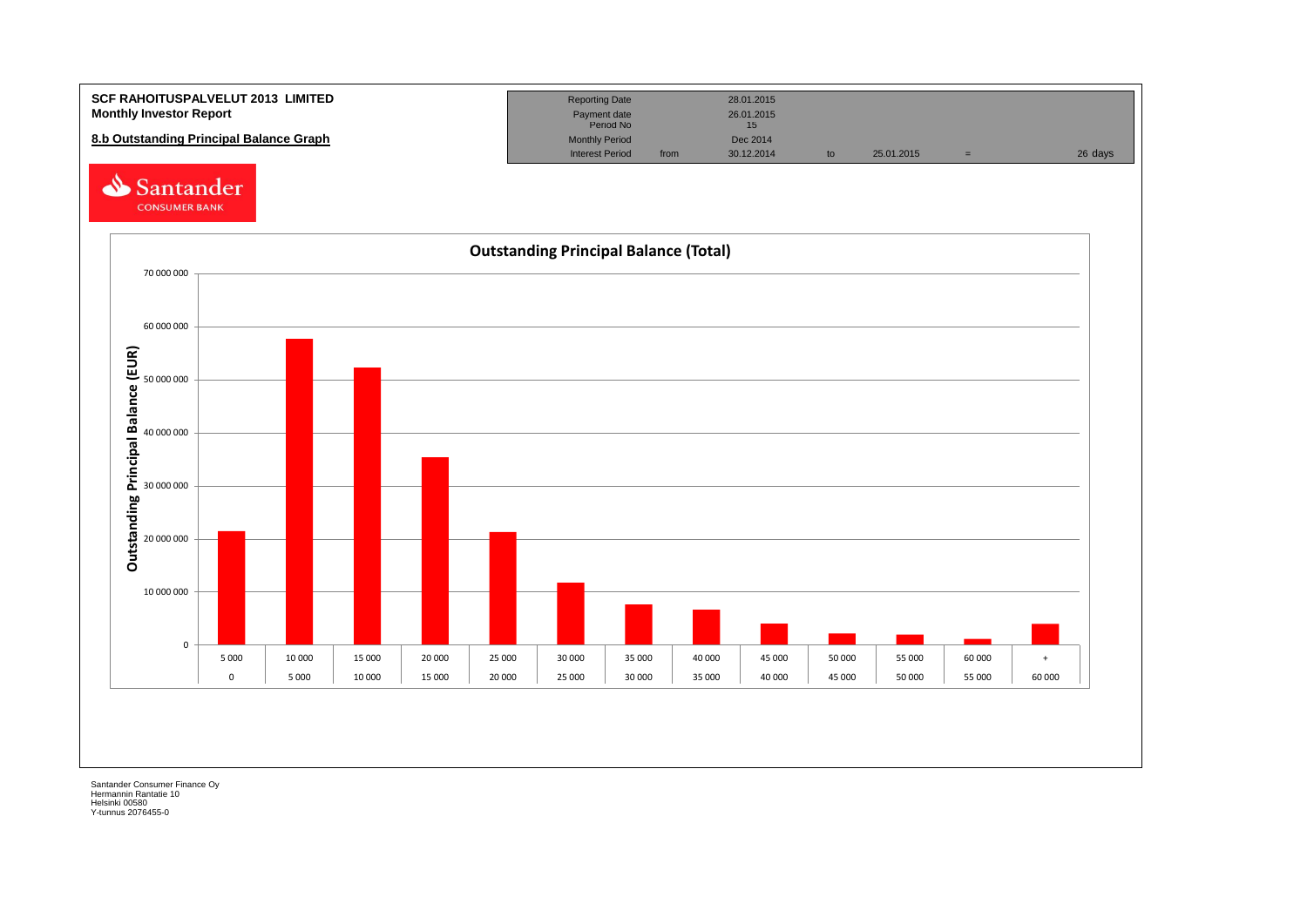| <b>SCF RAHOITUSPALVELUT 2013 LIMITED</b> | <b>Reporting Date</b>     | 28.01.2015         |                                   |
|------------------------------------------|---------------------------|--------------------|-----------------------------------|
| <b>Monthly Investor Report</b>           | Payment date<br>Period No | 26.01.2015         |                                   |
| 9.a Geographical Distribution            | <b>Monthly Period</b>     | Dec 2014           |                                   |
|                                          | <b>Interest Period</b>    | 30.12.2014<br>from | to $25.01.2015 = 26 \text{ days}$ |



Santander **CONSUMER BANK**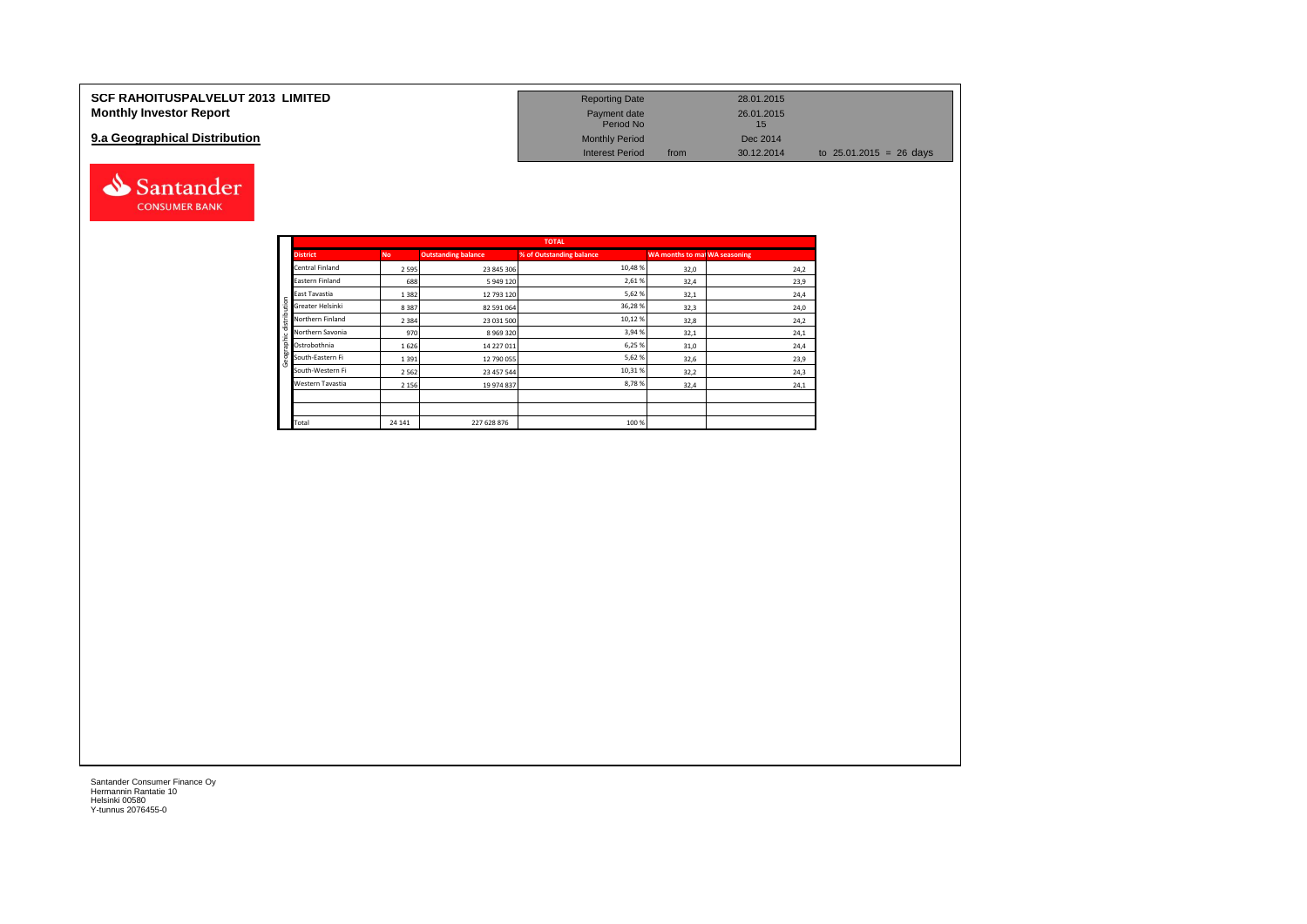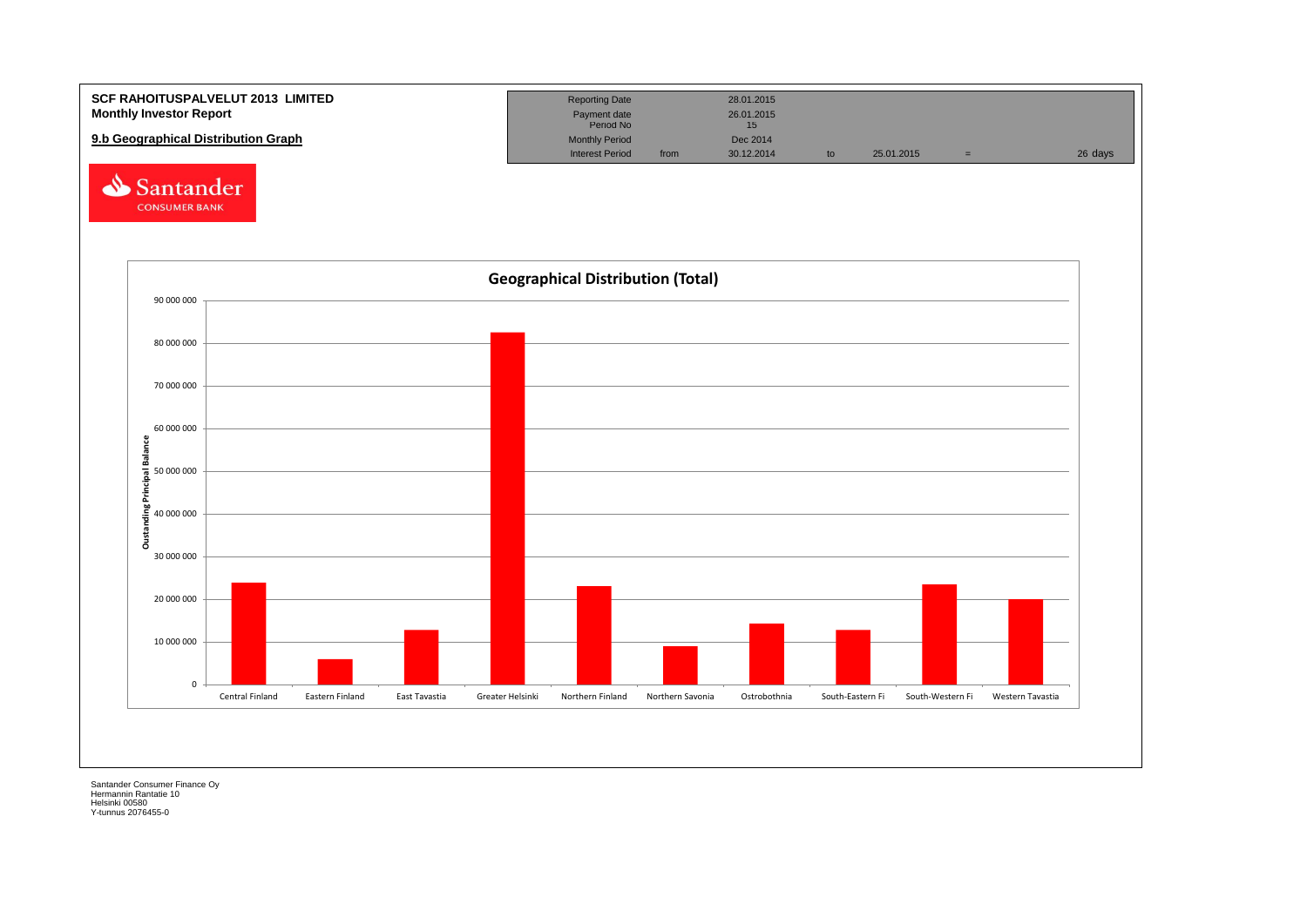#### **SCF RAHOITUSPALVELUT 2013 LIMITED Monthly Investor Report**

### **10.a Interest Rate**



| <b>Reporting Date</b>     |      | 28.01.2015       |    |            |     |         |
|---------------------------|------|------------------|----|------------|-----|---------|
| Payment date<br>Period No |      | 26.01.2015<br>15 |    |            |     |         |
| <b>Monthly Period</b>     |      | Dec 2014         |    |            |     |         |
| <b>Interest Period</b>    | from | 30.12.2014       | to | 25.01.2015 | $=$ | 26 days |

|         |            |        |           |                            | <b>TOTAL</b>                                         |      |                     |
|---------|------------|--------|-----------|----------------------------|------------------------------------------------------|------|---------------------|
|         | Min $(>=)$ | Max(<) | <b>No</b> | <b>Outstanding balance</b> | % of total Outstanding balance WA months to maturity |      | <b>WA seasoning</b> |
|         |            | 1%     | 754       | 4537051                    | 1,99%                                                | 27,1 | 22,5                |
|         | 1%         | 2 %    | 2499      | 20 803 843                 | 9,14 %                                               | 31,0 | 22,7                |
| tion    | 2 %        | 4 %    | 4994      | 58 695 309                 | 25,79%                                               | 34,2 | 22,8                |
| ∍       | 4 %        | 6 %    | 10858     | 106 940 482                | 46,98%                                               | 32,0 | 24,9                |
| distrib | 6 %        | 8%     | 4997      | 36 350 328                 | 15,97%                                               | 31,2 | 24,9                |
|         | 8%         | 10%    | 39        | 301 863                    | 0,13%                                                | 34,8 | 21,8                |
| 亘<br>Ξ  | 10%        | 12%    |           |                            |                                                      |      |                     |
|         | 12%        | 14 %   |           |                            |                                                      |      |                     |
|         | 14 %       | 16%    |           |                            |                                                      |      |                     |
|         | 16 %       | 18%    |           |                            |                                                      |      |                     |
|         |            |        |           |                            |                                                      |      |                     |
|         | Total      |        | 24 14 1   | 227 628 876                | 100 %                                                |      |                     |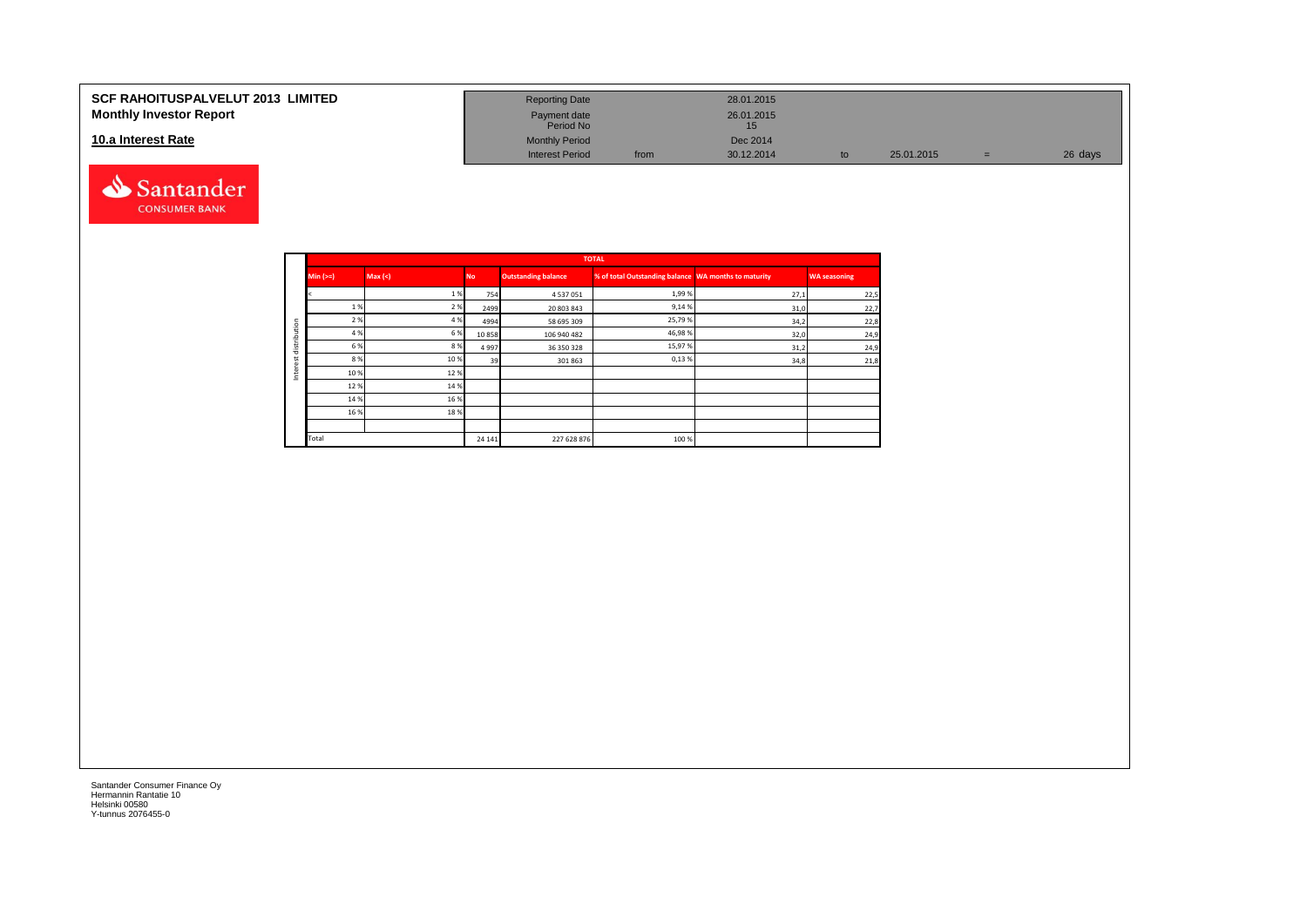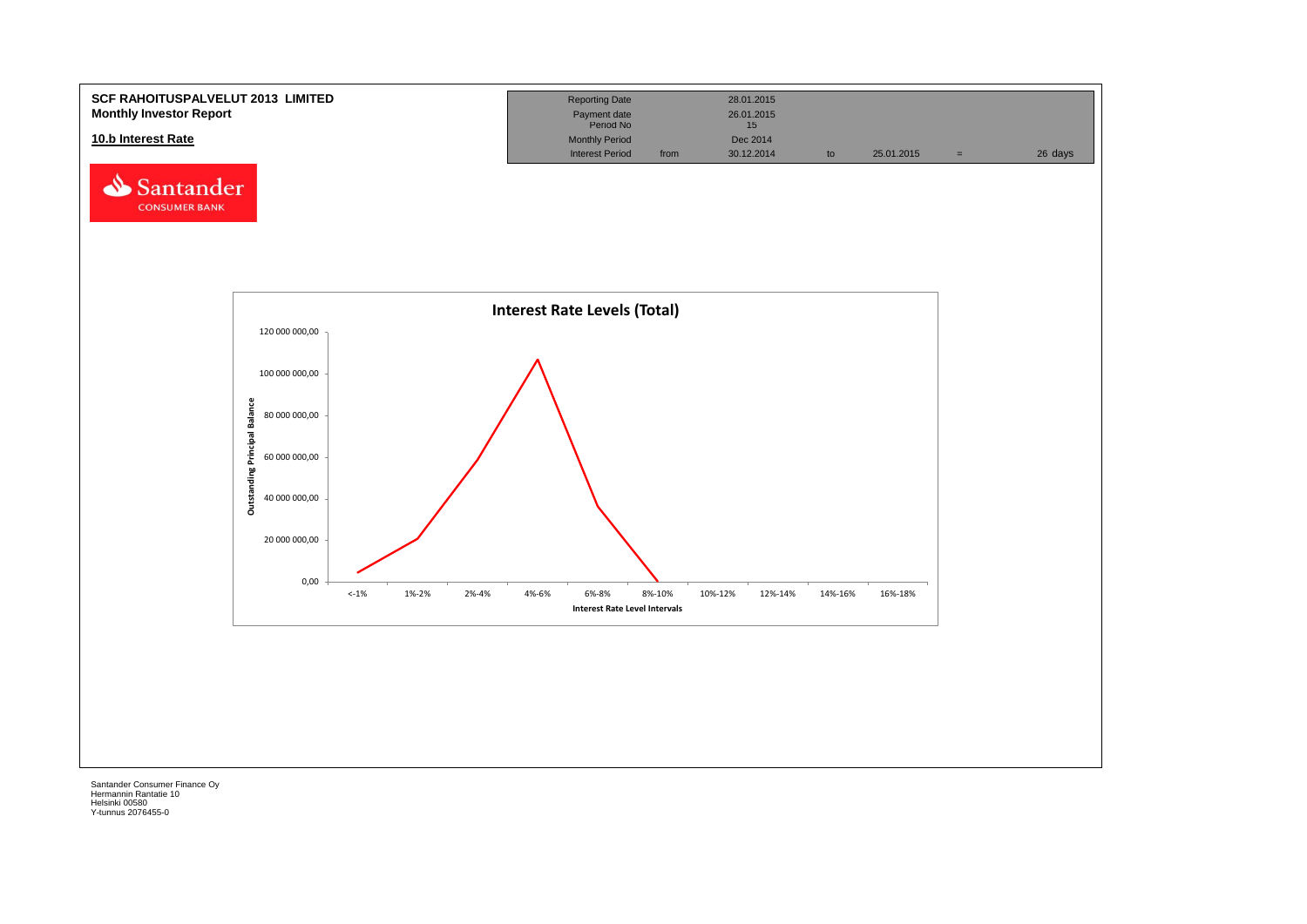### **SCF RAHOITUSPALVELUT 2013 LIMITED Monthly Investor Report**

### **11.a Remaining Terms**



| <b>Reporting Date</b>     |      | 28.01.2015       |    |            |     |         |
|---------------------------|------|------------------|----|------------|-----|---------|
| Payment date<br>Period No |      | 26.01.2015<br>15 |    |            |     |         |
| <b>Monthly Period</b>     |      | Dec 2014         |    |            |     |         |
| <b>Interest Period</b>    | from | 30.12.2014       | to | 25.01.2015 | $=$ | 26 days |

|                     |            |     |           | <b>TOTAL</b>               |        |                              |                     |
|---------------------|------------|-----|-----------|----------------------------|--------|------------------------------|---------------------|
|                     | <b>Min</b> | Max | <b>No</b> | <b>Outstanding balance</b> | %      | <b>WA months to maturity</b> | <b>WA seasoning</b> |
|                     |            |     | 25        | 30 40 2                    | 0,01%  | 0,0                          | 55,4                |
|                     |            | 12  | 4 1 3 4   | 11 947 728                 | 5,25%  | 7,8                          | 33,2                |
|                     | 13         | 24  | 5 2 0 4   | 31 426 972                 | 13,81% | 18,6                         | 28,6                |
|                     | 25         | 36  | 7743      | 82 097 687                 | 36,07% | 31,0                         | 26,7                |
| maturity            | 37         | 48  | 7035      | 102 126 087                | 44,87% | 40,4                         | 19,6                |
|                     | 49         | 60  |           |                            |        |                              |                     |
| $\mathtt{S}$        | 61         | 72  |           |                            |        |                              |                     |
| Months <sub>1</sub> | 73         | 84  |           |                            |        |                              |                     |
|                     | 85         | 96  |           |                            |        |                              |                     |
|                     | 97         | 108 |           |                            |        |                              |                     |
|                     | 109        | 120 |           |                            |        |                              |                     |
|                     | 121        |     |           |                            |        |                              |                     |
|                     |            |     |           |                            |        |                              |                     |
|                     | Total      |     | 24 14 1   | 227 628 876                | 100%   |                              |                     |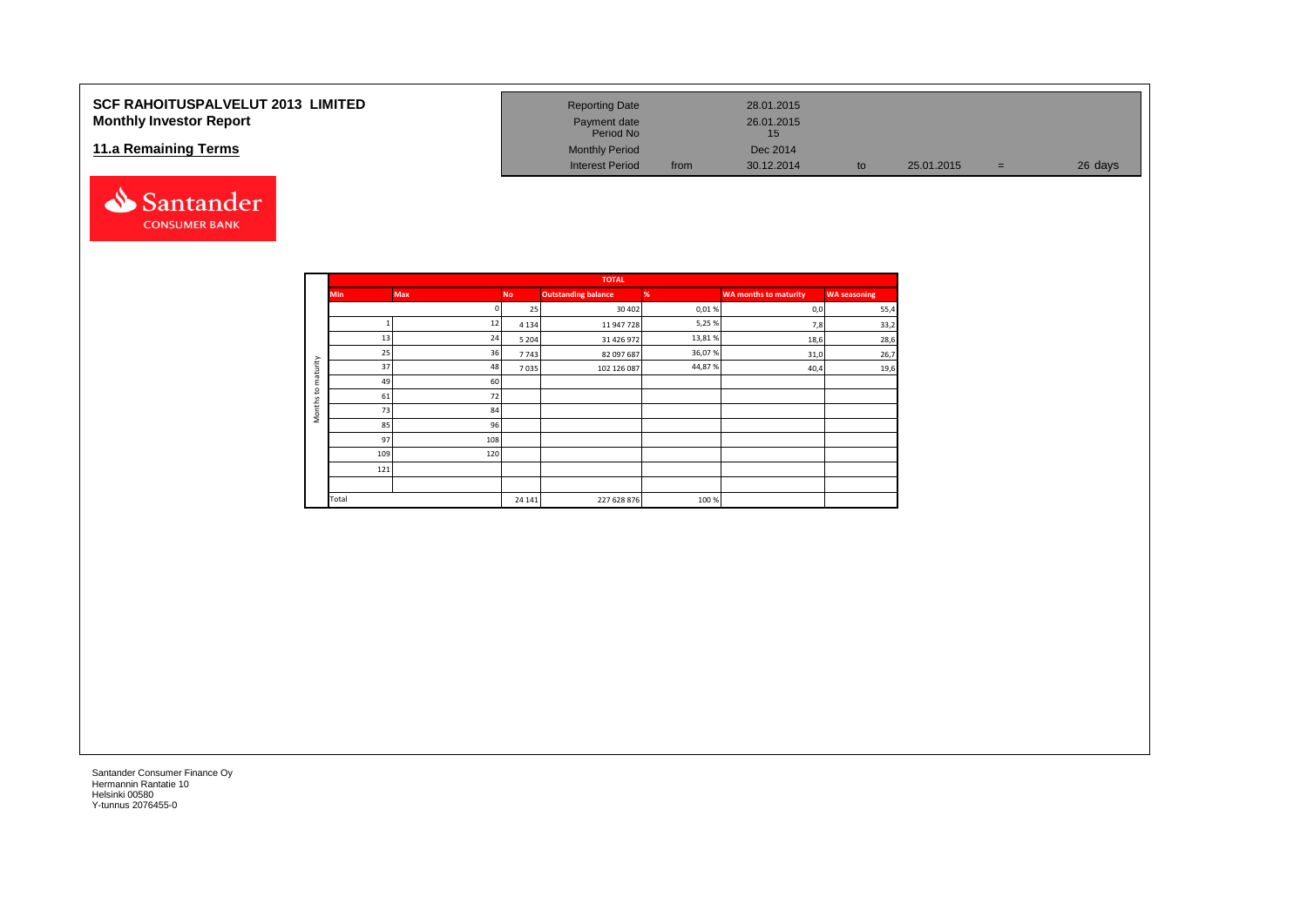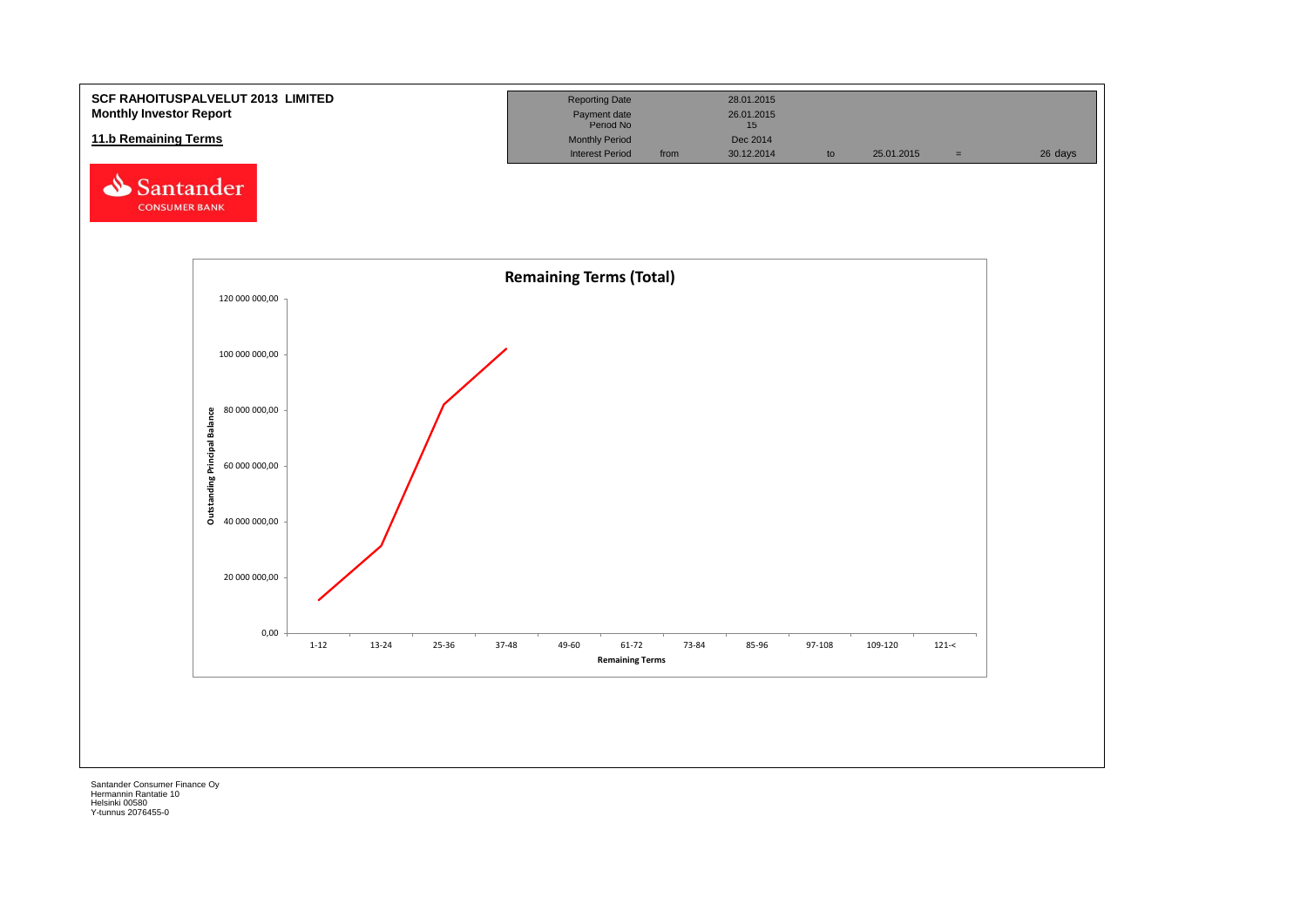| <b>SCF RAHOITUSPALVELUT 2013 LIMITED</b> | <b>Reporting Date</b>     |      | 28.01.2015 |            |     |         |
|------------------------------------------|---------------------------|------|------------|------------|-----|---------|
| <b>Monthly Investor Report</b>           | Payment date<br>Period No |      | 26.01.2015 |            |     |         |
| 12.a Seasoning                           | <b>Monthly Period</b>     |      | Dec 2014   |            |     |         |
|                                          | <b>Interest Period</b>    | from | 30.12.2014 | 25.01.2015 | u i | 26 days |



|            |            |            |                 | <b>TOTAL</b>        |                                    |                       |                     |
|------------|------------|------------|-----------------|---------------------|------------------------------------|-----------------------|---------------------|
|            | <b>Min</b> | <b>Max</b> | <b>No</b>       | Outstanding balance | % of Outstanding<br><b>Balance</b> | WA months to maturity | <b>WA seasoning</b> |
|            |            |            |                 |                     |                                    |                       |                     |
| $\breve{}$ | 13         | 24         | 12 711          | 138 436 378         | 60,82%                             | 36,3                  | 19,8                |
| $\circ$    | 25         | 36         | 9696            | 78 023 700          | 34,28%                             | 27,5                  | 28,9                |
| $\circ$    | 37         | 48         | 1 2 2 4         | 8 6 6 9 3 6 4       | 3,81%                              | 17,8                  | 41,0                |
| ±          | 49         | 60         | 500             | 2 4 6 4 8 1 6       | 1,08%                              | 7,9                   | 53,3                |
| c<br>∠     | 61         | 72         | 10 <sup>1</sup> | 34 617              | 0,02%                              | 15,2                  | 65,2                |
|            | 73         | 84         |                 |                     |                                    |                       |                     |
|            | 85         | 96         |                 |                     |                                    |                       |                     |
|            |            |            |                 |                     |                                    |                       |                     |
|            | Total      |            | 24 14 1         | 227 628 876         | 100 %                              |                       |                     |

Santander Consumer Bank AS Strandveien 18 PO Box 177 N-1325 Lysaker Tel.: +47 21 08 30 00 Fax.: +47 21 08 33 68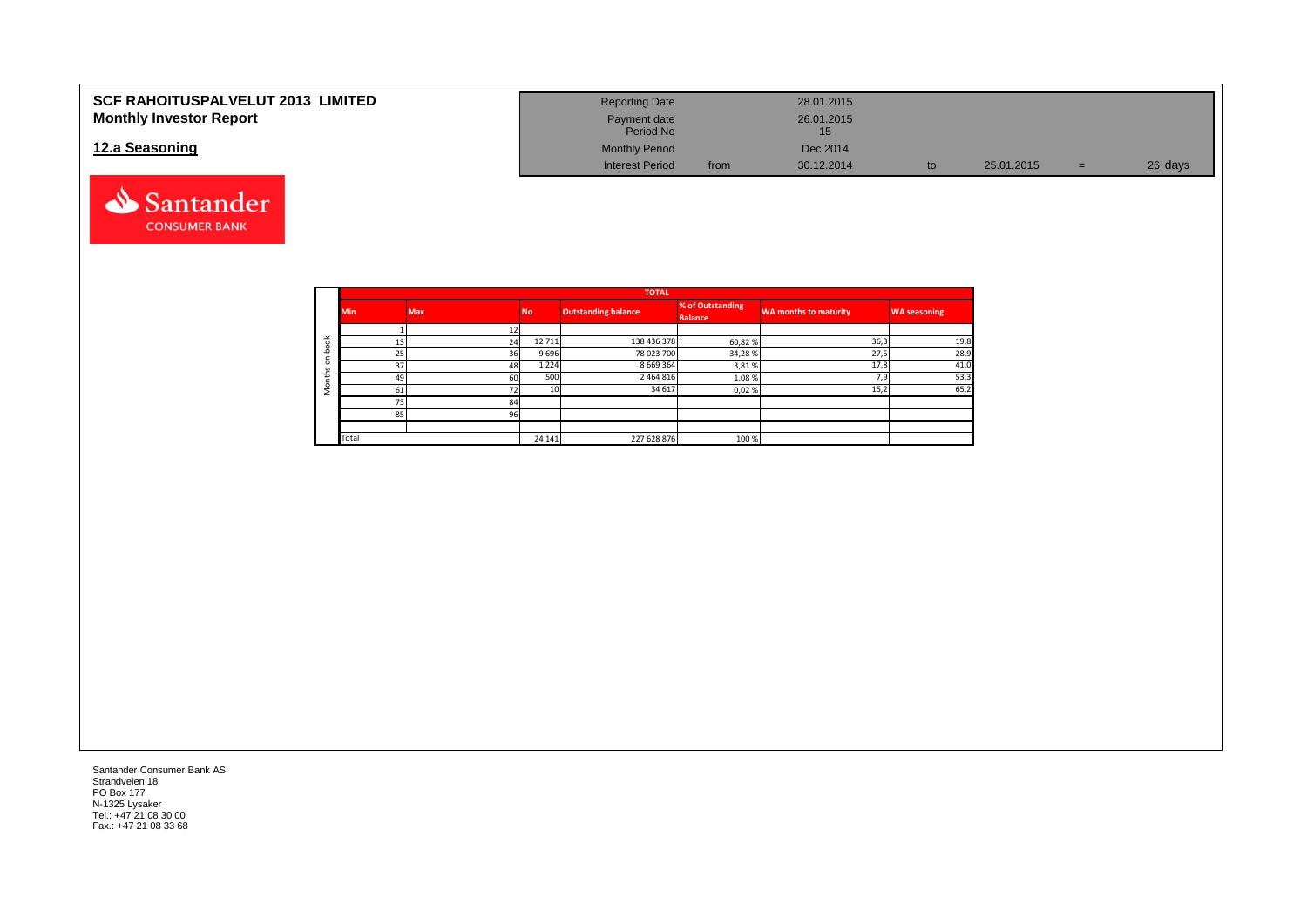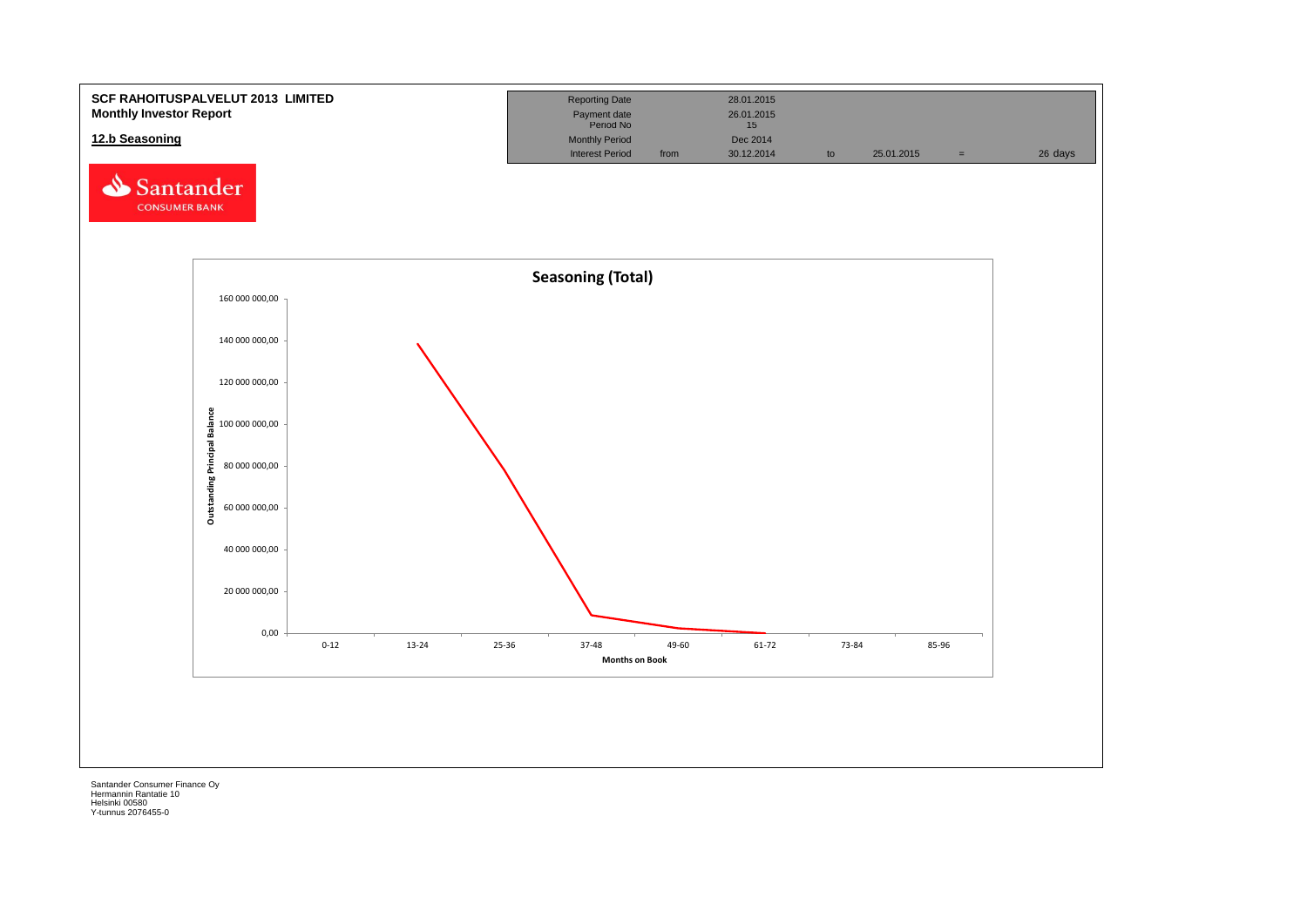| <b>SCF RAHOITUSPALVELUT 2013 LIMITED</b> | <b>Reporting Date</b>     |      | 28.01.2015 |            |     |         |
|------------------------------------------|---------------------------|------|------------|------------|-----|---------|
| <b>Monthly Investor Report</b>           | Payment date<br>Period No |      | 26.01.2015 |            |     |         |
| 13.a Balloon Ioans                       | <b>Monthly Period</b>     |      | Dec 2014   |            |     |         |
|                                          | <b>Interest Period</b>    | from | 30.12.2014 | 25.01.2015 | $=$ | 26 days |

|                  |                     | <b>TOTAL</b>     |         |                            |                                    |                       |                          |                          |                     |  |  |  |  |  |  |
|------------------|---------------------|------------------|---------|----------------------------|------------------------------------|-----------------------|--------------------------|--------------------------|---------------------|--|--|--|--|--|--|
| ∸<br>$\sim$<br>÷ | ৯                   | <b>No</b><br>Min |         | <b>Outstanding balance</b> | % of Outstanding<br><b>Balance</b> | <b>Residual Value</b> | <b>Residual of Total</b> | WA months to<br>maturity | <b>WA seasoning</b> |  |  |  |  |  |  |
|                  | $\sigma$<br>$\circ$ | Standard         | 19 122  | 139 815 534                | 61,42%                             | 2 1 1 9               | 0,00%                    | 31,2                     | 23,9                |  |  |  |  |  |  |
|                  | ≗                   | Balloon          | 5019    | 87 813 342                 | 38,58%                             | 33 727 034            | 38,41%                   | 34,0                     | 24,4                |  |  |  |  |  |  |
|                  | ത<br>őñ             |                  |         |                            |                                    |                       |                          |                          |                     |  |  |  |  |  |  |
|                  |                     | Total            | 24 14 1 | 227 628 876                | 100 %                              | 33 729 153            | 14,82%                   |                          |                     |  |  |  |  |  |  |

┑

Santander Consumer Finance Oy Hermannin Rantatie 10 Helsinki 00580 Y-tunnus 2076455-0

Santander **CONSUMER BANK**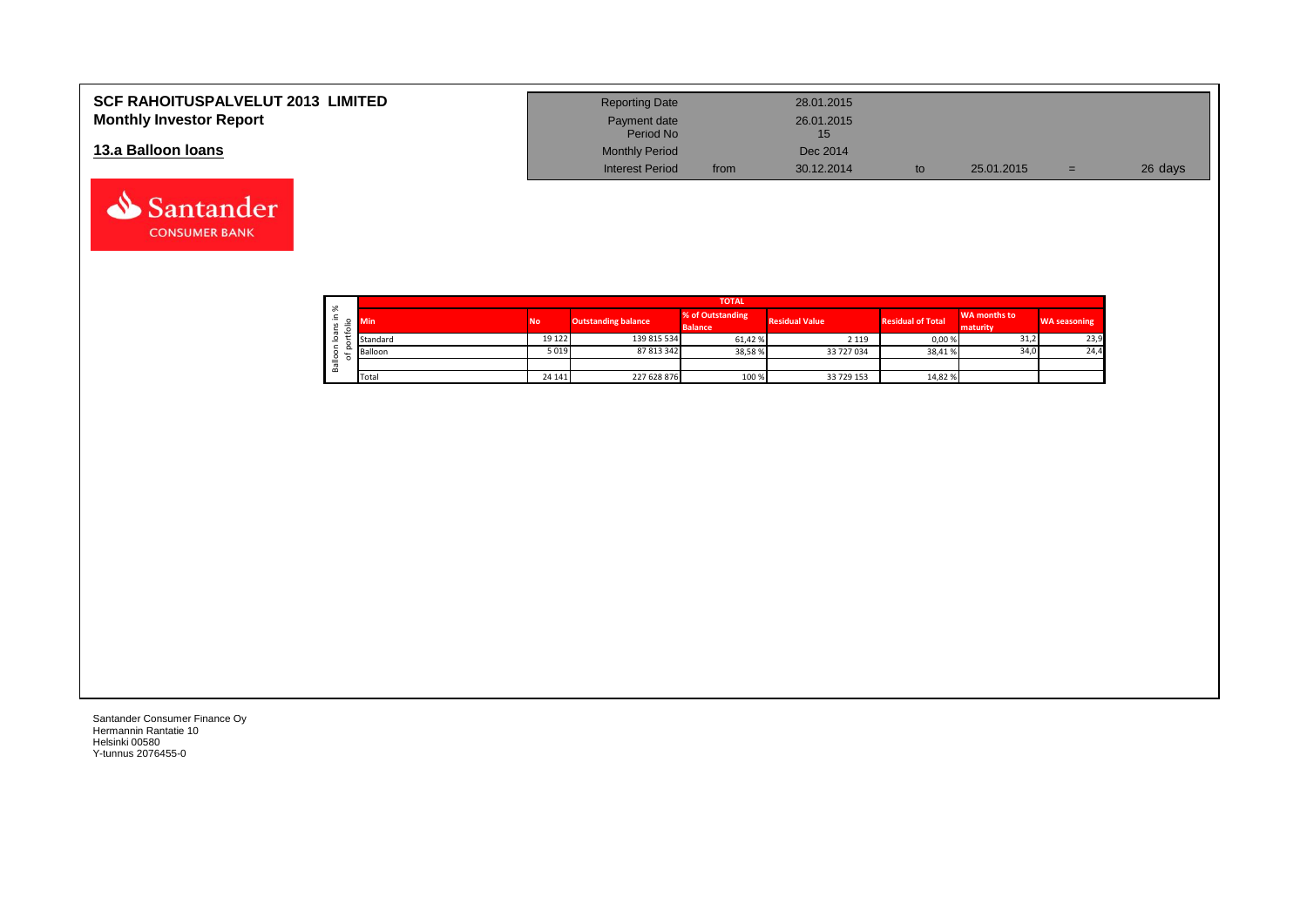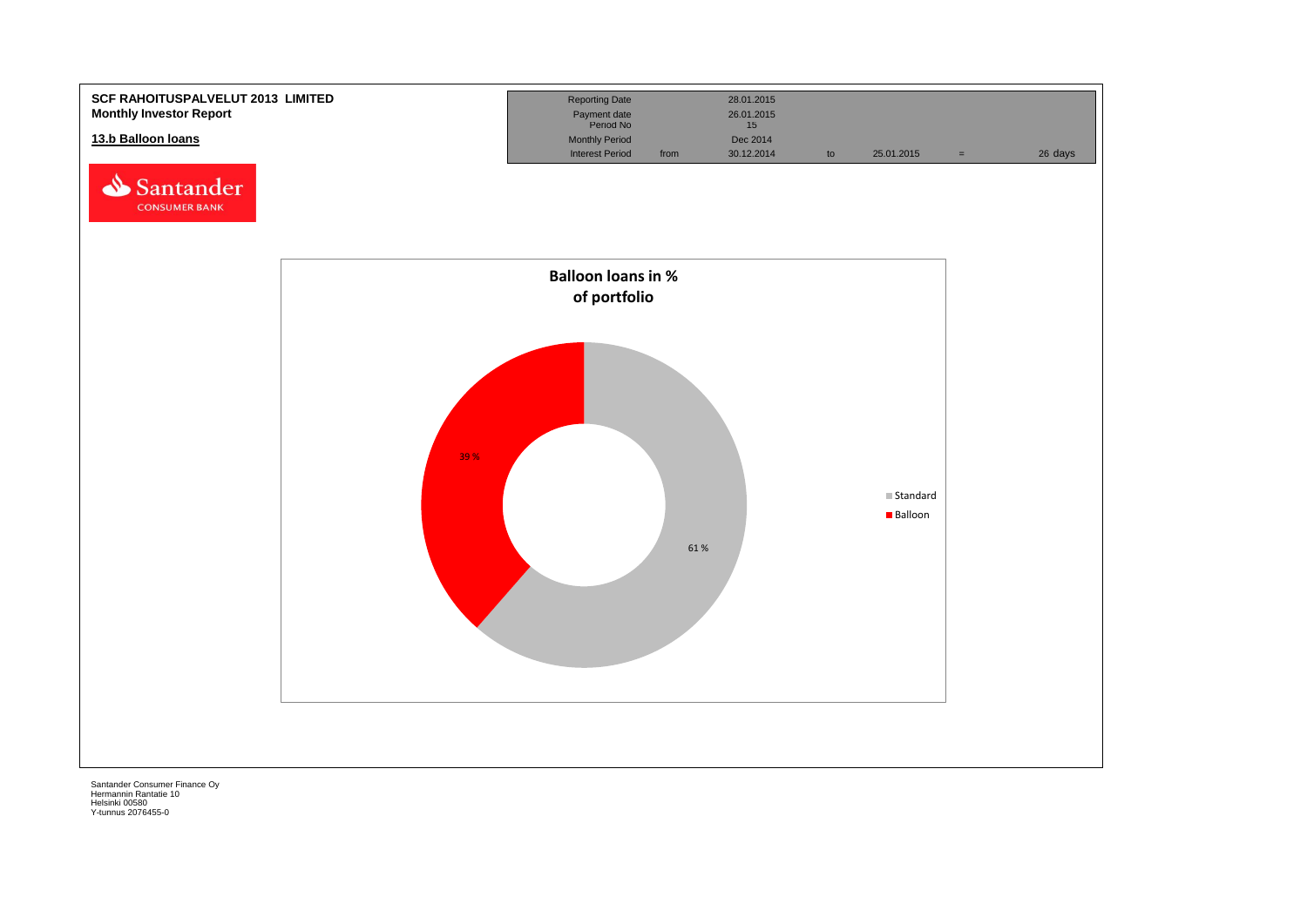| <b>SCF RAHOITUSPALVELUT 2013 LIMITED</b> | <b>Reporting Date</b>     |      | 28.01.2015       |            |     |         |
|------------------------------------------|---------------------------|------|------------------|------------|-----|---------|
| <b>Monthly Investor Report</b>           | Payment date<br>Period No |      | 26.01.2015<br>15 |            |     |         |
| 14.a # loans per borrower                | <b>Monthly Period</b>     |      | Dec 2014         |            |     |         |
|                                          | <b>Interest Period</b>    | from | 30.12.2014       | 25.01.2015 | $=$ | 26 days |



|                      |                              | <b>TOTAL</b>                   |                            |        |
|----------------------|------------------------------|--------------------------------|----------------------------|--------|
|                      | <b>Total number of loans</b> | <b>Total number of debtors</b> | <b>Outstanding balance</b> | %      |
|                      | 1                            | 23 172                         | 216 267 821                | 95,01% |
|                      | $\overline{2}$               | 354                            | 8 155 183                  | 3,58%  |
|                      | 3                            | 38                             | 1576820                    | 0,69%  |
|                      | $\overline{a}$               | 16                             | 583 166                    | 0,26 % |
|                      | 5                            | 6                              | 385 704                    | 0,17%  |
|                      | 6                            | 6                              | 473 532                    | 0,21%  |
|                      | $\overline{7}$               | $\mathbf{1}$                   | 63 573                     | 0,03%  |
|                      | 10                           | $\mathbf{1}$                   | 123 079                    | 0,05 % |
| # loans per borrower |                              |                                |                            |        |
|                      |                              |                                |                            |        |
|                      |                              |                                |                            |        |
|                      |                              |                                |                            |        |
|                      |                              |                                |                            |        |
|                      |                              |                                |                            |        |
|                      |                              |                                |                            |        |
|                      |                              |                                |                            |        |
|                      |                              |                                |                            |        |
|                      |                              |                                |                            |        |
|                      |                              |                                |                            |        |
|                      |                              |                                |                            |        |
|                      |                              |                                |                            |        |
|                      |                              |                                |                            |        |
|                      |                              |                                |                            |        |
|                      | Total:                       | 23 5 94                        | 227 628 876                | 100,0% |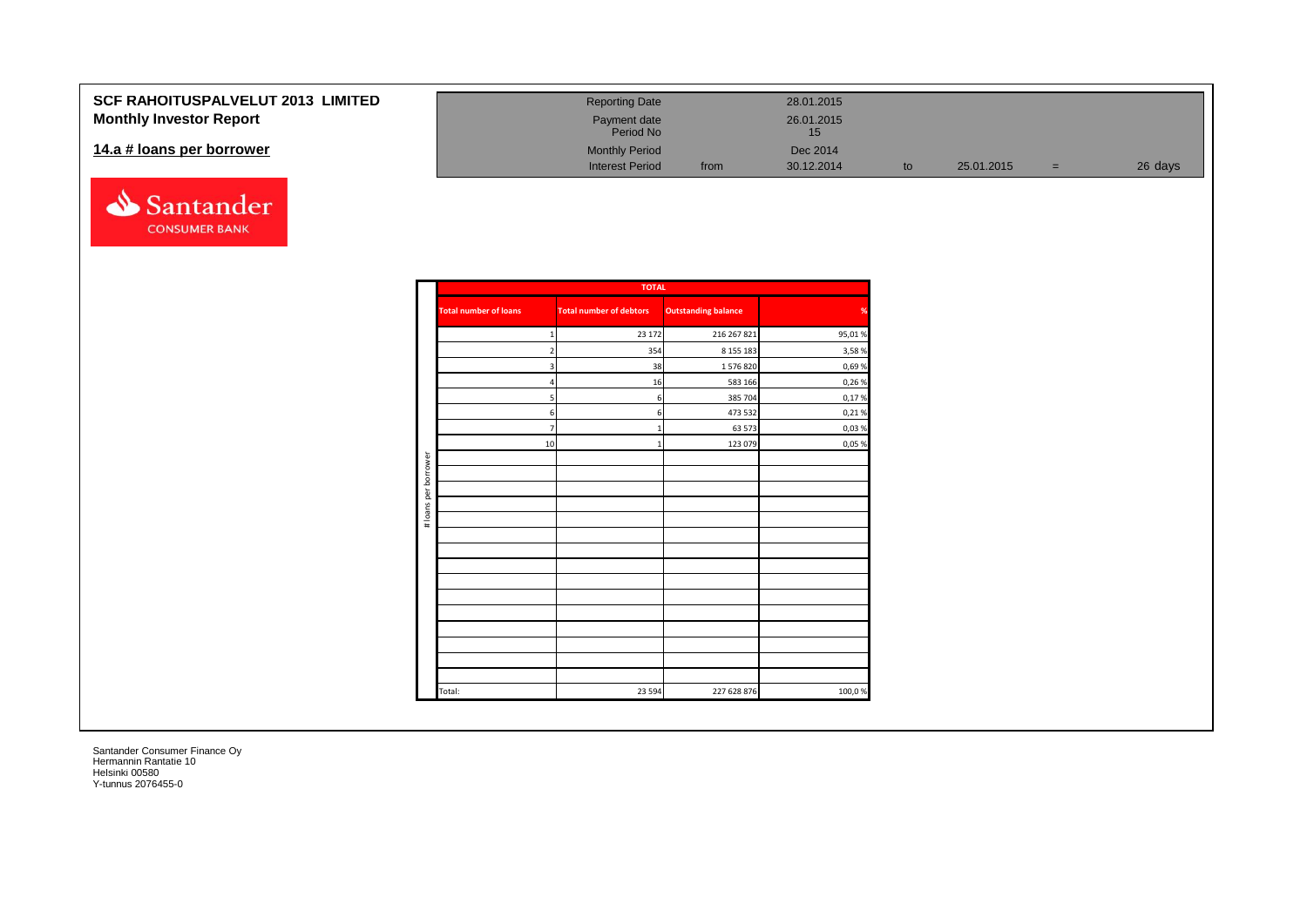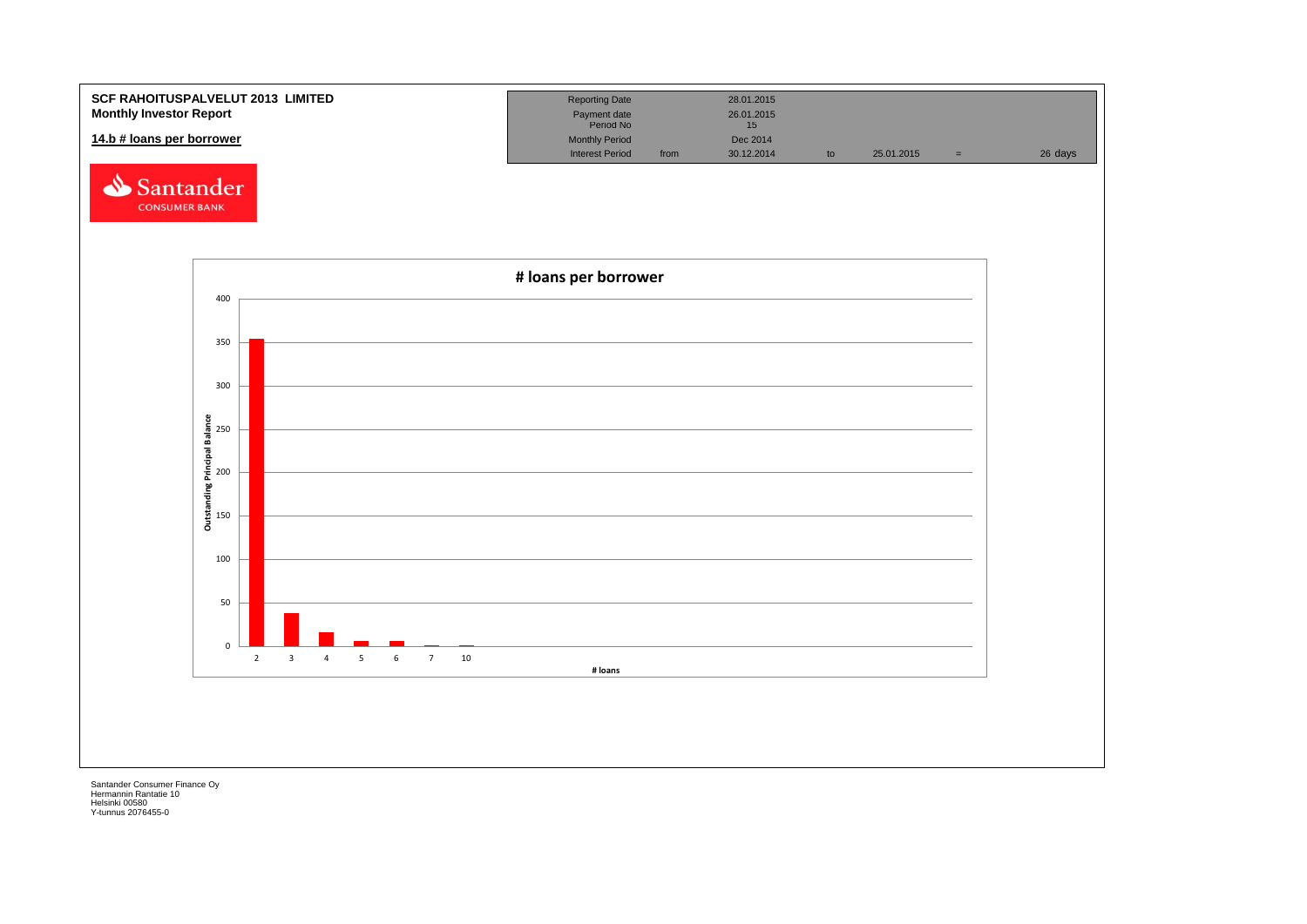# **SCF RAHOITUSPALVELUT 2013 LIMITED** Reporting Date 28.01.2015 **Monthly Investor Report Payment date** 26.01.2015

#### **15.a Amortization Profile**



| <b>Monthly Investor Report</b> |                |               | Payment date<br>Period No |                        | 26.01.2015<br>15    |                 |            |            |         |
|--------------------------------|----------------|---------------|---------------------------|------------------------|---------------------|-----------------|------------|------------|---------|
| 15.a Amortization Profile      |                |               | <b>Monthly Period</b>     |                        | Dec 2014            |                 |            |            |         |
|                                |                |               | <b>Interest Period</b>    | from                   | 30.12.2014          | to              | 25.01.2015 | $=$        | 26 days |
| Santander                      |                |               |                           |                        | <b>TOTAL</b>        |                 |            |            |         |
| <b>CONSUMER BANK</b>           |                | <b>Period</b> | <b>Opening Balance</b>    | <b>Closing Balance</b> | <b>Amortization</b> | <b>Interest</b> | Yield      | Percentage |         |
|                                |                |               | 227 628 876               | 220 588 338            | 7 040 538           | 896 890         | 4,83%      | 96,91%     |         |
|                                |                |               | 220 588 338               | 213 640 399            | 6 947 938           | 869 109         | 4,83%      | 93,85 %    |         |
|                                |                |               | 213 640 399               | 206 299 016            | 7 341 383           | 841931          | 4,83%      | 90,63%     |         |
|                                |                |               | 206 299 016               | 199 311 934            | 6 987 082           | 813 591         | 4,84%      | 87,56%     |         |
|                                |                |               | 199 311 934               | 192 513 862            | 6798072             | 786 196         | 4,84%      | 84,57%     |         |
|                                |                |               | 192 513 862               | 185 632 269            | 6 881 594           | 759 405         | 4,84%      | 81,55 %    |         |
|                                | periods)       |               | 185 632 269               | 178 908 691            | 6723578             | 732 221         | 4,84%      | 78,60 %    |         |
|                                | $\overline{c}$ |               | 178 908 691               | 172 369 276            | 6 539 415           | 705 677         | 4,84%      | 75,72%     |         |
|                                | $\overline{E}$ |               | 172 369 276               | 165 902 173            | 6 467 103           | 679 963         | 4,84%      | 72,88%     |         |
|                                | profile        | 10            | 165 902 173               | 159 510 361            | 6 391 812           | 654 440         | 4,84%      | 70,07%     |         |
|                                |                | 11            | 159 510 361               | 153 082 427            | 6 427 934           | 629 492         | 4,84%      | 67,25 %    |         |
|                                | ization        | 12            | 153 082 427               | 146 764 951            | 6 317 476           | 604 535         | 4,84%      | 64,48%     |         |
|                                |                | 13            | 146 764 951               | 140 560 798            | 6 204 154           | 579 686         | 4,84%      | 61,75 %    |         |
|                                |                | 14            | 140 560 798               | 134 485 246            | 6 075 552           | 555 166         | 4,84%      | 59,08%     |         |
|                                |                | 15            | 134 485 246               | 128 430 382            | 6 0 5 4 8 6 4       | 530 931         | 4,84%      | 56,42%     |         |
|                                |                | 16            | 128 430 382               | 122 462 481            | 5 967 901           | 506 823         | 4,84%      | 53,80%     |         |
|                                |                | 17            | 122 462 481               | 116 727 738            | 5 734 744           | 482 814         | 4,84%      | 51,28%     |         |
|                                |                | 18            | 116 727 738               | 111 050 142            | 5 677 596           | 459 802         | 4,83%      | 48,79%     |         |
|                                |                | 19            | 111 050 142               | 105 539 318            | 5 5 10 8 24         | 436 918         | 4,82%      | 46,36%     |         |
|                                |                | 20            | 105 539 318               | 100 212 086            | 5 327 232           | 414 768         | 4,82%      | 44,02%     |         |
|                                |                |               |                           |                        |                     |                 |            |            |         |
|                                |                |               |                           |                        |                     |                 |            |            |         |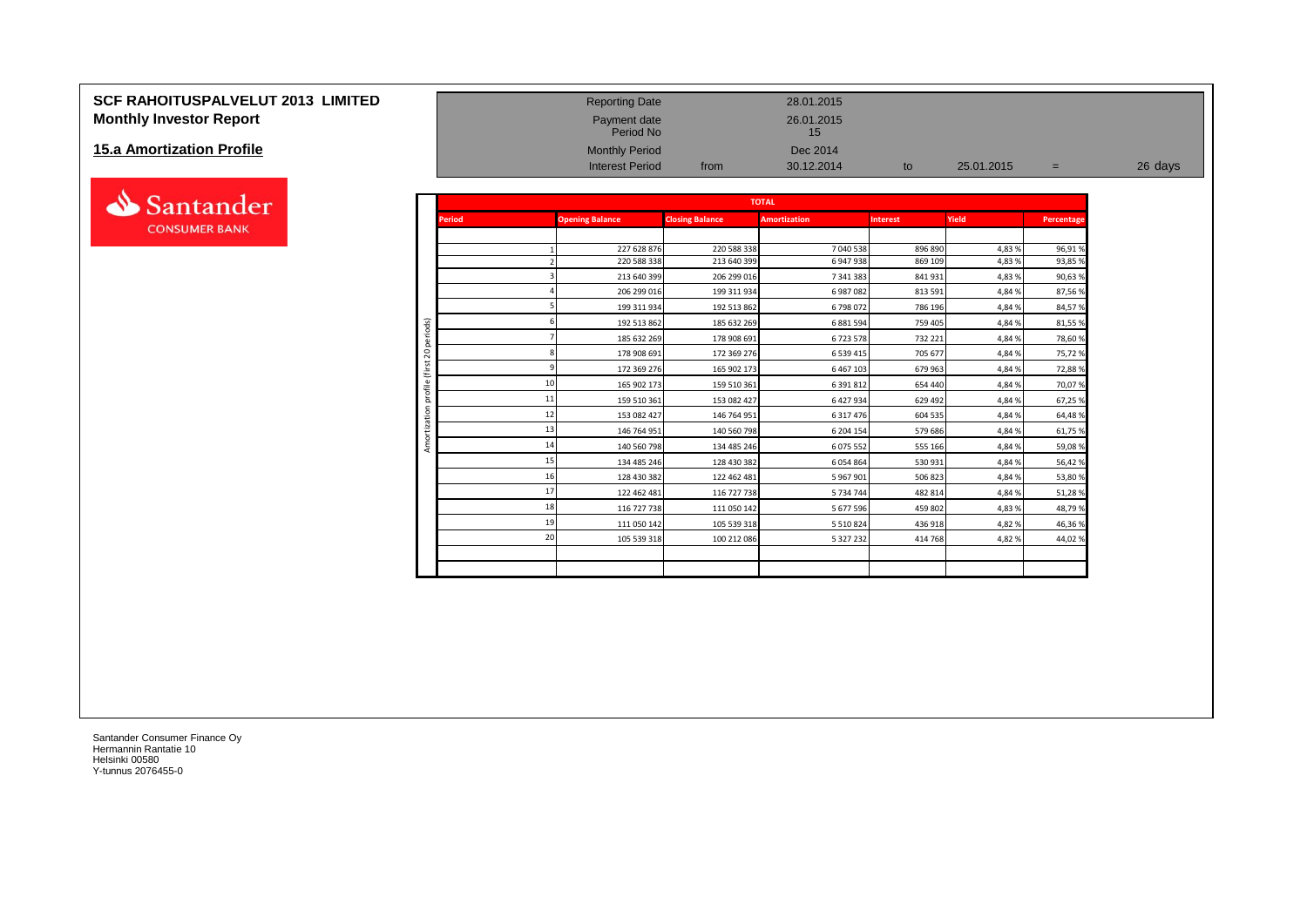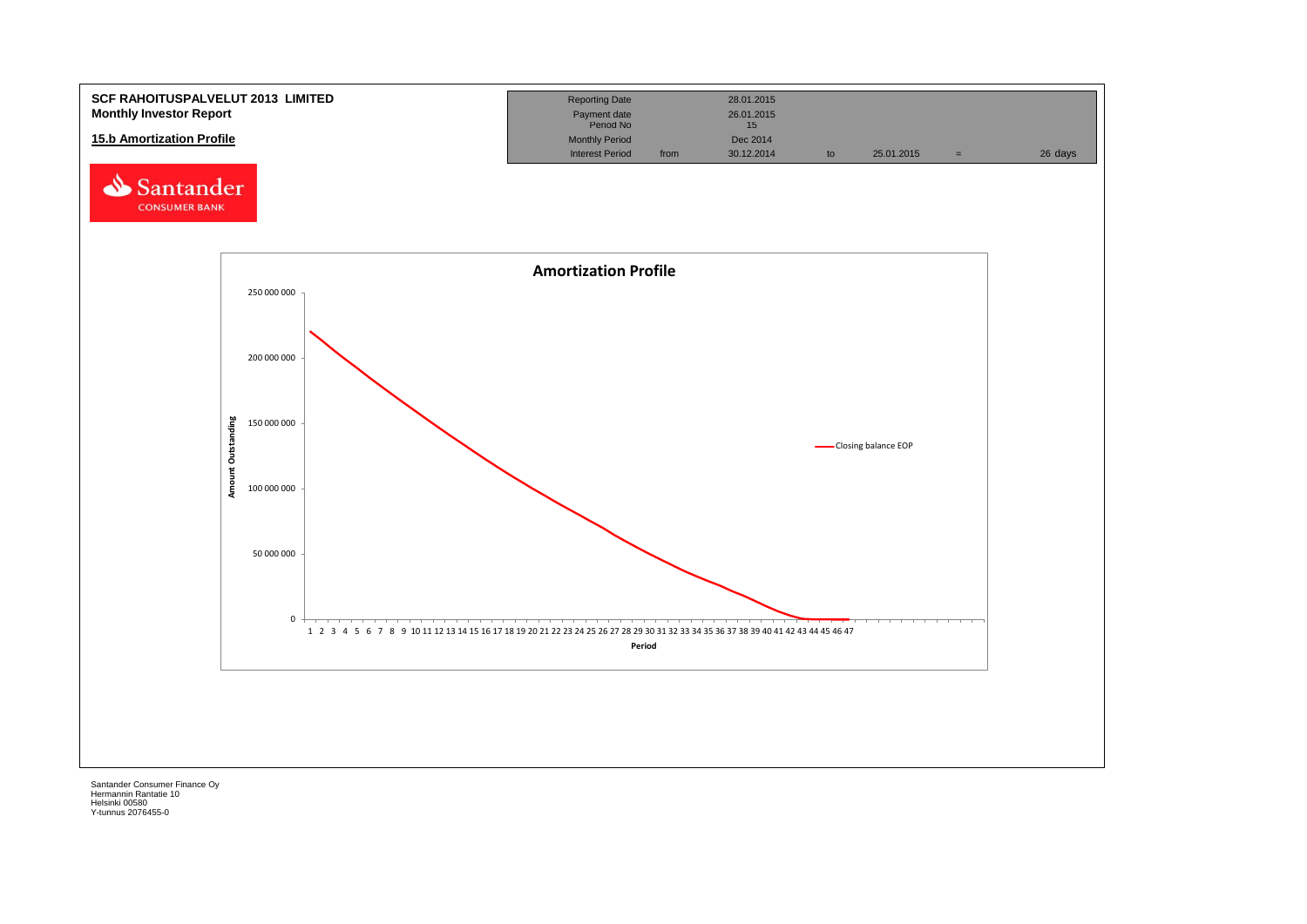### **SCF RAHOITUSPALVELUT 2013 LIMITED Monthly Investor Report**

### **16.a Payment Holidays**



| <b>Reporting Date</b>     |      | 28.01.2015       |    |            |     |         |
|---------------------------|------|------------------|----|------------|-----|---------|
| Payment date<br>Period No |      | 26.01.2015<br>15 |    |            |     |         |
| <b>Monthly Period</b>     |      | Dec 2014         |    |            |     |         |
| <b>Interest Period</b>    | from | 30.12.2014       | to | 25.01.2015 | $=$ | 26 days |

|                |               |           | <b>TOTAL</b>                     |                        |                        |
|----------------|---------------|-----------|----------------------------------|------------------------|------------------------|
|                | <b>Period</b> | <b>No</b> | <b>Number of periods granted</b> | <b>Sum of Payments</b> | <b>Closing Balance</b> |
|                | 2013 10       | 72        | 107                              | 28 5 15                | 901 468                |
|                | 2013 11       | 94        | 145                              | 41 443                 | 1 278 284              |
|                | 2013 12       | 144       | 175                              | 51 2 30                | 2 2 2 1 3 1 1          |
|                | 2014 01       | 121       | 174                              | 52 332                 | 1706 176               |
|                | 2014 02       | 125       | 185                              | 51325                  | 1759910                |
|                | 2014 03       | 122       | 186                              | 51 140                 | 1786354                |
|                | 2014 04       | 95        | 139                              | 38074                  | 1 266 333              |
| Paymet Holiday | 2014 05       | 98        | 128                              | 35 401                 | 1 240 162              |
|                | 2014 06       | 117       | 166                              | 44 3 28                | 1470688                |
|                | 2014 07       | 128       | 179                              | 49783                  | 1682174                |
|                | 2014 08       | 119       | 171                              | 50713                  | 1515895                |
|                | 2014 09       | 71        | 104                              | 28 4 78                | 897 285                |
|                | 2014 10       | 71        | 107                              | 31 000                 | 822 960                |
|                | 2014 11       | 84        | 136                              | 36813                  | 1089059                |
|                | 2014 12       | 113       | 143                              | 37989                  | 1 1 1 8 8 5 8          |
|                |               |           |                                  |                        |                        |
|                | Total:        | 1574      | 2 2 4 5                          | 628 564                | 20 756 918             |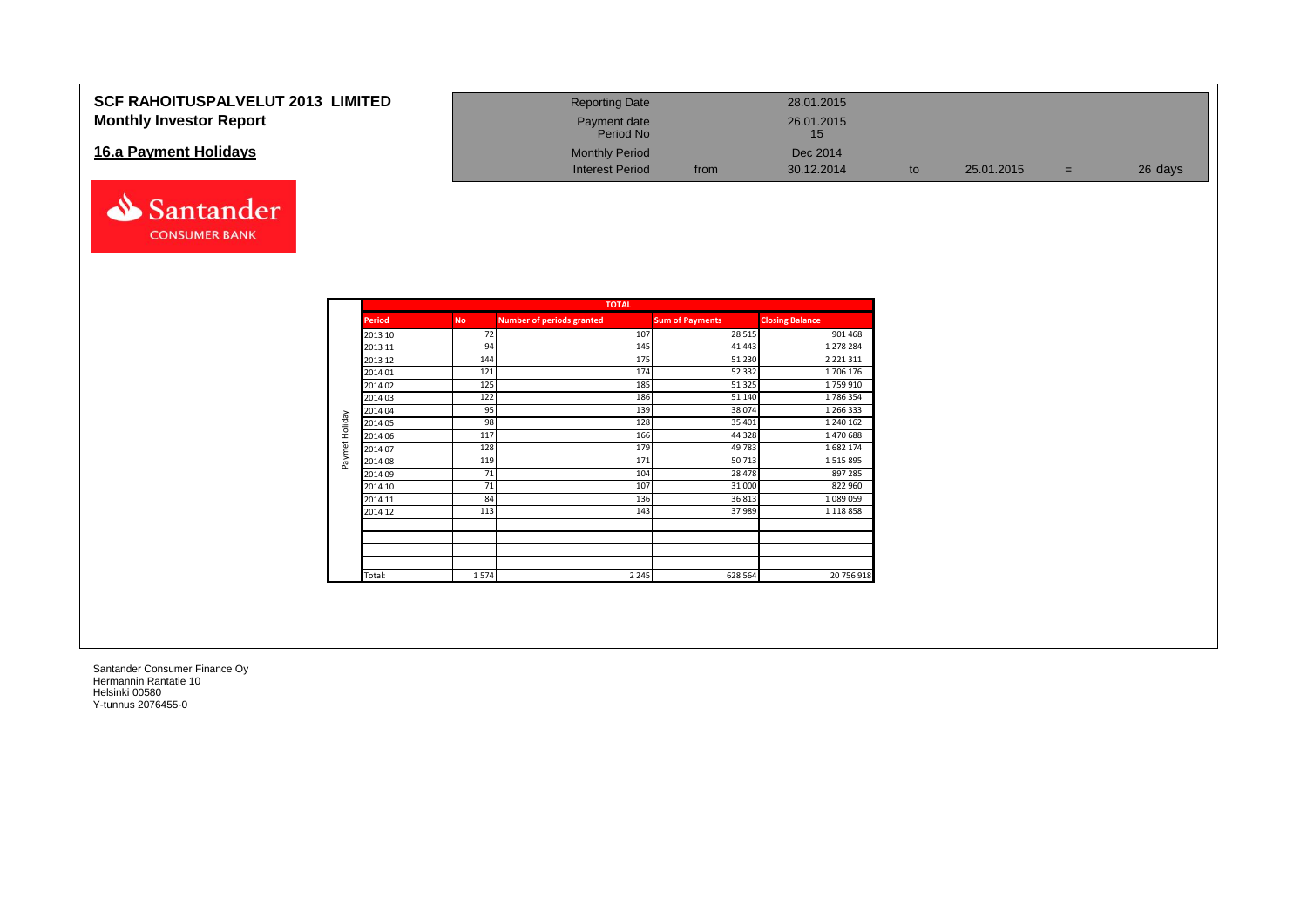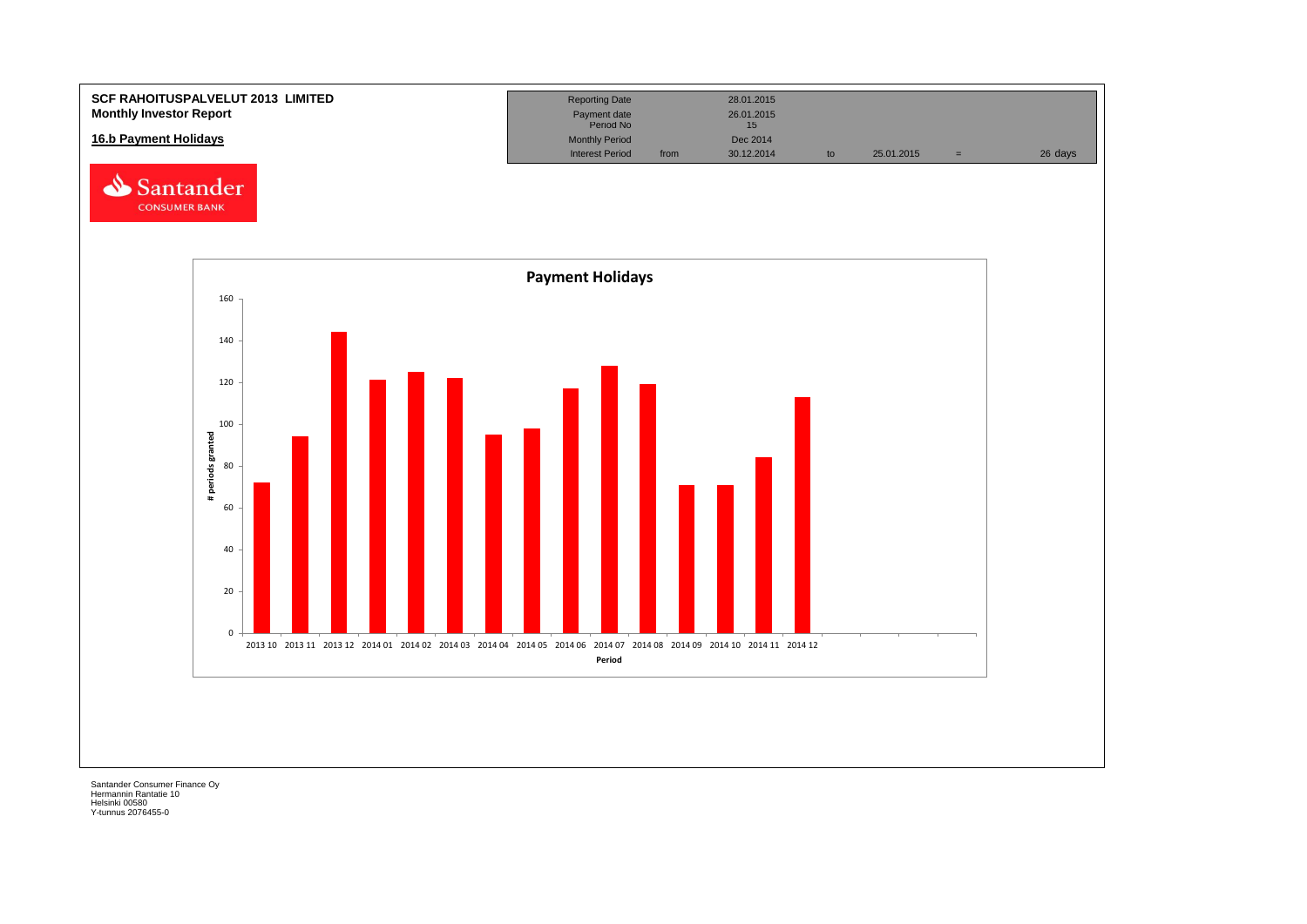| <b>SCF RAHOITUSPALVELUT 2013 LIMITED</b><br><b>Monthly Investor Report</b> | <b>Reporting Date</b><br>Payment date<br>Period No |      | 28.01.2015<br>26.01.2015<br>15 |    |            |     |         |
|----------------------------------------------------------------------------|----------------------------------------------------|------|--------------------------------|----|------------|-----|---------|
| 17.a Downpayment                                                           | <b>Monthly Period</b><br><b>Interest Period</b>    | from | Dec 2014<br>30.12.2014         | to | 25.01.2015 | $=$ | 26 days |
| Santander                                                                  |                                                    |      |                                |    |            |     |         |

|          |           |        |           | <b>TOTAL</b>               |       |                              |                     |
|----------|-----------|--------|-----------|----------------------------|-------|------------------------------|---------------------|
|          | $Min (=)$ | Max(<) | <b>No</b> | <b>Outstanding balance</b> |       | <b>WA months to maturity</b> | <b>WA seasoning</b> |
|          | 0%        | 5 %    | 1680      | 21 451 443                 | 9,4%  | 36,3                         | 22,4                |
|          | 5 %       | 10%    | 2 1 4 4   | 25 984 611                 | 11,4% | 35,2                         | 23,3                |
| $\aleph$ | 10%       | 15%    | 3973      | 42 608 656                 | 18,7% | 33,7                         | 24,1                |
| ಪ        | 15%       | 20%    | 3 2 8 9   | 34 172 367                 | 15,0% | 32,4                         | 24,7                |
|          | 20%       | 25%    | 3 3 1 2   | 31 146 431                 | 13,7% | 31,3                         | 24,8                |
| ۵        | 25 %      | 30%    | 2 1 9 0   | 21 048 614                 | 9,2%  | 31,4                         | 24,5                |
|          | 30%       | 35%    | 1671      | 14 343 574                 | 6,3%  | 30,3                         | 24,9                |
|          | 35%       |        | 5882      | 36 873 180                 | 16,2% | 28,1                         | 24,1                |
|          |           |        |           |                            |       |                              |                     |
|          | Total     |        | 24 14 1   | 227 628 876                | 100 % |                              |                     |

**CONSUMER BANK**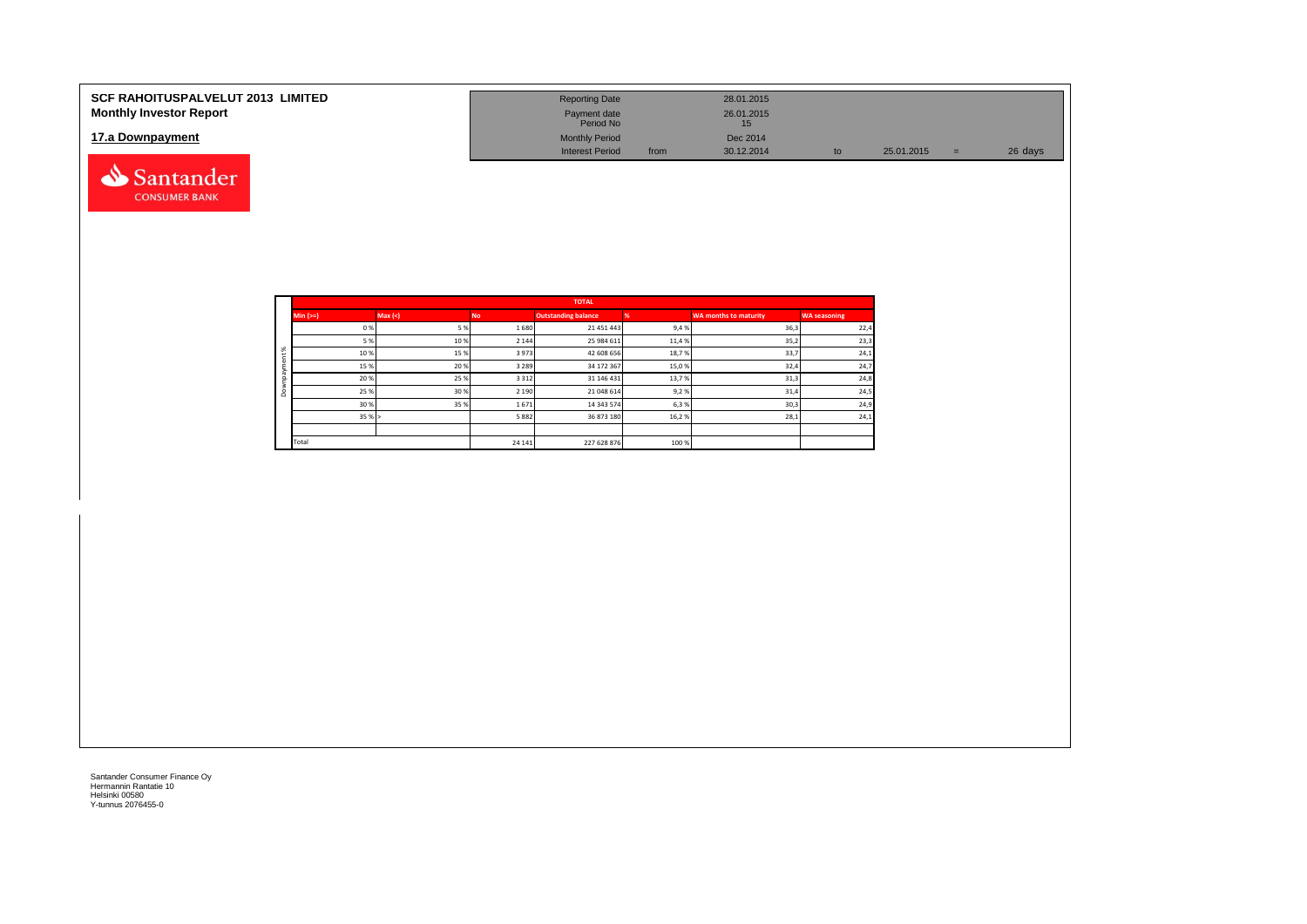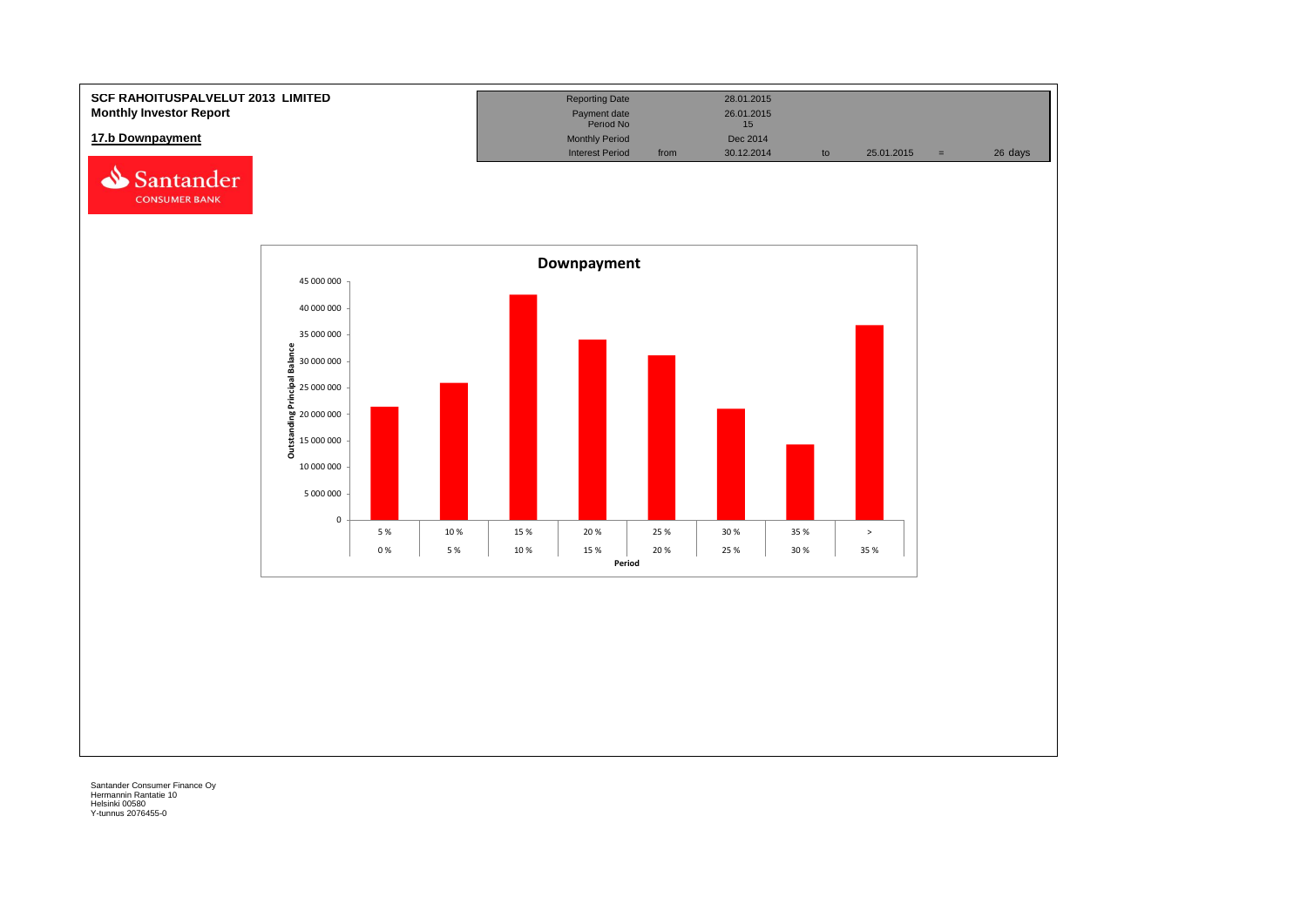| <b>SCF RAHOITUSPALVELUT 2013 LIMITED</b><br><b>Monthly Investor Report</b> | <b>Reporting Date</b><br>Payment date<br>Period No |      | 28.01.2015<br>26.01.2015 |    |            |     |         |
|----------------------------------------------------------------------------|----------------------------------------------------|------|--------------------------|----|------------|-----|---------|
| 18.a Vehicle Condtion                                                      | <b>Monthly Period</b>                              |      | Dec 2014                 |    |            |     |         |
|                                                                            | <b>Interest Period</b>                             | from | 30.12.2014               | to | 25.01.2015 | $=$ | 26 days |

|       |                          | <b>TOTAL</b> |                            |       |                              |                     |  |  |  |  |
|-------|--------------------------|--------------|----------------------------|-------|------------------------------|---------------------|--|--|--|--|
| $\pm$ | <b>Vehicle condition</b> | <b>No</b>    | <b>Outstanding balance</b> |       | <b>WA months to maturity</b> | <b>WA seasoning</b> |  |  |  |  |
|       | <b>New</b>               | 6 1 6 9      | 77 827 999                 | 34.2% | 32,4                         | 24.1                |  |  |  |  |
|       | <b>I</b> Used            | 17972        | 149 800 878                | 65.8% | 32,2                         | 24,1                |  |  |  |  |
|       |                          |              |                            |       |                              |                     |  |  |  |  |
|       | <b>T</b> otal            | 24 14 1      | 227 628 876                | 100 % |                              |                     |  |  |  |  |

Santander **CONSUMER BANK**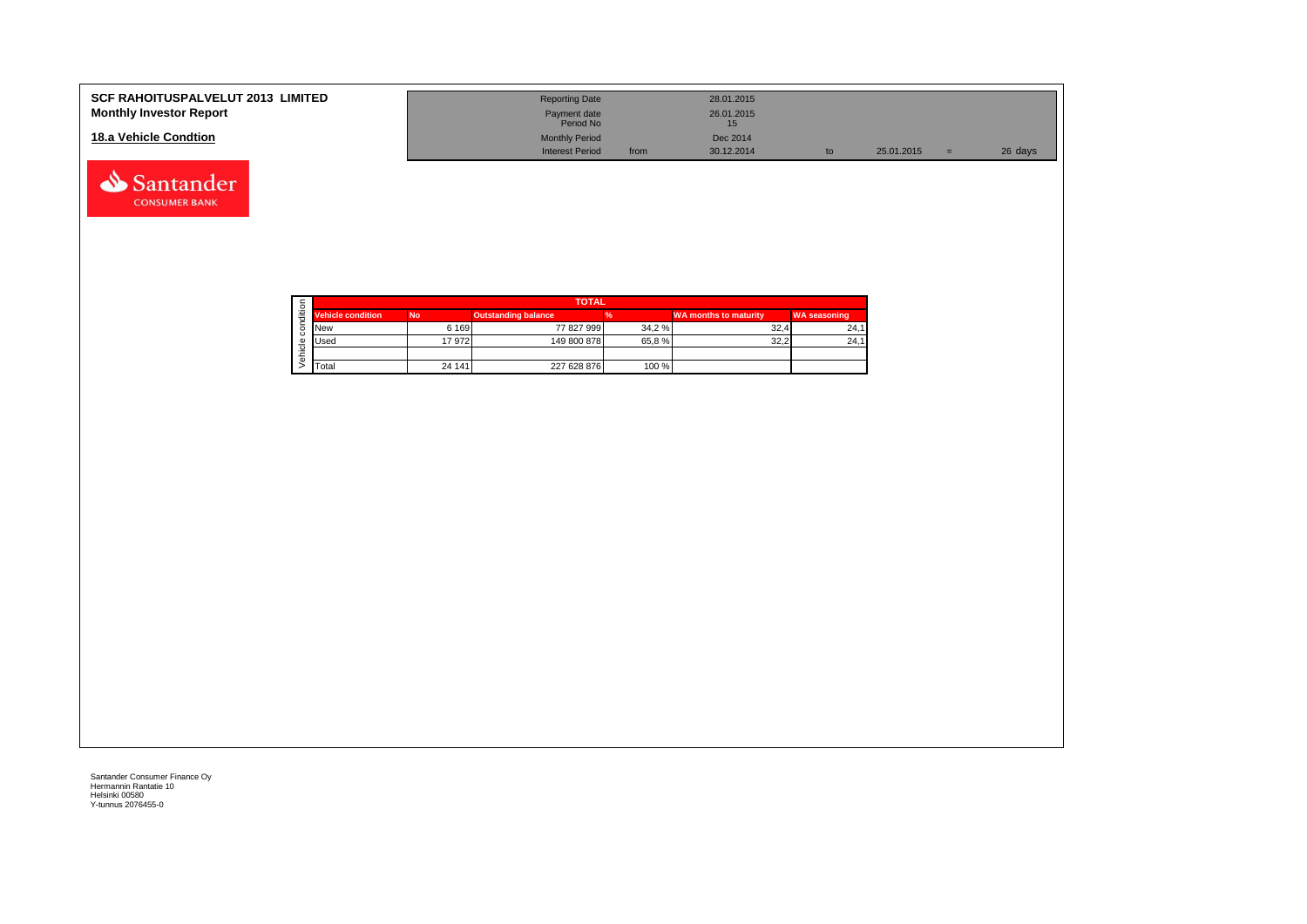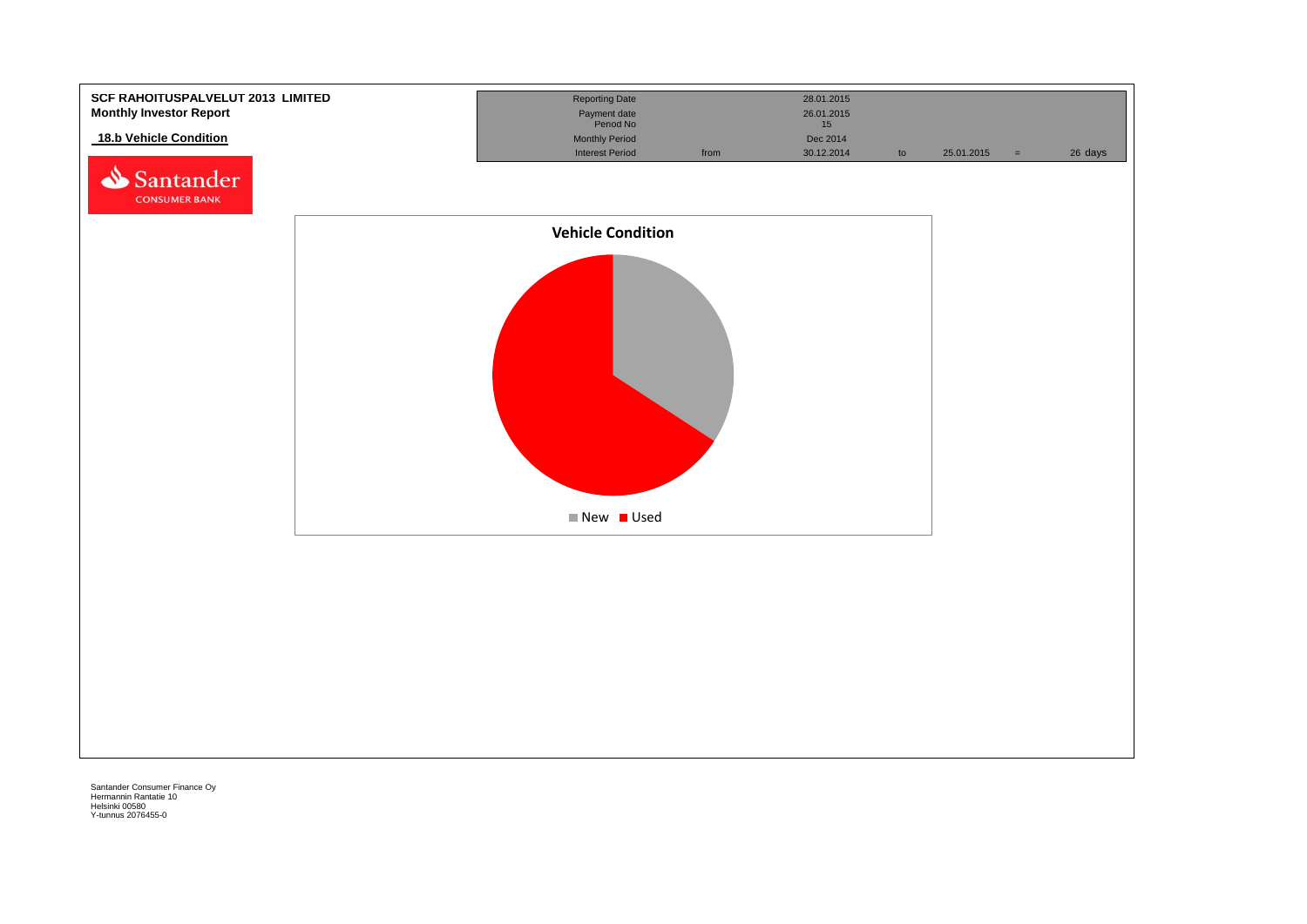| <b>SCF RAHOITUSPALVELUT 2013 LIMITED</b><br><b>Monthly Investor Report</b> | <b>Reporting Date</b><br>Payment date<br>Period No |      | 28.01.2015<br>26.01.2015 |            |         |
|----------------------------------------------------------------------------|----------------------------------------------------|------|--------------------------|------------|---------|
| 19.a Borrower Type                                                         | <b>Monthly Period</b>                              |      | Dec 2014                 |            |         |
|                                                                            | <b>Interest Period</b>                             | from | 30.12.2014               | 25.01.2015 | 26 days |

| w |                      | <b>TOTAL</b> |                            |        |                              |                     |  |  |  |  |
|---|----------------------|--------------|----------------------------|--------|------------------------------|---------------------|--|--|--|--|
|   | <b>Borrower type</b> | <b>No</b>    | <b>Outstanding balance</b> | %      | <b>WA months to maturity</b> | <b>WA seasoning</b> |  |  |  |  |
|   | Company              | 3 6 5 0      | 45 242 970                 | 19.9 % | 29.8                         | 25,1                |  |  |  |  |
|   | Private              | 20 491       | 182 385 906                | 80.1 % | 32.9                         | 23,9                |  |  |  |  |
|   |                      |              |                            |        |                              |                     |  |  |  |  |
| ≃ | Total                | 24 14 1      | 227 628 876                | 100 %  |                              |                     |  |  |  |  |

Santander **CONSUMER BANK**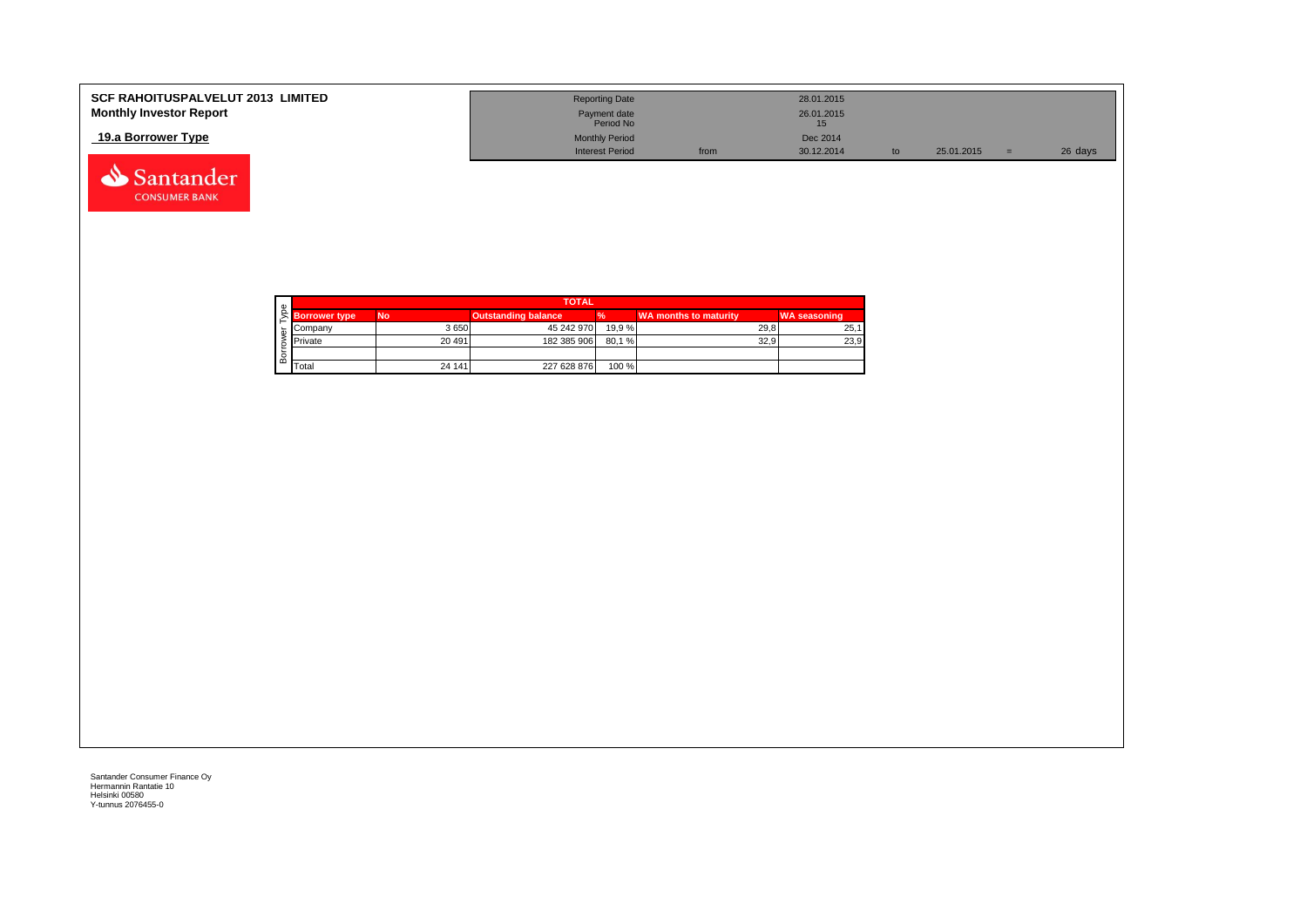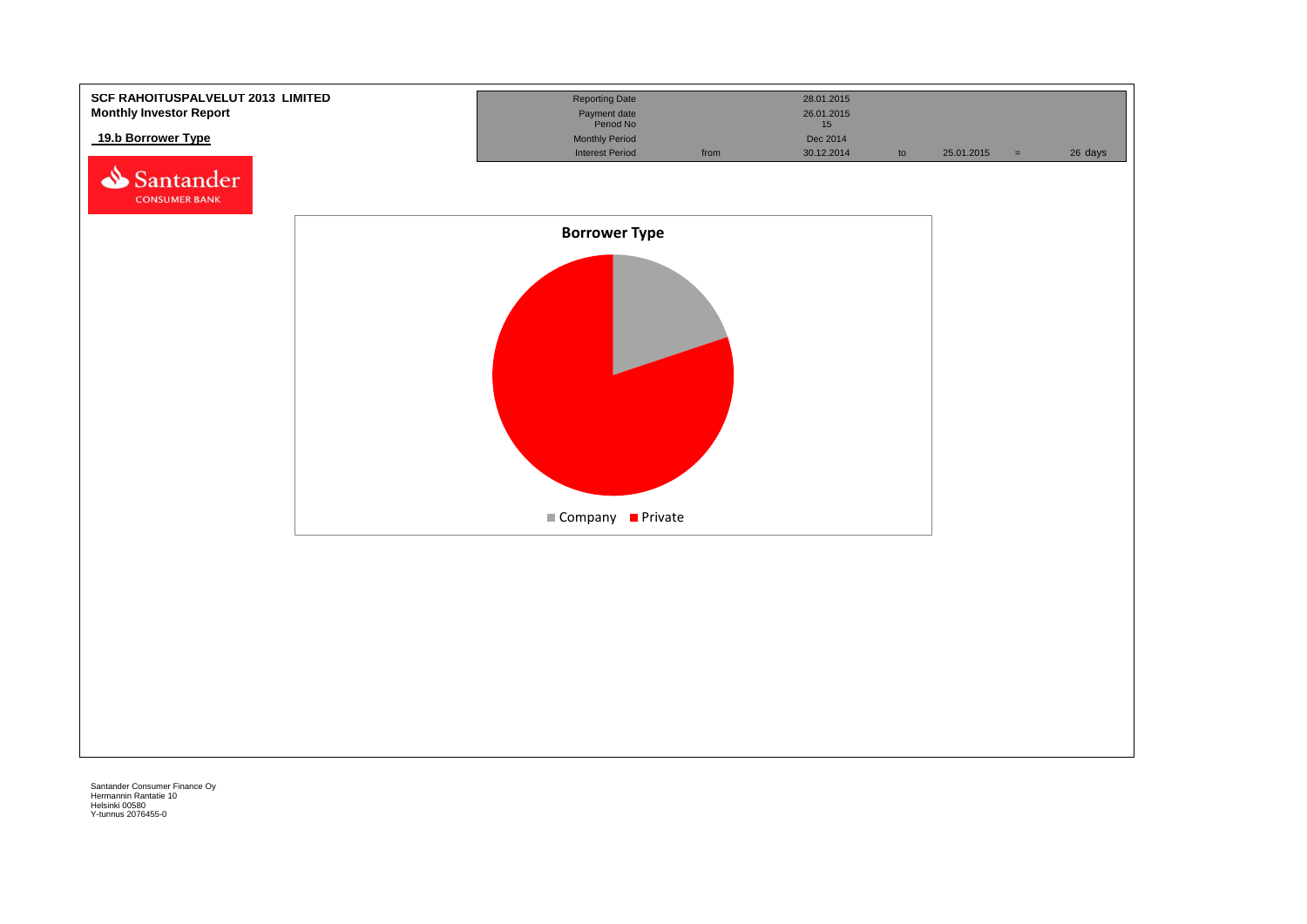| <b>SCF RAHOITUSPALVELUT 2013 LIMITED</b> | <b>Reporting Date</b>     |      | 28.01.2015 |    |            |     |         |
|------------------------------------------|---------------------------|------|------------|----|------------|-----|---------|
| <b>Monthly Investor Report</b>           | Payment date<br>Period No |      | 26.01.2015 |    |            |     |         |
| 20.a Vehicle type                        | <b>Monthly Period</b>     |      | Dec 2014   |    |            |     |         |
|                                          | <b>Interest Period</b>    | from | 30.12.2014 | to | 25.01.2015 | $=$ | 26 days |



Santander **CONSUMER BANK**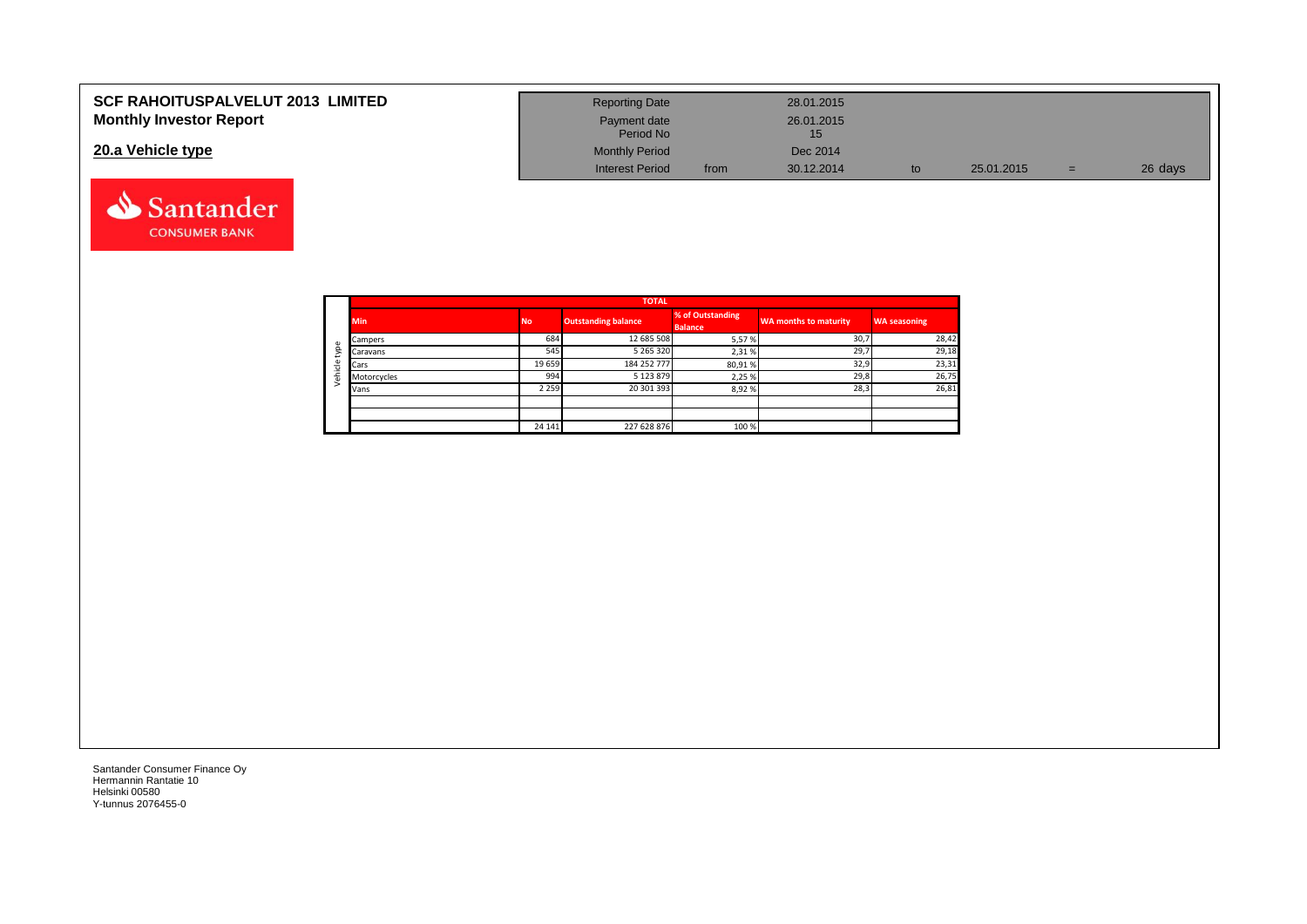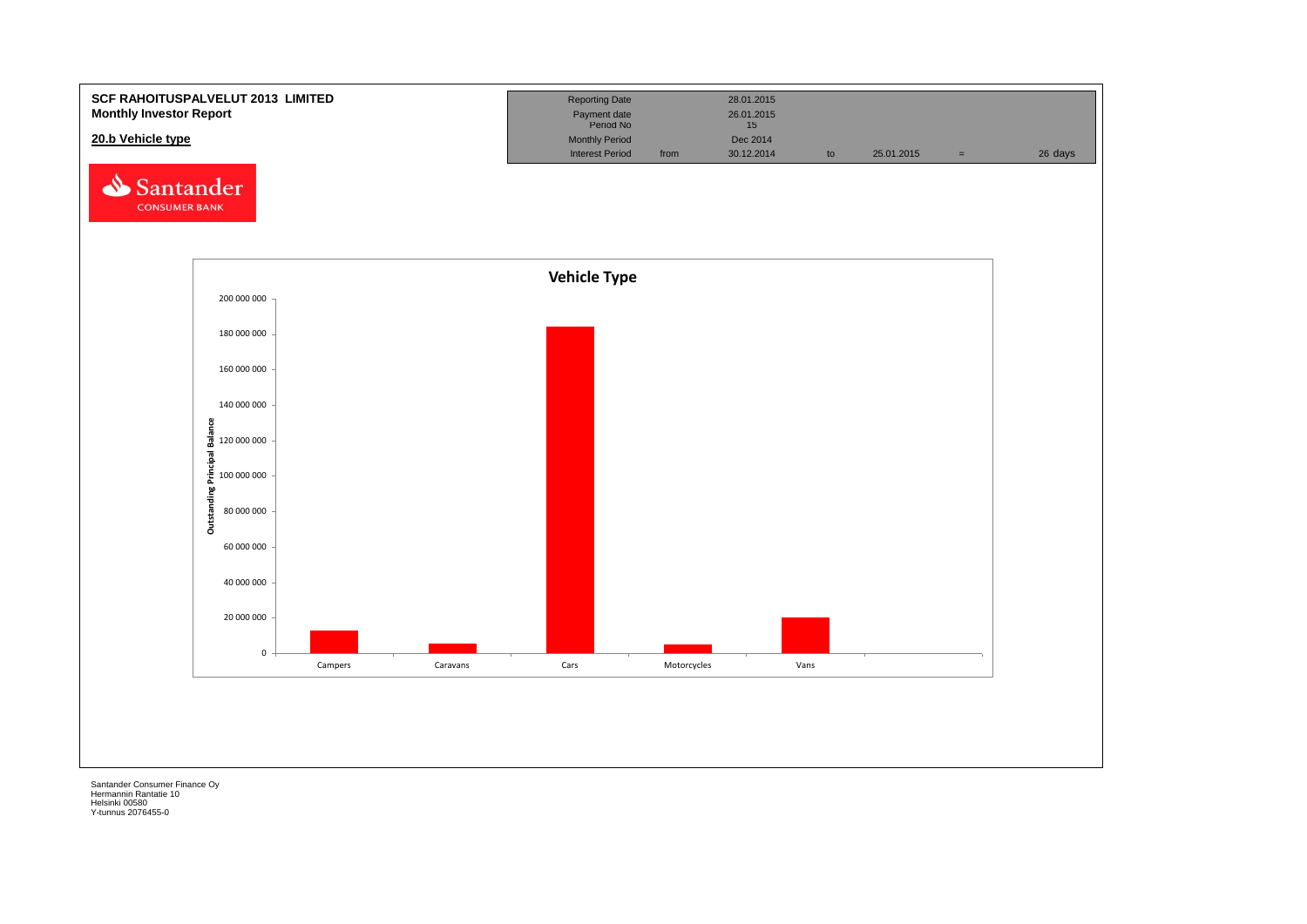| <b>SCF RAHOITUSPALVELUT 2013 LIMITED</b> | <b>Reporting Date</b>     |      | 28.01.2015       |            |     |         |
|------------------------------------------|---------------------------|------|------------------|------------|-----|---------|
| <b>Monthly Investor Report</b>           | Payment date<br>Period No |      | 26.01.2015<br>15 |            |     |         |
| 21.a Restructured Loans                  | <b>Monthly Period</b>     |      | Dec 2014         |            |     |         |
|                                          | <b>Interest Period</b>    | from | 30.12.2014       | 25.01.2015 | $=$ | 26 days |



Santander **CONSUMER BANK**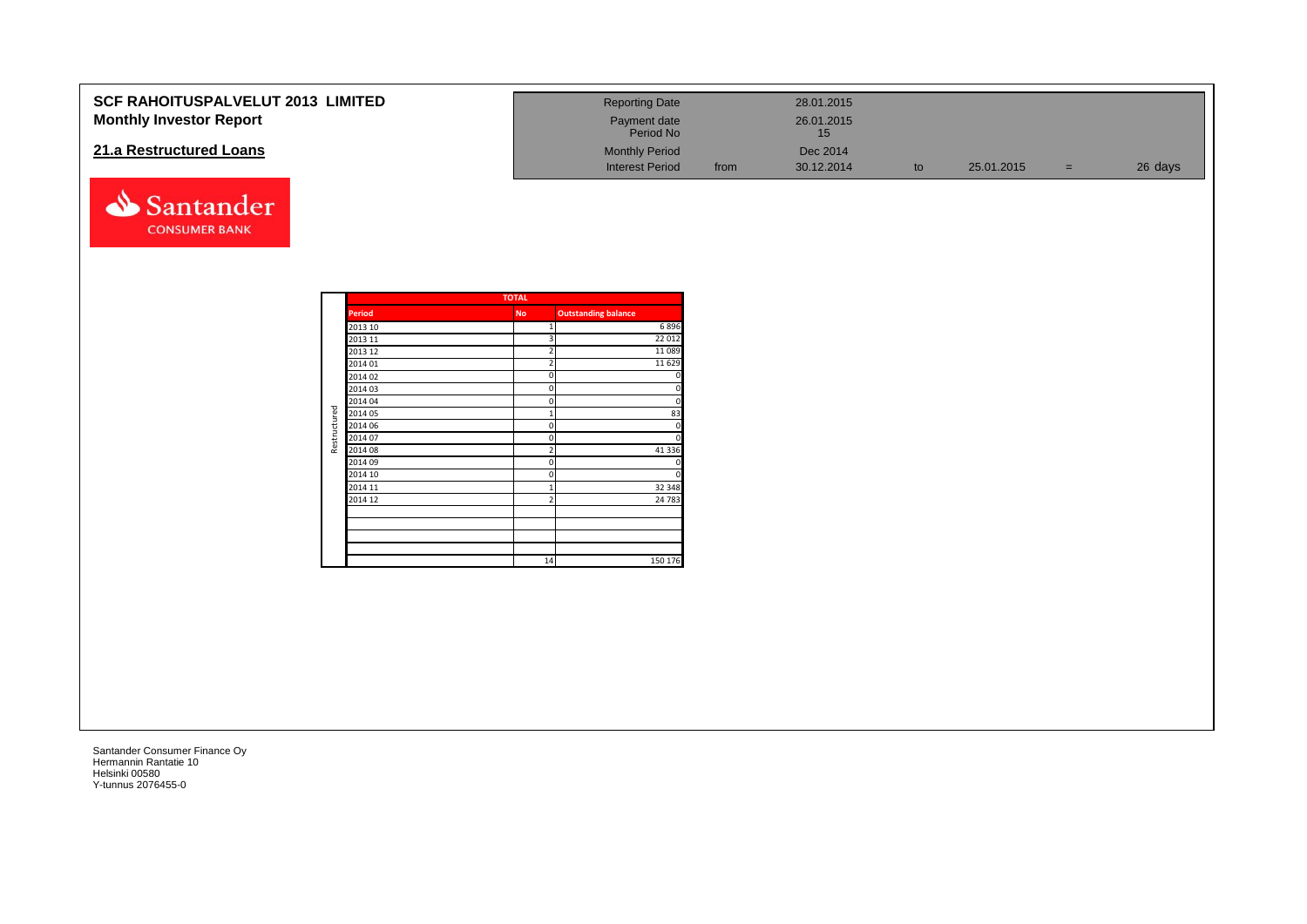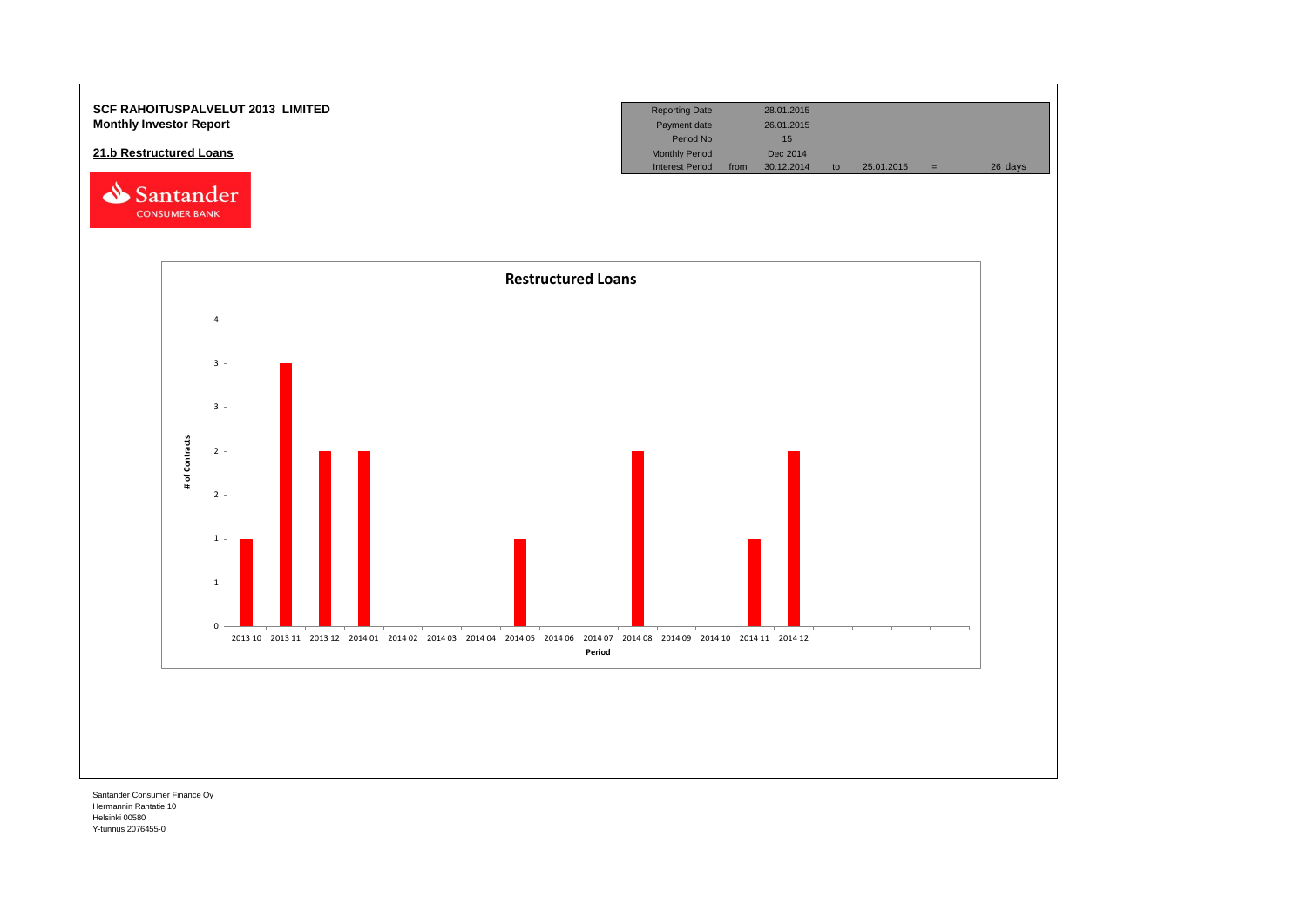### **SCF RAHOITUSPALVELUT 2013 Monthly Investor Report**

### **22.a Dynamic Interest rate**



| <b>LIMITED</b> | <b>Reporting Date</b><br>Payment date<br>Period No |      | 28.01.2015<br>26.01.2015<br>15 |    |            |     |         |
|----------------|----------------------------------------------------|------|--------------------------------|----|------------|-----|---------|
|                | <b>Monthly Period</b><br><b>Interest Period</b>    | from | Dec 2014<br>30.12.2014         | to | 25.01.2015 | $=$ | 26 days |

|                         |               | <b>TOTAL</b>           |                         |
|-------------------------|---------------|------------------------|-------------------------|
|                         | <b>Period</b> | <b>Closing balance</b> | <b>WA Interest rate</b> |
|                         | 2013 10       | 479 099 092            | 4,768 %                 |
|                         | 2013 11       | 458 398 637            | 4,770 %                 |
|                         | 2013 12       | 439 817 265            | 4,768%                  |
|                         | 2014 01       | 418 143 705            | 4,768%                  |
|                         | 2014 02       | 398 902 873            | 4,764 %                 |
|                         | 2014 03       | 379 213 871            | 4,761%                  |
|                         | 2014 04       | 359 234 654            | 4,759 %                 |
|                         | 2014 05       | 340 885 065            | 4,754 %                 |
|                         | 2014 06       | 322 650 512            | 4,749 %                 |
| Interest rate evolution | 2014 07       | 304 641 317            | 4,744 %                 |
|                         | 2014 08       | 288 816 929            | 4,740 %                 |
|                         | 2014 09       | 271 626 607            | 4,737 %                 |
|                         | 2014 10       | 254 787 621            | 4,736 %                 |
|                         | 2014 11       | 241 138 441            | 4,729 %                 |
|                         | 2014 12       | 227 628 876            | 4,727 %                 |
|                         |               |                        |                         |
|                         |               |                        |                         |
|                         |               |                        |                         |
|                         |               |                        |                         |
|                         |               |                        |                         |
|                         |               |                        |                         |
|                         |               |                        |                         |
|                         |               |                        |                         |
|                         |               |                        |                         |
|                         |               |                        |                         |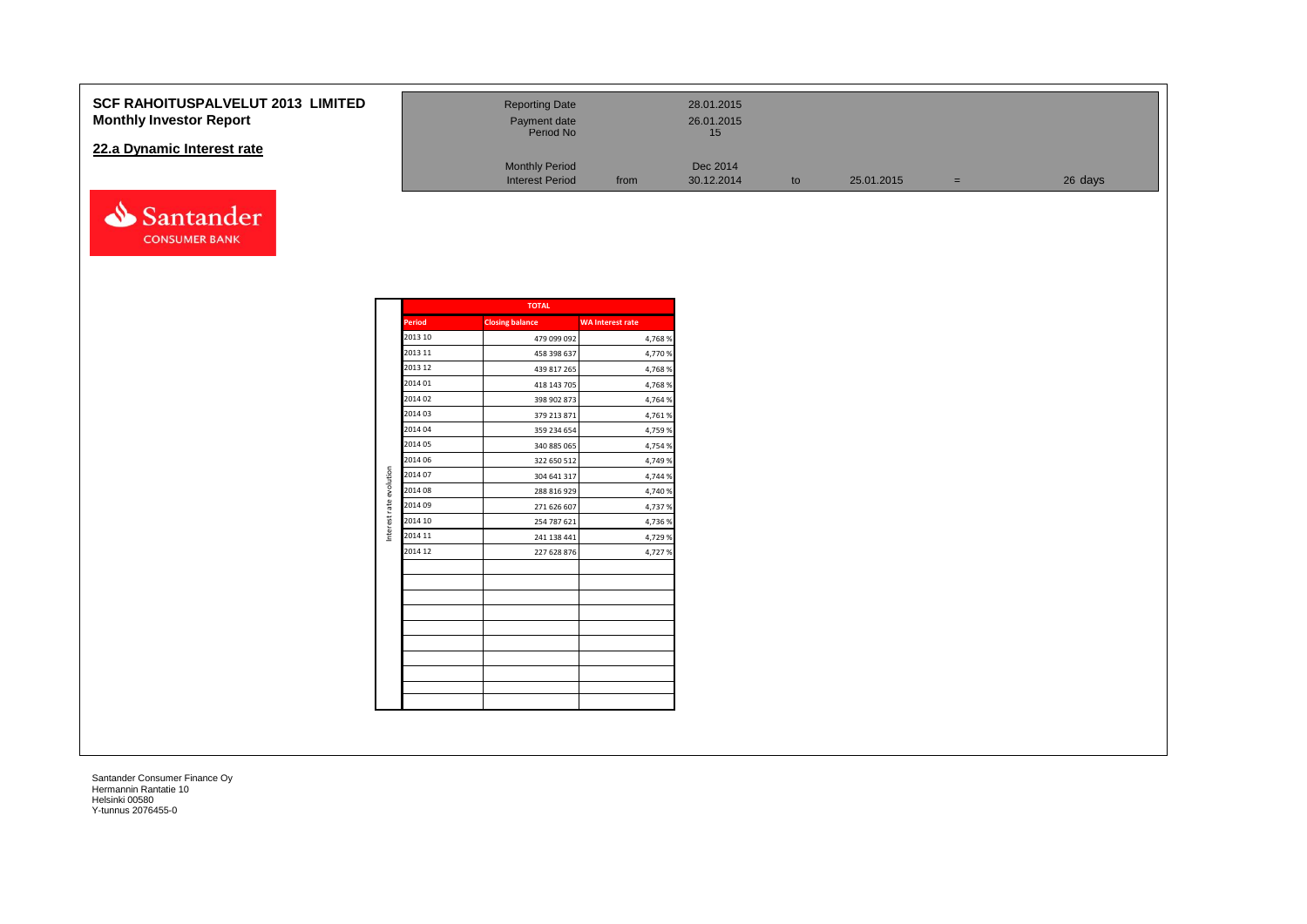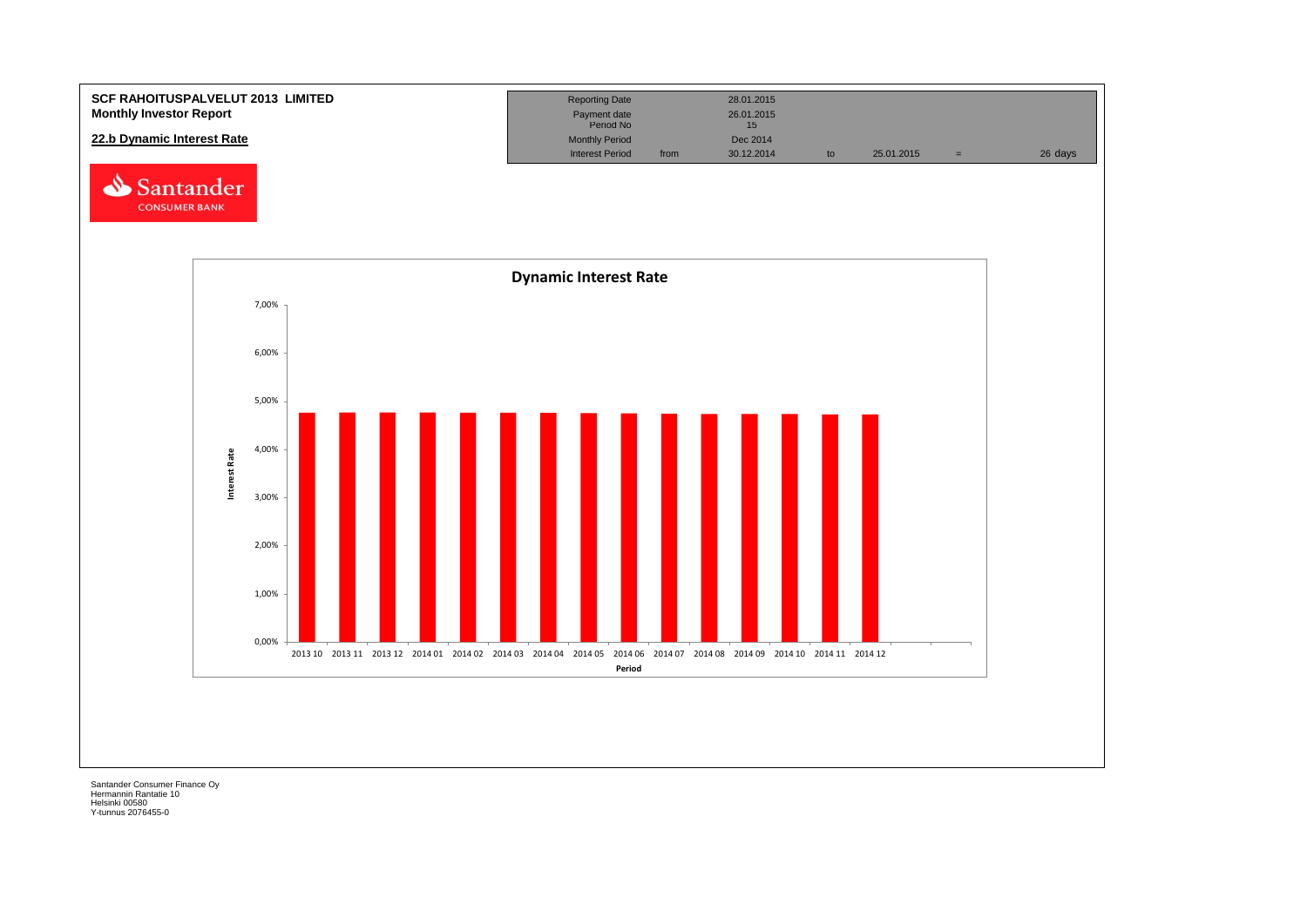| <b>SCF RAHOITUSPALVELUT 2013 LIMITED</b><br><b>Monthly Investor Report</b> | <b>Reporting Date</b><br>Payment date<br>Period No |      | 28.01.2015<br>26.01.2015<br>15 |    |            |     |         |
|----------------------------------------------------------------------------|----------------------------------------------------|------|--------------------------------|----|------------|-----|---------|
| 23.a Dynamic Pre-Payments                                                  | <b>Monthly Period</b><br><b>Interest Period</b>    | from | Dec 2014<br>30.12.2014         | to | 25.01.2015 | $=$ | 26 days |
| Santander                                                                  |                                                    |      |                                |    |            |     |         |

|         | <b>TOTAL</b>               |                        |                   |
|---------|----------------------------|------------------------|-------------------|
| Period  | <b>Sum of Pre-Payments</b> | <b>Closing Balance</b> | <b>CPR Annual</b> |
| 2013 10 | 17 039 534                 | 479 099 092            | 35,25%            |
| 2013 11 | 10 397 072                 | 458 398 637            | 24,07%            |
| 2013 12 | 8 341 808                  | 439 817 265            | 20,53%            |
| 2014 01 | 10 880 470                 | 418 143 705            | 27,12%            |
| 2014 02 | 9 647 459                  | 398 902 873            | 25,46%            |
| 2014 03 | 9 774 133                  | 379 213 871            | 26,90%            |
| 2014 04 | 10 423 036                 | 359 234 654            | 29,77%            |
| 2014 05 | 9 3 63 7 65                | 340 885 065            | 28,41%            |
| 2014 06 | 9 1 6 1 5 4 3              | 322 650 512            | 29,23%            |
| 2014 07 | 9073766                    | 304 641 317            | 30,43%            |
| 2014 08 | 7 8 6 9 1 1 1              | 288 816 929            | 28,21%            |
| 2014 09 | 9 2 6 5 5 8 9              | 271 626 607            | 34,06%            |
| 2014 10 | 8 5 1 1 6 2 7              | 254 787 621            | 33,48%            |
| 2014 11 | 6 704 815                  | 241 138 441            | 28,71%            |
| 2014 12 | 5 985 403                  | 227 628 876            | 27,37%            |
|         |                            |                        |                   |
|         |                            |                        |                   |
|         |                            |                        |                   |
|         |                            |                        |                   |
|         |                            |                        |                   |
|         |                            |                        |                   |

**CONSUMER BANK**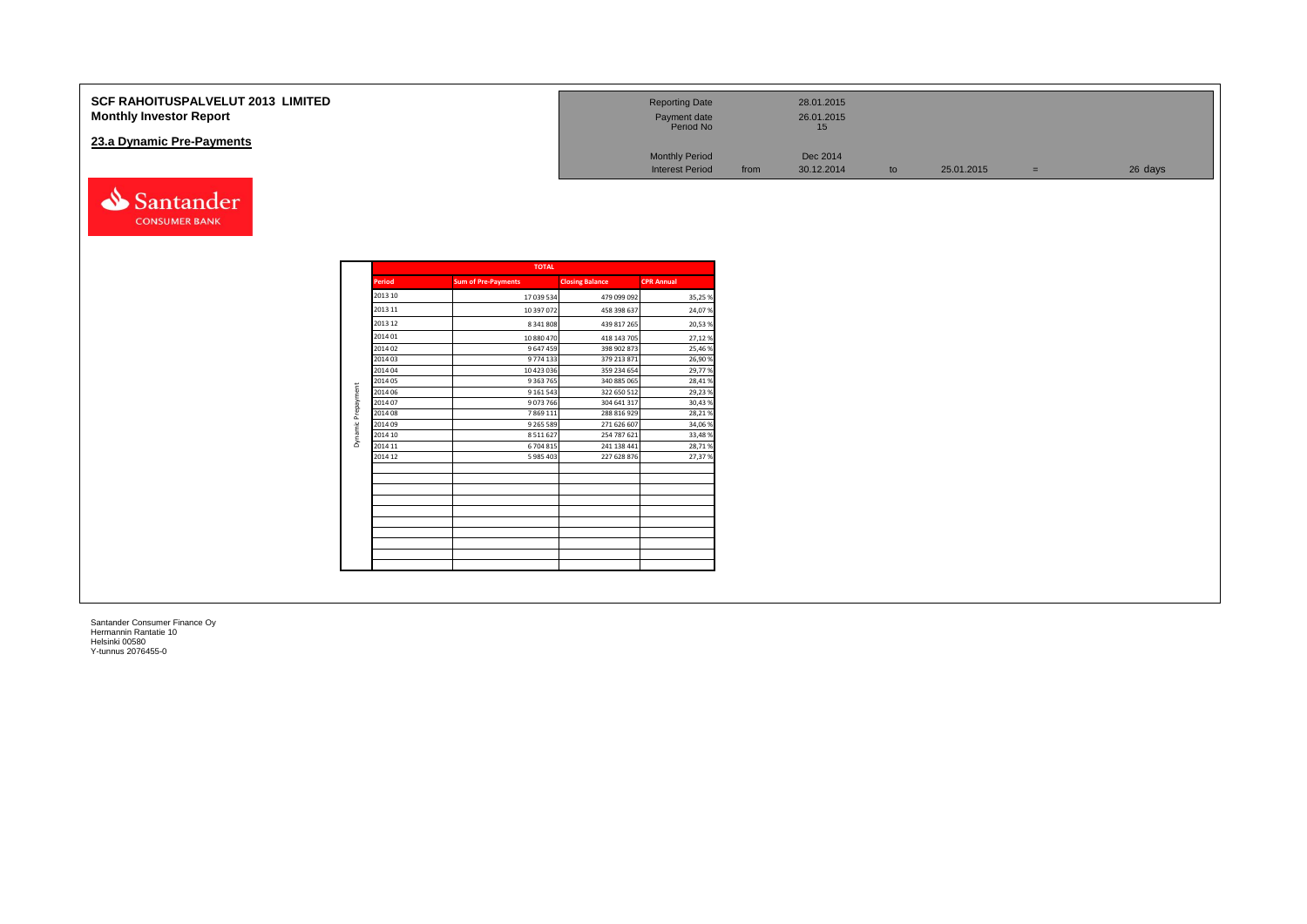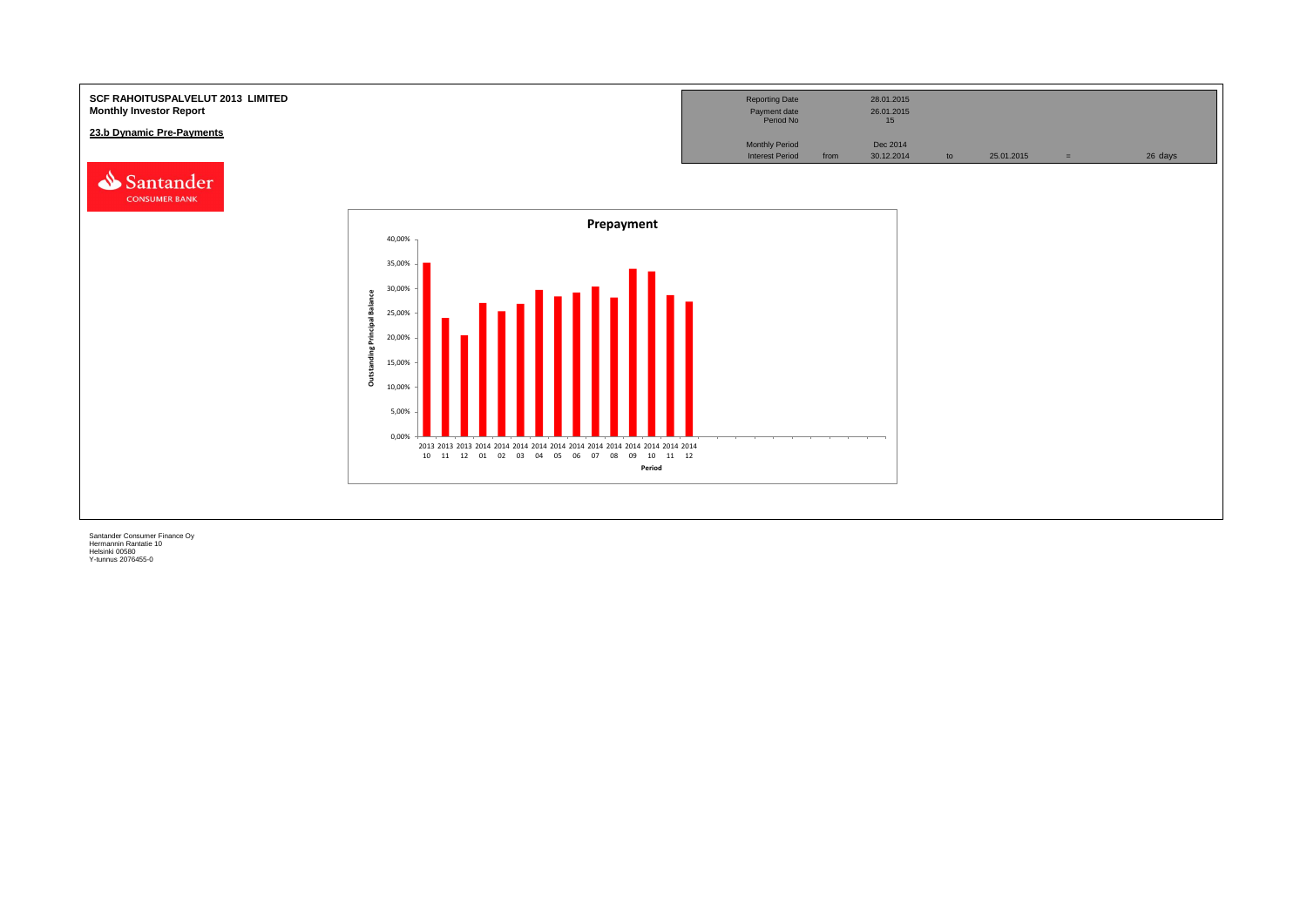|                   | SCF RAHOITUSPALVELUT 2013 LIMITED<br><b>Monthly Investor Report</b> |                                            |                            |                          |                            |                       |                                |                      |                          | <b>Reporting Date</b><br>Payment date<br>Period No |                    | 28.01.2015<br>26.01.2015<br>15                                                                   |                    |                      |                    |              |                    |
|-------------------|---------------------------------------------------------------------|--------------------------------------------|----------------------------|--------------------------|----------------------------|-----------------------|--------------------------------|----------------------|--------------------------|----------------------------------------------------|--------------------|--------------------------------------------------------------------------------------------------|--------------------|----------------------|--------------------|--------------|--------------------|
|                   | 24. Delinquency                                                     |                                            |                            |                          |                            |                       |                                |                      |                          | <b>Monthly Period</b>                              |                    | Dec 2014                                                                                         |                    |                      |                    |              |                    |
|                   | Santander<br><b>CONSUMER BANK</b>                                   |                                            |                            |                          |                            |                       |                                |                      |                          | <b>Interest Period</b>                             | from               | 30.12.2014                                                                                       | to                 | 25.01.2015           | $=$                |              | 26 days            |
|                   |                                                                     |                                            |                            |                          |                            |                       |                                |                      |                          |                                                    |                    |                                                                                                  |                    |                      |                    | New defaults | New defaults       |
| mth<br>year<br>10 | <b>Total outstanding</b><br>479 099 092                             | accounts current balance current<br>36 474 | 446 596 917                | accounts 1-30<br>2 2 2 0 | balance 1-30<br>28 822 032 | accounts 30-60<br>261 | balance 30-60<br>3 2 8 5 1 1 3 | accounts 60-90<br>38 | balance 60-90<br>395 030 |                                                    |                    | accounts 90-120 balance 90-120 accounts 120-150 balance 120-150 accounts 150-180 balance 150-180 |                    |                      |                    | Count        | <b>Balance</b>     |
| 2013 11           | 458 398 637                                                         | 35 686                                     | 428 532 436                | 2002                     | 25 230 809                 | 288                   | 3 566 770                      | 71                   | 894 089                  | 17                                                 | 174 532            |                                                                                                  |                    |                      |                    |              | 310                |
|                   | 12<br>439 817 265                                                   | 34 122                                     | 400 832 160                | 2679                     | 33 548 784                 | 290                   | 3 836 015                      | 83                   | 986 724                  | 32                                                 | 443 473            | 17                                                                                               | 170 109            |                      |                    |              | 16898              |
|                   | 418 143 705                                                         | 33 673                                     | 387 318 836                | 2 0 0 0                  | 24 880 198                 | 358                   | 4 382 442                      | 62                   | 823 214                  | 33                                                 | 390 625            | 18                                                                                               | 264 163            | $\mathbf{R}$         | 84 227             | 6            | 58 536             |
|                   | 398 902 873                                                         | 32744                                      | 370 253 584                | 1938                     | 23 496 506                 | 288                   | 3 305 482                      | 101                  | 1 090 147                | 28                                                 | 438 130            | 17                                                                                               | 197 118            | $\mathbf{Q}$         | 121 907            | 23           | 241 923            |
|                   | 379 213 871                                                         | 31 004                                     | 344 081 075                | 2511                     | 30 152 795                 | 313                   | 3 199 380                      | 86                   | 1 012 242                | 42                                                 | 507 155            | 12                                                                                               | 171 908            | 11                   | 89 316             | 21           | 260 419            |
|                   | 359 234 654                                                         | 29 943                                     | 326 705 871                | 2 2 7 9                  | 26 863 412                 | 352<br>371            | 4 188 370<br>4 101 643         | 86<br>92             | 911 772                  | 24<br>35                                           | 279 680            | 26<br>13                                                                                         | 229 577            | $\overline{4}$<br>16 | 55 972             | 23           | 232 960<br>180 368 |
|                   | 340 885 065<br>322 640 322<br>- 6                                   | 28 870<br>27 705                           | 310 356 736<br>292 455 428 | 2 1 6 0<br>2 2 1 6       | 24 800 443<br>25 004 361   | 325                   | 3 633 923                      | 94                   | 964 305<br>965 651       | 35                                                 | 369 470<br>353 168 | 18                                                                                               | 138 534<br>200 365 | $\overline{4}$       | 153 935<br>27 4 28 | 19<br>32     | 357 222            |
| 2014              | 304 631 127                                                         | 26 751                                     | 276 710 528                | 2016                     | 23 238 572                 | 276                   | 3 263 378                      | 84                   | 826 500                  | 32                                                 | 327 052            | 16                                                                                               | 168 021            | 10 <sup>1</sup>      | 97 077             | 18           | 164 770            |
|                   | 288 807 010                                                         | 25 500                                     | 258 404 348                | 2 1 4 2                  | 24 357 849                 | 376                   | 4 610 846                      | 78                   | 844 987                  | 34                                                 | 283 431            | 22                                                                                               | 251 830            | 5 <sup>1</sup>       | 53720              | 24           | 221 709            |
|                   | 271 616 960                                                         | 24 5 46                                    | 244 698 305                | 1978                     | 21 462 742                 | 329                   | 4 0 64 9 23                    | 95                   | 883793                   | 23                                                 | 208 324            | 20                                                                                               | 191 461            | 10 <sup>1</sup>      | 107 413            | 14           | 189 275            |
|                   | 254 787 621<br>10                                                   | 23 941                                     | 234 081 027                | 1511                     | 15 959 540                 | 298                   | 3 3 3 3 3 9 2                  | $\overline{77}$      | 849 341                  | 39                                                 | 376 936            | 14                                                                                               | 138 821            | $\overline{7}$       | 48 5 65            | 26           | 279 340            |
| 11                | 241 138 441                                                         | 22 737                                     | 217 185 614                | 1827                     | 19 414 322                 | 304                   | 3 177 274                      | 78                   | 791 296                  | 33                                                 | 341 065            | 19                                                                                               | 209 456            | $\overline{4}$       | 19414              | 22           | 190 474            |
|                   | 227 628 876<br>12                                                   | 22 153                                     | 206 601 308                | 1627                     | 17 058 321                 | 235                   | 2 649 284                      | 68                   | 708 417                  | 35                                                 | 382 128            | 14                                                                                               | 154 104            | q                    | 75 314             | 21           | 213749             |
|                   |                                                                     |                                            |                            |                          |                            |                       |                                |                      |                          |                                                    |                    |                                                                                                  |                    |                      |                    |              |                    |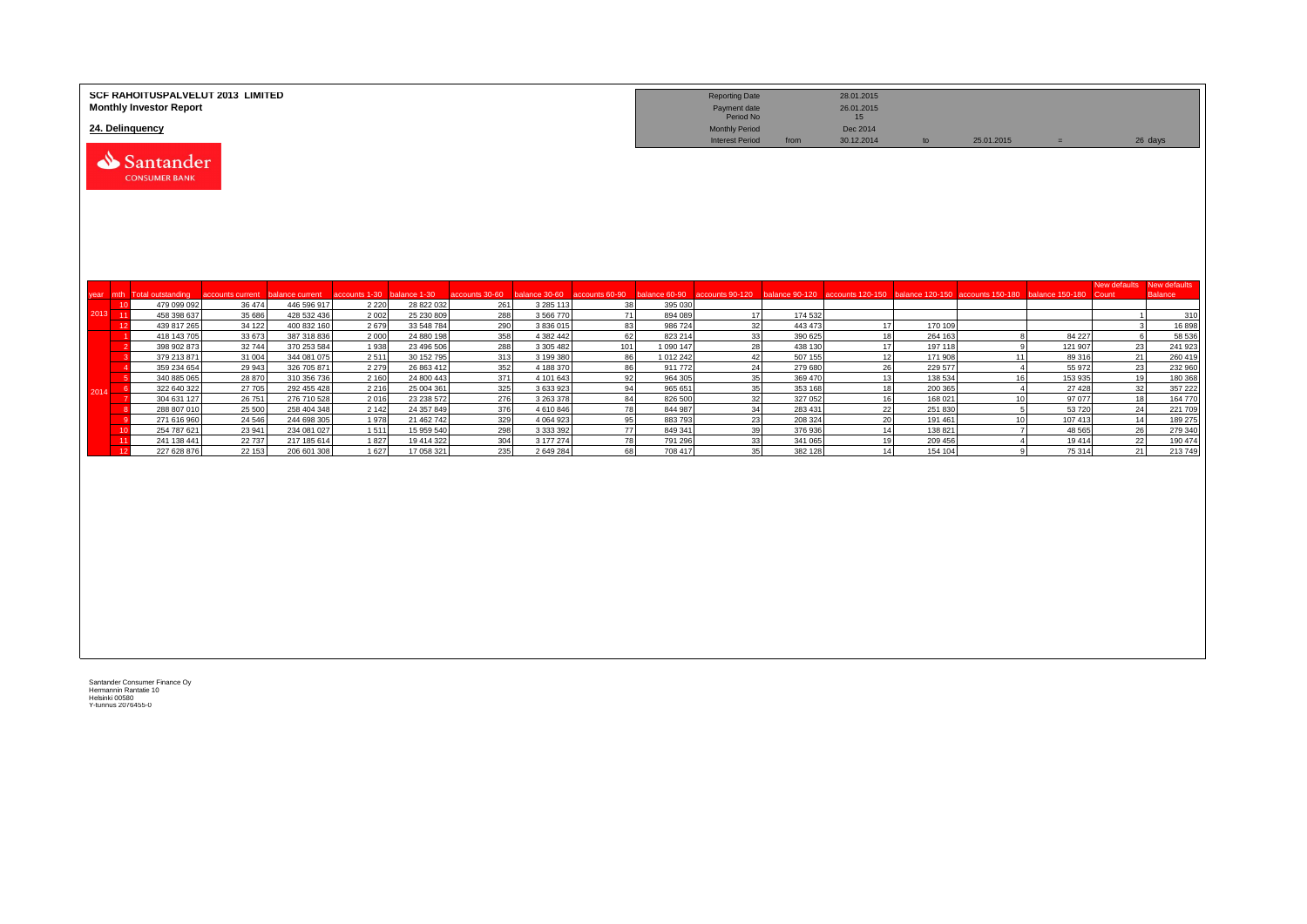| <b>SCF RAHOITUSPALVELUT 2013 LIMITED</b><br><b>Monthly Investor Report</b> | <b>Reporting Date</b><br>Payment date<br>Period No |      | 28.01.2015<br>26.01.2015<br>15 |    |            |         |
|----------------------------------------------------------------------------|----------------------------------------------------|------|--------------------------------|----|------------|---------|
| 25. Defaults. Recoveries and Losses by Quarter of Default                  |                                                    |      |                                |    |            |         |
|                                                                            | <b>Monthly Period</b>                              |      | Dec 2014                       |    |            |         |
|                                                                            | <b>Interest Period</b>                             | from | 30.12.2014                     | to | 25.01.2015 | 26 days |

Santander

|        |                                 | <b>Recovery Quarter</b> | 20134             |                           | 20141  |                   | 20142                     |         |                   |                           | 20143   |                   | 20144                     |         |                   |                           |         |
|--------|---------------------------------|-------------------------|-------------------|---------------------------|--------|-------------------|---------------------------|---------|-------------------|---------------------------|---------|-------------------|---------------------------|---------|-------------------|---------------------------|---------|
|        | Default Quarter  Default Amount | No Of Loans             | <b>Recoveries</b> | Cum.<br><b>Recoveries</b> | Loss   | <b>Recoveries</b> | Cum.<br><b>Recoveries</b> | Loss    | <b>Recoveries</b> | Cum.<br><b>Recoveries</b> | Loss    | <b>Recoveries</b> | Cum.<br><b>Recoveries</b> | Loss    | <b>Recoveries</b> | Cum.<br><b>Recoveries</b> | Loss    |
| 20134  | 17 208                          |                         |                   |                           | 16 898 | 14 45 2           | 14 762                    | 2446    |                   | 15 540                    | 1668    | 419               | 15 959                    | 124     | 417               | 16 376                    | 831     |
| 2014 1 | 560 879                         |                         |                   |                           |        | 141 225           | 141 225                   | 419 654 | 194 983           | 336 208                   | 224 671 | 19519             | 355 727                   | 205 151 | 61 21 2           | 416939                    | 143 940 |
| 2014 2 | 770 550                         |                         |                   |                           |        |                   |                           |         | 272 315           | 272 315                   | 498 235 | 229 122           | 501 437                   | 269 113 | 130 916           | 632 353                   | 138 198 |
| 20143  | 575 754                         |                         |                   |                           |        |                   |                           |         |                   |                           |         | 236 655           | 236 655                   | 339 095 | 149 505           | 386 160                   | 189 594 |
| 20144' | 683 563                         |                         |                   |                           |        |                   |                           |         |                   |                           |         |                   |                           |         | 333 275           | 333 275                   | 350 288 |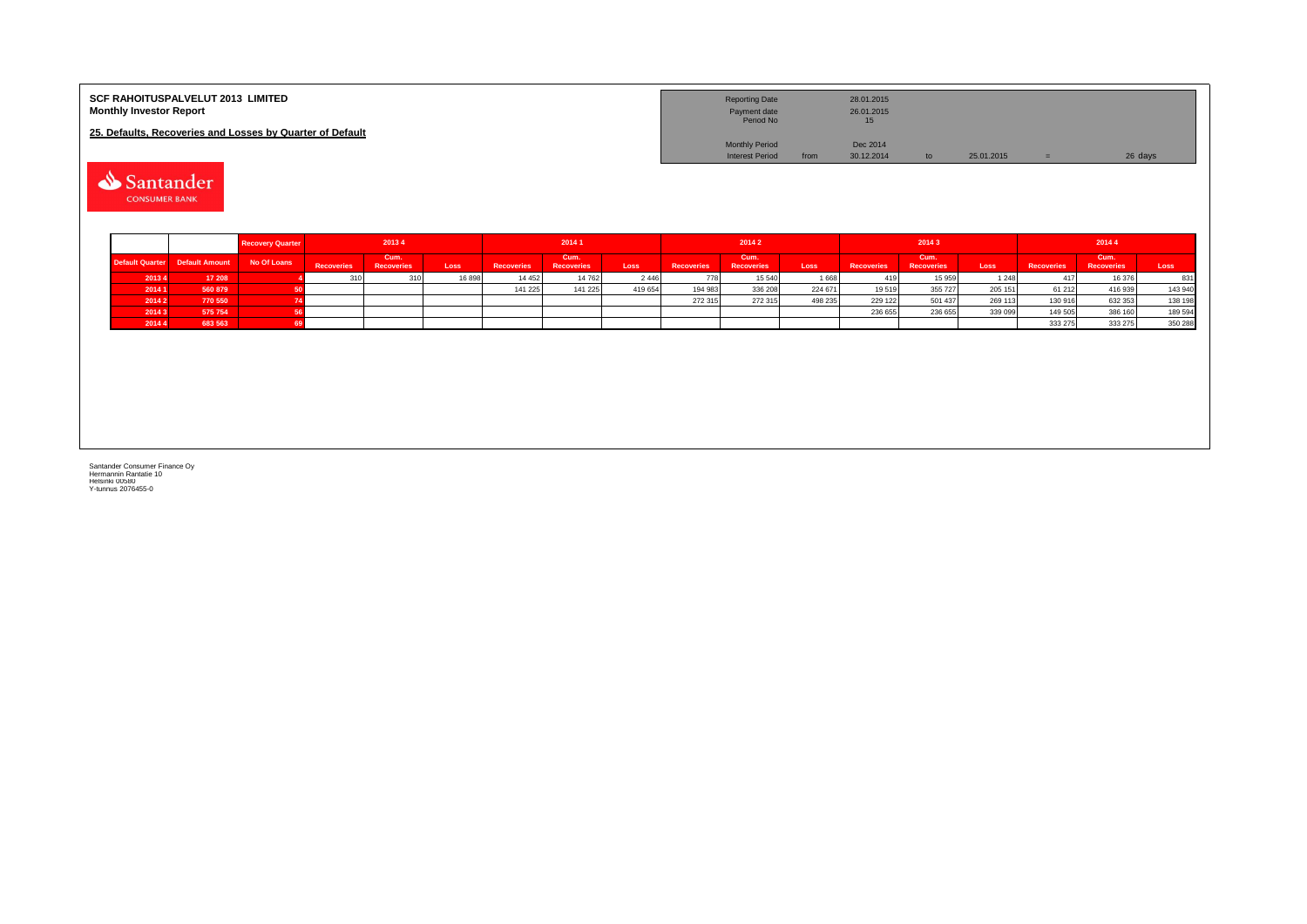| Period No<br>15<br>26. Priority of Payments<br><b>Monthly Period</b><br>Dec 2014<br><b>Interest Period</b><br>30.12.2014<br>25.01.2015<br>26 days<br>from<br>to<br>$=$<br>Santander<br><b>CONSUMER BANK</b> |  |
|-------------------------------------------------------------------------------------------------------------------------------------------------------------------------------------------------------------|--|
|                                                                                                                                                                                                             |  |
|                                                                                                                                                                                                             |  |
| <b>Purchaser Priority of Payments</b>                                                                                                                                                                       |  |
| Purchaser Available Distribution Amount                                                                                                                                                                     |  |
| 14 978 069,69 EUR<br>$\ddot{}$                                                                                                                                                                              |  |
| Senior Expenses<br>1 208,33 EUR<br>Servicing Fee                                                                                                                                                            |  |
| 127 599,52 EUR<br>Interest on Loan to Issuer<br>1 339 697,24 EUR                                                                                                                                            |  |
| Principal on Loan to Issuer<br>13 509 564,60 EUR                                                                                                                                                            |  |
| $\sim$                                                                                                                                                                                                      |  |
|                                                                                                                                                                                                             |  |
| <b>Issuer Priority of Payments</b>                                                                                                                                                                          |  |
| <b>Issuer Available Distribution Amount</b><br>26 907 119,29 EUR<br>$\ddot{+}$                                                                                                                              |  |
| Senior Expenses<br>1 000,00 EUR                                                                                                                                                                             |  |
| Interest Class A<br>111 467,00 EUR                                                                                                                                                                          |  |
| Prior to a PDTE - Interest Class B<br>36 681,00 EUR                                                                                                                                                         |  |
| Credit the Reserve Account up to the requirred Liquidity Reserve Amount<br>4 822 768,81 EUR                                                                                                                 |  |
| Principal Payments on Class A<br>13 509 564,60 EUR                                                                                                                                                          |  |
| Following a PDTE - Interest Class B<br>N/A EUR                                                                                                                                                              |  |
| <b>EUR</b><br>Principal Payments Class B<br>$\sim$                                                                                                                                                          |  |
| Credit Reserve Account up tp Required Reserve Amount<br>6 558 674,99 EUR                                                                                                                                    |  |
| Interest Class C<br>21 338,00 EUR                                                                                                                                                                           |  |
| Principal Payments on Class C<br><b>EUR</b><br>$\sim 100$                                                                                                                                                   |  |
| Interest Issuer Subordinated Loan<br>30 393,49 EUR                                                                                                                                                          |  |
| Principal Issuer Subordinated Loan<br>675 478,23 EUR                                                                                                                                                        |  |
| Payment to Purchaser<br>1 139 753,17 EUR<br>$\overline{\phantom{a}}$<br>$\overline{\phantom{a}}$                                                                                                            |  |
|                                                                                                                                                                                                             |  |
| <b>Purchaser Priority of Payments: Second Pass</b>                                                                                                                                                          |  |
| Available Distribution Amount<br>1 139 753,17 EUR<br>$+$                                                                                                                                                    |  |
| <b>EUR</b><br>Servicer Advance Reserve Fund Replenishment<br>$\sim$                                                                                                                                         |  |
| Interest on Purchaser Subordinated Loan (SAF)<br>252,08 EUR                                                                                                                                                 |  |
| Principal on Purchaser Subordinated Loan (SAF)<br><b>EUR</b><br>$\sim$                                                                                                                                      |  |
| Payment of residual funds to Seller<br>1 139 501,09 EUR<br>$=$                                                                                                                                              |  |
|                                                                                                                                                                                                             |  |
|                                                                                                                                                                                                             |  |
|                                                                                                                                                                                                             |  |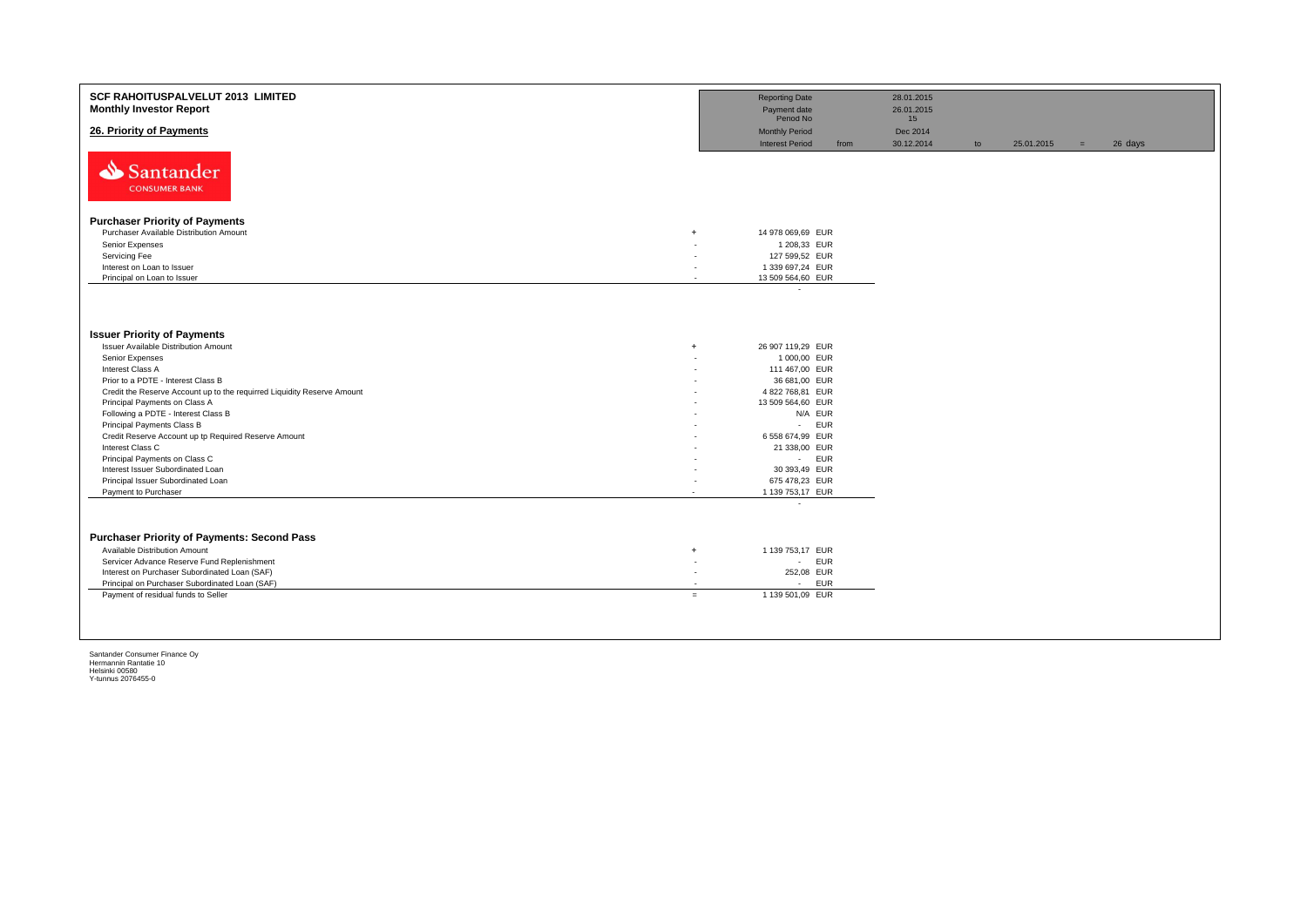| <b>SCF RAHOITUSPALVELUT 2013 LIMITED</b><br><b>Monthly Investor Report</b><br>27. Transaction Costs |                                        | <b>Reporting Date</b><br>Payment date<br>Period No<br><b>Monthly Period</b><br><b>Interest Period</b><br>from | 28.01.2015<br>26.01.2015<br>15<br>Dec 2014<br>30.12.2014<br>to | 25.01.2015<br>$=$ | 26 days |
|-----------------------------------------------------------------------------------------------------|----------------------------------------|---------------------------------------------------------------------------------------------------------------|----------------------------------------------------------------|-------------------|---------|
| Santander<br><b>CONSUMER BANK</b><br><b>Transaction Costs</b>                                       | <b>All Notes</b>                       | Class A                                                                                                       | <b>Class B</b>                                                 | <b>Class C</b>    |         |
| Senior Expenses                                                                                     | 1 208,33 EUR                           |                                                                                                               |                                                                |                   |         |
| Interest accrued for the Period                                                                     | 169 486,00 EUR                         | 111 467,00 EUR                                                                                                | 36 681,00 EUR                                                  | 21 338,00 EUR     |         |
| Cumulative Interest accrued                                                                         | 3 981 450,00 EUR                       | 3 078 028,00 EUR                                                                                              | 570 956,00 EUR                                                 | 332 466,00 EUR    |         |
| Interest Payments                                                                                   | 169 486,00 EUR                         | 111 467,00 EUR                                                                                                | 36 681,00 EUR                                                  | 21 338,00 EUR     |         |
| <b>Cumulative Interest Payments</b>                                                                 | 3 981 450,00 EUR                       | 3 078 028,00 EUR                                                                                              | 570 956,00 EUR                                                 | 332 466,00 EUR    |         |
| Interest accrued on Subordinated Loan for the Period                                                | 30 393,49 EUR                          |                                                                                                               |                                                                |                   |         |
| Cumulative Interest accrued on Subordinated Loan                                                    | 520 424,86 EUR                         |                                                                                                               |                                                                |                   |         |
| Interest Payments on Subordinated Loan                                                              | 30 393,49 EUR                          |                                                                                                               |                                                                |                   |         |
| Cumulative Interest Payments on Subordinated Loan                                                   | 520 424,86 EUR                         |                                                                                                               |                                                                |                   |         |
| Unpaid Interest for the Period                                                                      | <b>EUR</b><br>$\sim$                   |                                                                                                               |                                                                |                   |         |
| <b>Cumulative Unpaid Interest</b>                                                                   | <b>EUR</b><br>$\overline{\phantom{a}}$ |                                                                                                               |                                                                |                   |         |